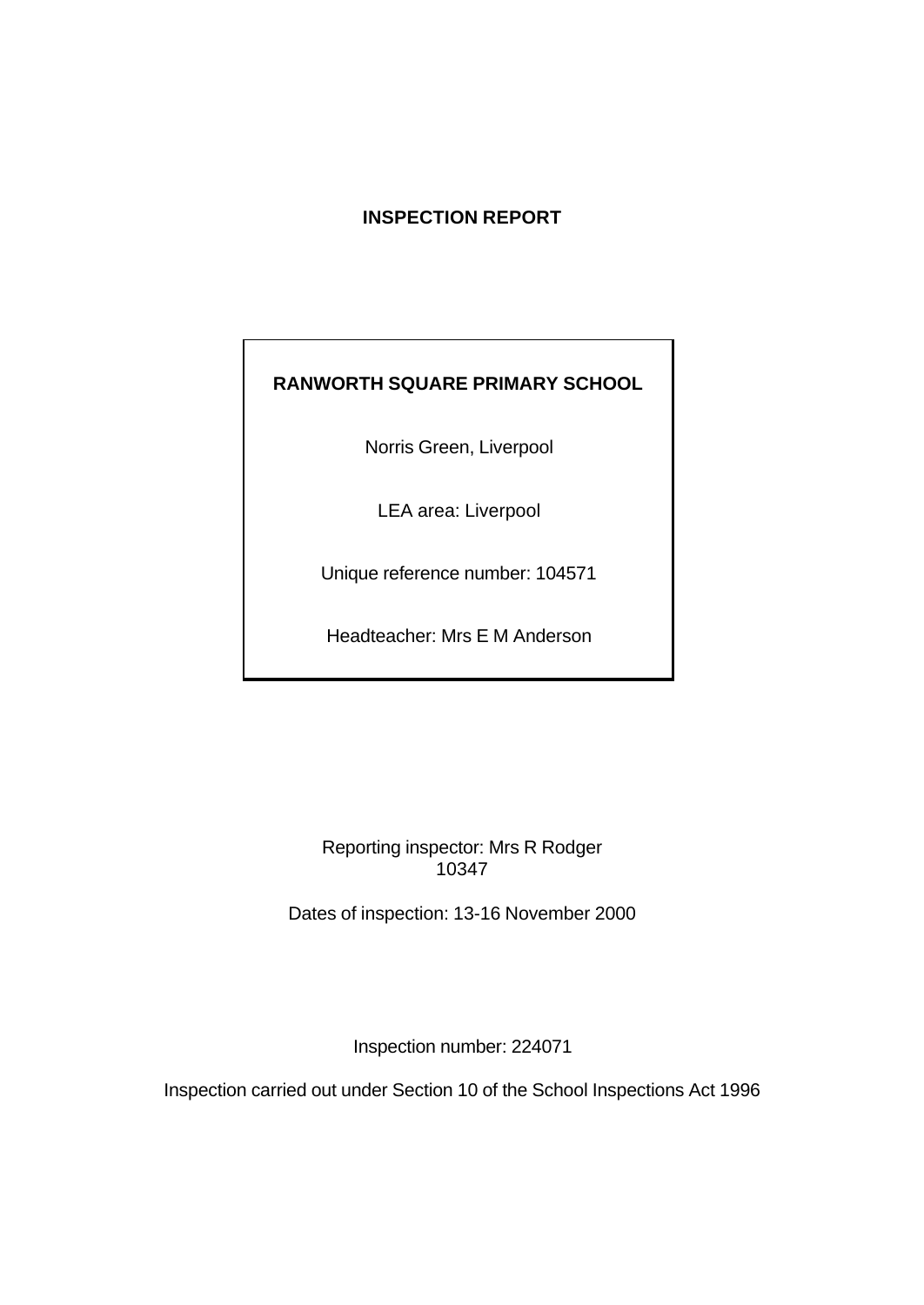# **INFORMATION ABOUT THE SCHOOL**

| Type of school:        | Primary                                                    |
|------------------------|------------------------------------------------------------|
| School category:       | Maintained                                                 |
| Age range of pupils:   | 4 to 11 years                                              |
| Gender of pupils:      | Mixed                                                      |
| School address:        | Ranworth Square<br>Norris Green<br>Liverpool<br>Merseyside |
| Postcode:              | L11 3DQ                                                    |
| Telephone number:      | 0151 226 1740                                              |
| Fax number:            | 0151 256 5952                                              |
|                        |                                                            |
| Appropriate authority: | The governing body                                         |

Name of chair of governors: Mr C Jervis

Date of previous inspection: 9-13 December 1996

© Crown copyright 2000

This report may be reproduced in whole or in part for non-commercial educational purposes, provided that all extracts quoted are reproduced verbatim without adaptation and on condition that the source and date thereof are stated.

Further copies of this report are obtainable from the school. Under the School Inspections Act 1996, the school must provide a copy of this report and/or its summary free of charge to certain categories of people. A charge not exceeding the full cost of reproduction may be made for any other copies supplied.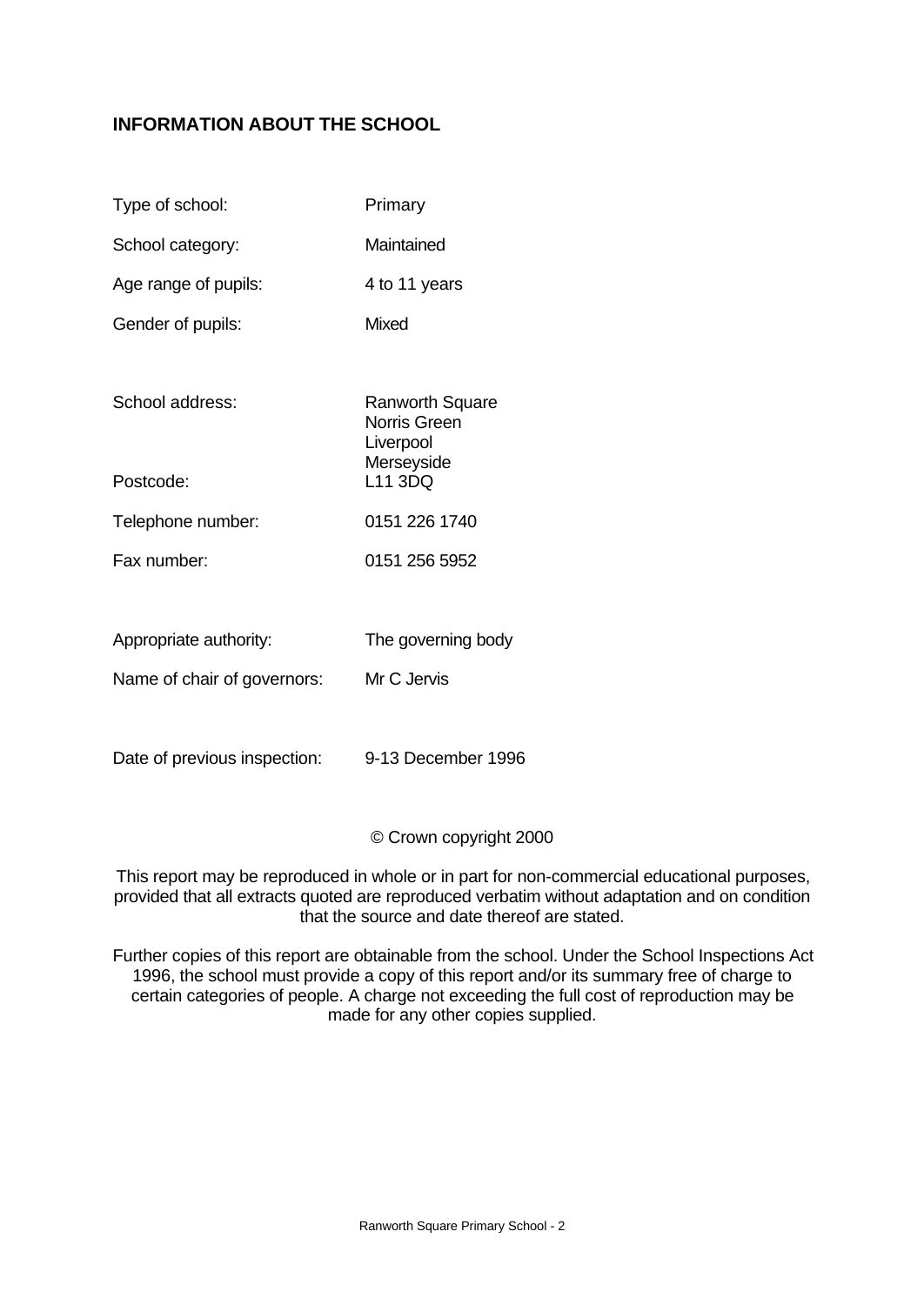# **INFORMATION ABOUT THE INSPECTION TEAM**

| <b>Team Members</b>               |                      | <b>Subject responsibilities</b>                                 | <b>Aspect responsibilities</b>                                                                                                                                   |  |
|-----------------------------------|----------------------|-----------------------------------------------------------------|------------------------------------------------------------------------------------------------------------------------------------------------------------------|--|
| Mrs R Rodger<br>10347             | Registered inspector | English<br>Geography                                            | The characteristics and<br>effectiveness of the school<br>The school's results and<br>pupils' achievements<br>Teaching and learning<br>Leadership and management |  |
| Mr P Andrew<br>8986               | Lay inspector        |                                                                 | Pupils' attitudes, values and<br>personal development<br>Pupils' welfare, health and<br>safety<br>Partnership with parents and<br>carers                         |  |
| Mr I Hancock<br>13307             | Team inspector       | <b>Mathematics</b><br>Art<br>Religious education                | Curricular and other<br>opportunities offered to the<br>pupils                                                                                                   |  |
| Mrs S<br><b>Bradshaw</b><br>22434 | Team inspector       | The foundation stage<br>History<br>Design and technology        | Pupils' personal - including,<br>spiritual, moral, social and<br>cultural-development<br>Equal opportunities                                                     |  |
| Mr Peter Tuttle<br>30590          | Team inspector       | Science<br>Information and<br>communication technology<br>Music | Special educational needs                                                                                                                                        |  |

The inspection contractor was:

Bench Marque Limited National Westminster Bank Chambers Victoria Street Burnham-on-Sea Somerset TA8 1AN

Any concerns or complaints about the inspection or the report should be raised with the inspection contractor. Complaints that are not satisfactorily resolved by the contractor should be raised with OFSTED by writing to:

> The Registrar Inspection Quality Division The Office for Standards in Education Alexandra House 33 Kingsway London WC2B 6SE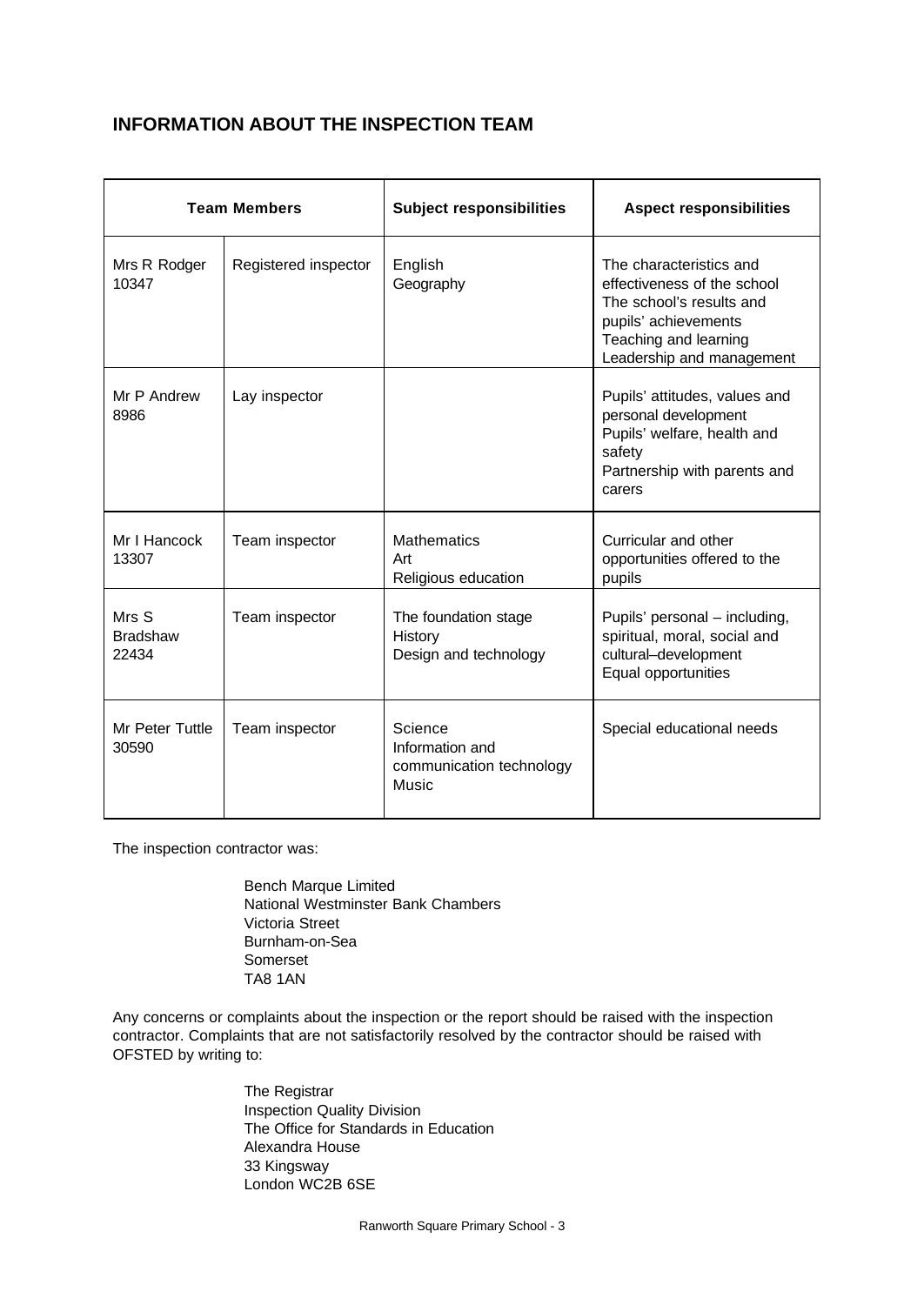# **REPORT CONTENTS**

|                                                                                                                                                                                                                                                                                                                                                                          | Page |
|--------------------------------------------------------------------------------------------------------------------------------------------------------------------------------------------------------------------------------------------------------------------------------------------------------------------------------------------------------------------------|------|
| <b>PART A: SUMMARY OF THE REPORT</b>                                                                                                                                                                                                                                                                                                                                     | 5    |
| Information about the school<br>How good the school is<br>What the school does well<br>What could be improved<br>How the school has improved since its last inspection<br><b>Standards</b><br>Pupils' attitudes and values<br>Teaching and learning<br>Other aspects of the school<br>How well the school is led and managed<br>Parents' and carers' views of the school |      |
| <b>PART B: COMMENTARY</b>                                                                                                                                                                                                                                                                                                                                                |      |
| <b>HOW HIGH ARE STANDARDS?</b>                                                                                                                                                                                                                                                                                                                                           | 9    |
| The school's results and achievements<br>Pupils' attitudes, values and personal development                                                                                                                                                                                                                                                                              |      |
| <b>HOW WELL ARE PUPILS TAUGHT?</b>                                                                                                                                                                                                                                                                                                                                       | 11   |
| <b>HOW GOOD ARE THE CURRICULAR AND OTHER</b><br><b>OPPORTUNITIES OFFERED TO PUPILS?</b>                                                                                                                                                                                                                                                                                  | 13   |
| <b>HOW WELL DOES THE SCHOOL CARE FOR ITS PUPILS?</b>                                                                                                                                                                                                                                                                                                                     | 15   |
| HOW WELL DOES THE SCHOOL WORK IN<br><b>PARTNERSHIP WITH PARENTS?</b>                                                                                                                                                                                                                                                                                                     | 16   |
| <b>HOW WELL IS THE SCHOOL LED AND MANAGED?</b>                                                                                                                                                                                                                                                                                                                           | 17   |
| WHAT SHOULD THE SCHOOL DO TO IMPROVE FURTHER?                                                                                                                                                                                                                                                                                                                            | 19   |
|                                                                                                                                                                                                                                                                                                                                                                          |      |
| <b>PART C: SCHOOL DATA AND INDICATORS</b>                                                                                                                                                                                                                                                                                                                                | 21   |
| PART D: THE STANDARDS AND QUALITY OF TEACHING IN<br><b>AREAS OF THE CURRICULUM, SUBJECTS AND COURSES</b>                                                                                                                                                                                                                                                                 | 25   |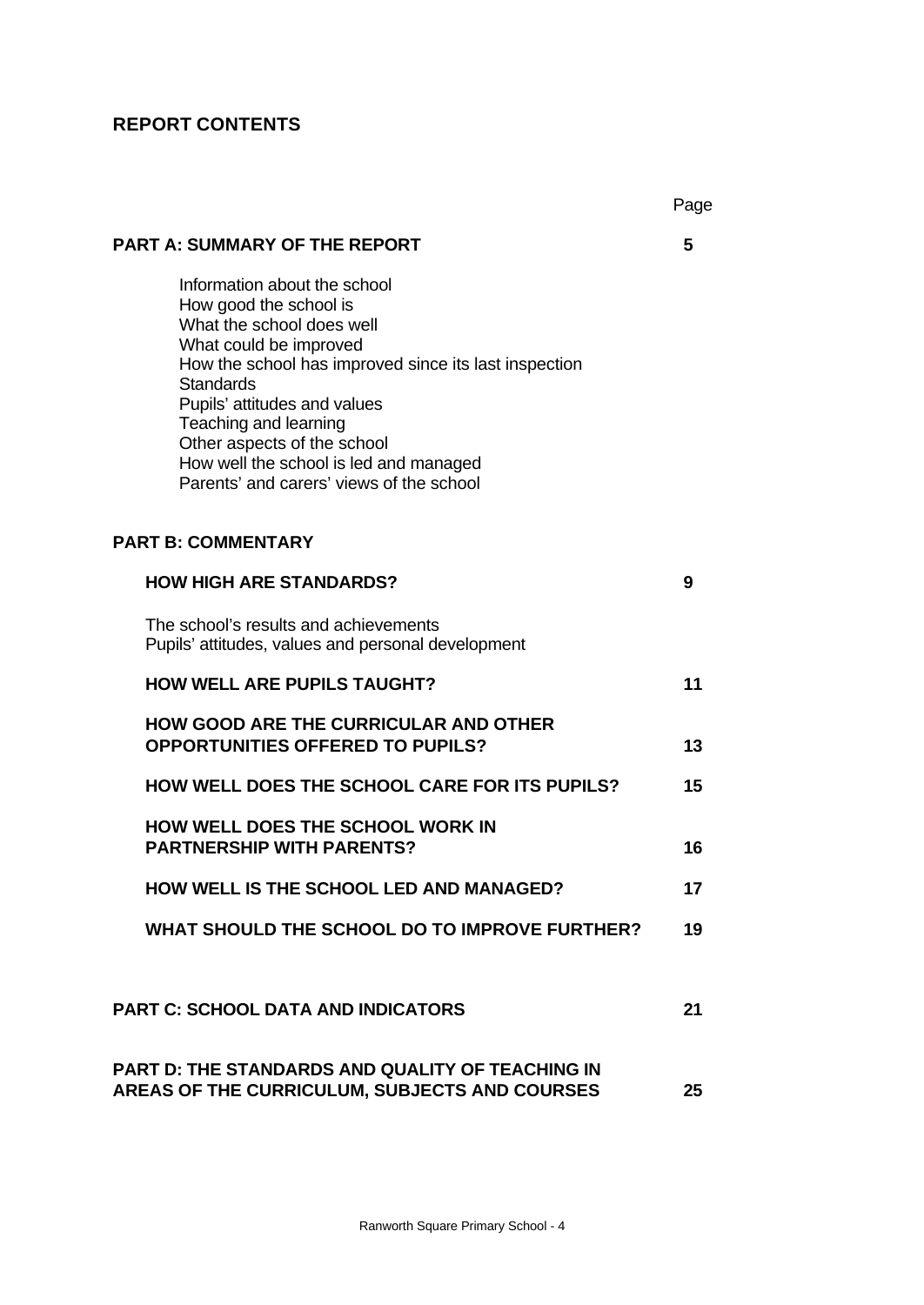# **PART A: SUMMARY OF THE REPORT**

## **INFORMATION ABOUT THE SCHOOL**

Ranworth Square Primary school is situated in the Norris Green area of Liverpool. This is an area which experiences high levels of social disadvantage. Unemployment rates are high, the percentage of adults living in the area with higher education qualifications is much lower than that found nationally and the number of children living in high social class households is much lower than the national average. Sixtyfour per cent of pupils are entitled to a free school meal. There are 281 pupils on roll. Seventy-eight pupils are on the school's register of special educational needs, which is above average, including two pupils with a statement of special educational need. There are no pupils with English as an additional language. The attainment of children on entry to the Reception class is reported to be low and verified by the local education authority assessment scheme. There are twenty-eight children under six in the Reception class. Children have poorly developed language skills and lack basic social skills in the Reception class.

## **HOW GOOD THE SCHOOL IS**

This is a very successful school. It provides a high level of stability and security for pupils in a caring community. The headteacher, staff and governors recognise and nurture the talent in many of the pupils who strive to attain high levels of attainment by the time they leave the school. Nevertheless, there are a large number of pupils with special educational needs whose achievements are good, but their levels of attainment fall below what is expected of all pupils. In spite of this, the school continues to improve. The quality of teaching is good in the infants and juniors. The leadership and management by the headteacher, senior staff and the governors is very good. The school has an above average level of income and provides good value for money. A small number of pupils leave the school each year and a similar number transfer from other schools.

#### **What the school does well**

- Results in 2000 national tests continue to improve. The rate of improvement in the past five years in English, mathematics and science is high, particularly for more able pupils.
- The quality of teaching throughout the school is good. There is some outstanding teaching in Years 5 and 6 and effective use is made of additional classroom assistants.
- Pupils enjoy school and are interested in their work: this contributes well to the progress they make in lessons.
- The National Literacy and Numeracy Strategies have had a good impact on the standards achieved in English and mathematics.
- Standards in physical education, history and information and communication technology are high. Standards in geography throughout the school are low.
- Provision for information and communication technology is good and has contributed to improved standards.
- The leadership of the headteacher is very good. She has a powerful vision to secure improvements in the school and is very effectively supported by the governors and generally by senior staff.

#### **What could be improved**

- The amount of time allocated to the curriculum is below the national recommendations in the juniors, which leaves too little time to teach religious education, design and technology and geography.
- Provision for children under five is unsatisfactory.
- Curriculum co-ordinators have too little time to carry out their roles.

*The areas for improvement will form the basis of the governors' action plan.*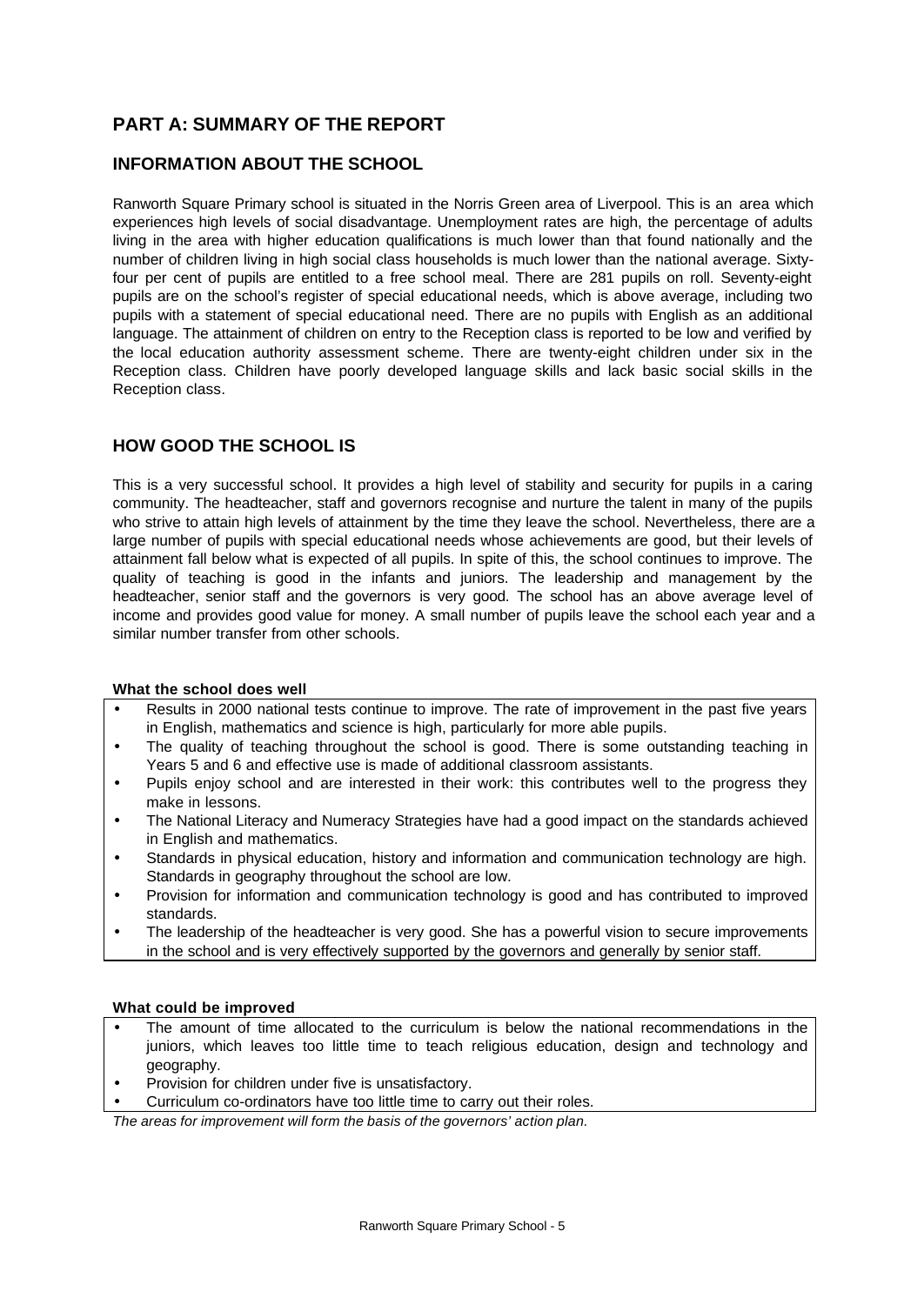## **HOW THE SCHOOL HAS IMPROVED SINCE ITS LAST INSPECTION**

The school was last inspected in December 1996. The six key issues on which the action plan was based have all been addressed successfully. Standards in English, mathematics and science have all improved. The quality of teaching has improved in all subjects which is a good improvement since the last inspection where four-fifths of teaching was at least satisfactory and one fifth unsatisfactory. Teaching is now sound or better in 96 per cent of lessons and unsatisfactory in only 4 per cent. The requirements of the Programmes of Study for music and information and communication technology were not taught well during the last inspection. They are both now a strength of the school. Teaching for children under five was judged to be good in the last inspection and is now unsatisfactory. This is an area for improvement. Improvements have been made in the fabric of the school building: the safety aspects identified during the last inspection have been remedied. Parents are now satisfied with their involvement in the work of the school.

### **STANDARDS**

The table shows the standards achieved by 11-year-olds based on average point scores in National Curriculum tests.

|                    | <b>Compared with</b> |      |      |                           |                                               |
|--------------------|----------------------|------|------|---------------------------|-----------------------------------------------|
| Performance in:    | <b>All schools</b>   |      |      | <b>Similar</b><br>schools | Key                                           |
|                    | 1998                 | 1999 | 2000 | 2000                      |                                               |
| English            | D                    | Е    | D    | A                         | well above average<br>A<br>B<br>above average |
| <b>Mathematics</b> | Е                    | С    | C    | A                         | average<br>below average                      |
| Science            | Е                    | D    | E    | С                         | well below average<br>Ε                       |

Throughout the school standards have improved since the previous inspection in English, mathematics and science. Standards on entry to the Reception class are low and remain so while the children are in the Reception class. Children under five are unlikely to reach the expected levels of attainment in five areas of learning, apart from personal, social and emotional development and creative development by the time they leave the Reception class. Standards in lessons are generally average in English, mathematics and science in the infants and the juniors. They are high in information and communication technology in the infants and average in the juniors. Standards are high in history and physical education in the juniors and average in physical education in the infants. They are average in religious education, design and technology, art and design and music throughout the school. Results in the 2000 national tests show that standards were well above those of pupils in similar schools in English and mathematics and average in science. In relation to pupils in all schools standards were slightly below average in English, average in mathematics and well below average in science. However, the proportion of 11-year-old pupils attaining the higher levels (Level 5) in mathematics was very high. It was high in English and average in science when compared to other schools with the same percentage of pupils entitled to a free school meal. Results in the 2000 national tests for seven-year-olds show that in comparison with schools in a similar context standards were very high in reading, writing and mathematics. They were well below average for science. The overall trend in standards achieved in the past five years is above the national trend. This is a good reflection of the impact of sustained good teaching throughout the infants and juniors. Girls' attainment is higher than boys: this is particularly marked at the end of the juniors in national tests, although not evident in attainment in lessons.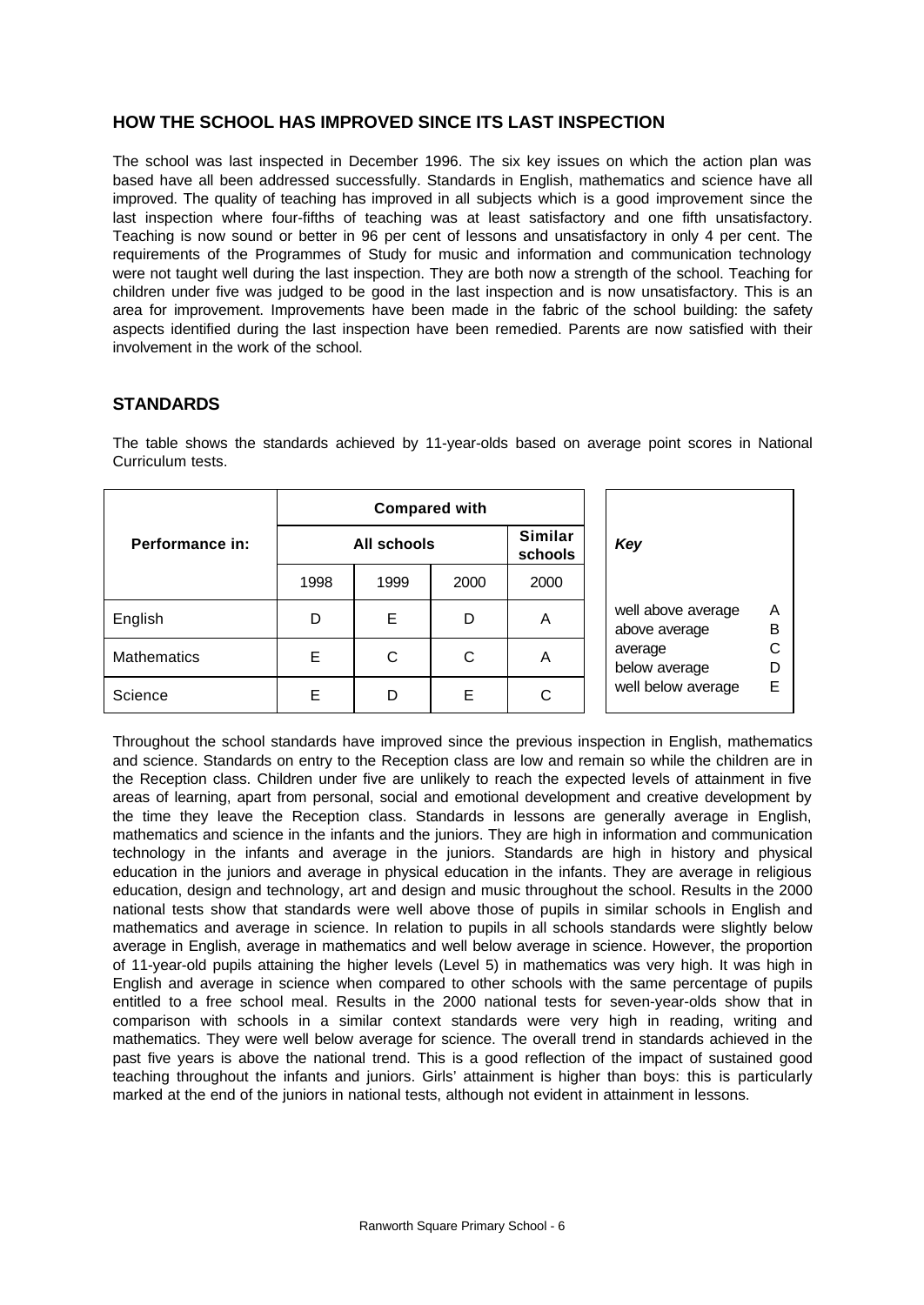# **PUPILS' ATTITUDES AND VALUES**

| <b>Aspect</b>                             | Comment                                                                                                                                                                                                                     |
|-------------------------------------------|-----------------------------------------------------------------------------------------------------------------------------------------------------------------------------------------------------------------------------|
| Attitudes to the school                   | Good: pupils are interested in their work and enjoy their lessons.                                                                                                                                                          |
| Behaviour, in and out of<br>classrooms    | Good: pupils are always well-behaved in lessons and generally around<br>the school. There are no exclusions.                                                                                                                |
| Personal development and<br>relationships | Relationships are very good: pupils are encouraged to take responsibility,<br>for example, in the school council meetings.                                                                                                  |
| Attendance                                | Unsatisfactory, although there has been a good rate of improvement<br>since the previous inspection. Attendance is still slightly below national<br>averages. Pupils are not always punctual when starting school each day. |

# **TEACHING AND LEARNING**

| <b>Teaching of pupils:</b><br>Aged up to 5 years |  | Aged 5-7 years | Aged 7-11 years |  |
|--------------------------------------------------|--|----------------|-----------------|--|
| Unsatisfactory<br>Lessons seen overall           |  | Good           | Good            |  |

*Inspectors make judgements about teaching in the range: excellent; very good; good; satisfactory; unsatisfactory; poor; very poor. 'Satisfactory' means that the teaching is adequate and strengths outweigh weaknesses.*

The quality of teaching is very good in 21 per cent of lessons, it is good in 41 per cent of lessons, satisfactory in 33 per cent and unsatisfactory in 4 per cent of lessons. The teaching in Years 5 and 6 is always good and frequently very good. Teaching is good in Years 1 and 2, it is unsatisfactory in the Reception class. The teaching of literacy and numeracy is good in English and mathematics lessons.

Pupils improve their rate of learning as they go through the school. They work at a good pace, are interested and understand what they are doing. The National Literacy and Numeracy Strategies have had a good impact on pupils' learning throughout the school. Basic skills in mathematics are generally well taught. They are satisfactorily taught in English. Pupils with special educational needs and all pupils, irrespective of their gender, are taught equally well.

# **OTHER ASPECTS OF THE SCHOOL**

| <b>Aspect</b>                                                                                        | <b>Comment</b>                                                                                                                                                                                                                                                                                                              |  |
|------------------------------------------------------------------------------------------------------|-----------------------------------------------------------------------------------------------------------------------------------------------------------------------------------------------------------------------------------------------------------------------------------------------------------------------------|--|
| The quality and range of the<br>curriculum                                                           | The curriculum is generally broad and balanced but the school day is<br>below recommended times in the juniors. There is too little time to teach<br>religious education, design and technology and geography. The<br>curriculum for children under five is unsatisfactory.                                                 |  |
| Provision for pupils with<br>special educational needs                                               | Good: the support for pupils with special educational needs is good in all<br>lessons and they make good progress in their learning.                                                                                                                                                                                        |  |
| Partnership with parents<br>and carers.                                                              | The school works hard to keep parents well informed about their child's<br>progress through school. Parents value the work of the school.                                                                                                                                                                                   |  |
| Provision for pupils'<br>personal, including spiritual,<br>moral, social and cultural<br>development | Provision for spiritual development is good. For moral and social<br>development it is very good. Teachers implement the policy for behaviour<br>management consistently throughout the school. The pupils have a very<br>good understanding of right and wrong. Cultural development is fostered<br>well in music and art. |  |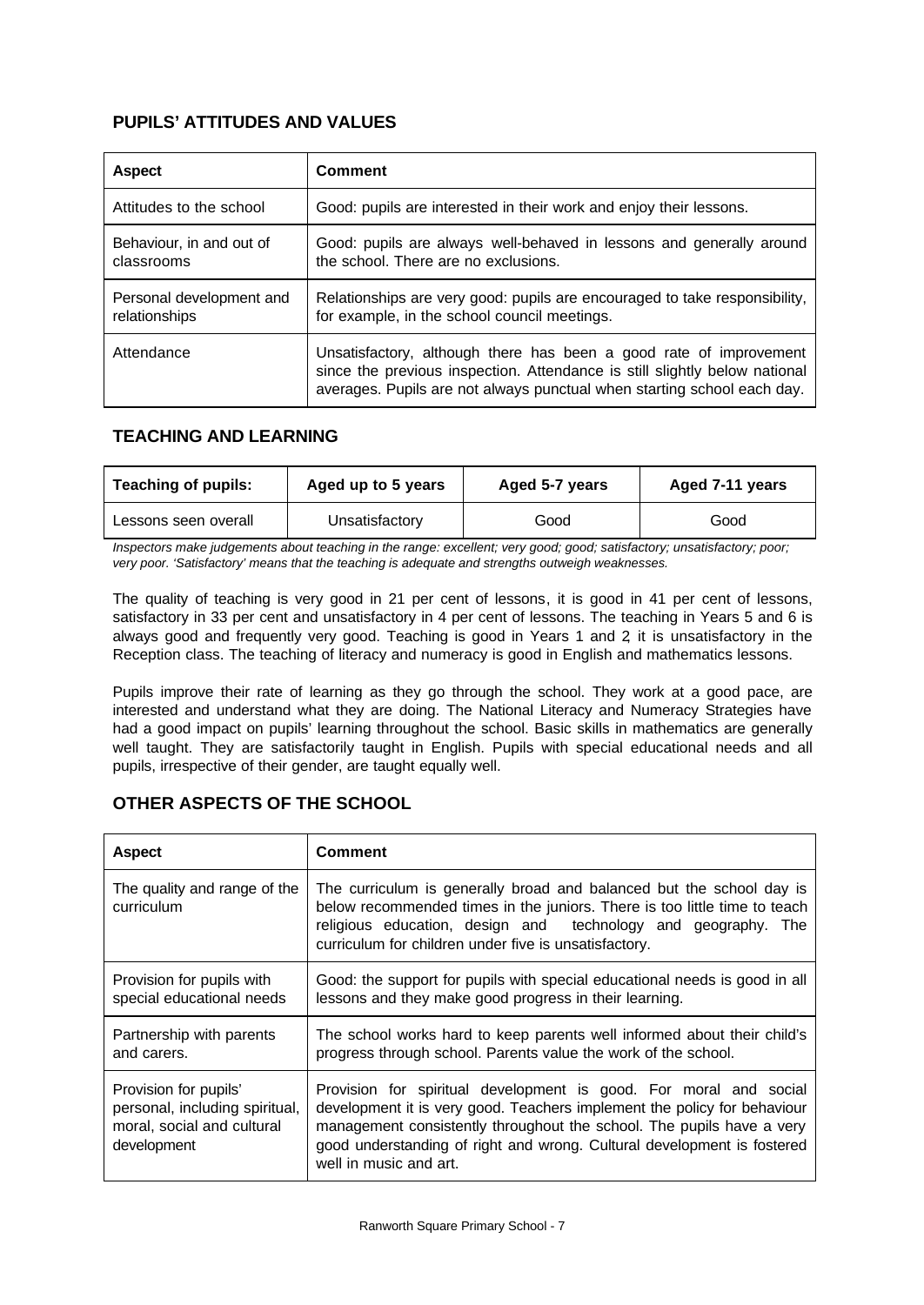| How well the school cares | The school provides a safe, well organised and friendly environment for its |  |  |  |
|---------------------------|-----------------------------------------------------------------------------|--|--|--|
| for its pupils            | pupils in which they are confident to work hard and achieve well.           |  |  |  |
|                           | Procedures for child protection are good.                                   |  |  |  |

## **HOW WELL THE SCHOOL IS LED AND MANAGED**

| <b>Aspect</b>                                                             | <b>Comment</b>                                                                                                                                                                                                                                                                                                                                                                                   |
|---------------------------------------------------------------------------|--------------------------------------------------------------------------------------------------------------------------------------------------------------------------------------------------------------------------------------------------------------------------------------------------------------------------------------------------------------------------------------------------|
| Leadership and<br>management by the<br>headteacher and other key<br>staff | The headteacher and senior staff provides very good leadership.<br>Generally the co-ordinators work well to promote high standards in their<br>subjects but they have too little time to check the work of their subjects<br>in English, science and all the foundation subjects, apart from history<br>and music.                                                                               |
| How well the governors fulfil<br>their responsibilities                   | The governors fulfil their responsibilities well. They are well experienced<br>and have a very good impact on the work of the school, particularly in<br>supporting the financial management and in the appointment of new<br>members of staff: all of which are of a very high calibre.                                                                                                         |
| The school's evaluation of<br>its performance                             | The school development plan provides an effective overview of the<br>school's priorities and ways in which standards can be improved over the<br>next three years. It is evaluated each year. Extensive analysis of national<br>assessment data is carried out to identify areas for development in<br>English, mathematics and science.                                                         |
| The strategic use of<br>resources                                         | The resources available to the school have been effectively used to<br>sustain improvements in standards. The governors apply best value<br>principles well by tendering to a range of suppliers and by ensuring the<br>staff appointed to the school are of a very good quality. Strategies to<br>achieve best value for money are very effective. The school provides good<br>value for money. |
| Staffing, accommodation<br>and learning resources                         | The staff are a strength of the school, particularly those most recently<br>qualified. Accommodation is adequate. Resources are good for English<br>and information and communication technology, but unsatisfactory for<br>the under-fives, geography and religious education.                                                                                                                  |

# **PARENTS' AND CARERS' VIEWS OF THE SCHOOL**

| What pleases parents most                                                                                                                                                                                                                                              | What parents would like to see improved                                                                                                                                                           |  |  |  |
|------------------------------------------------------------------------------------------------------------------------------------------------------------------------------------------------------------------------------------------------------------------------|---------------------------------------------------------------------------------------------------------------------------------------------------------------------------------------------------|--|--|--|
| The quality of teaching in the school.<br>The standards achieved by their children.<br>There was unanimous satisfaction with the<br>school expressed by parents at the parents'<br>meeting.<br>Easy access to the school and the teachers<br>when they have a problem. | A third of parents felt that the school does not<br>provide an interesting range of activities<br>outside lessons.<br>Fifteen per cent of parents feel the school is<br>not well led and managed. |  |  |  |

Parents expressed a high level of satisfaction with the quality of education provided by the school. They were less happy about the provision for out of school activities. The inspection team disagrees with the parents' views on this matter. The inspection judgement is that the leadership and management of the school is very good, which tends to disagree with the parents' views. Out of school activities are a strength of the school.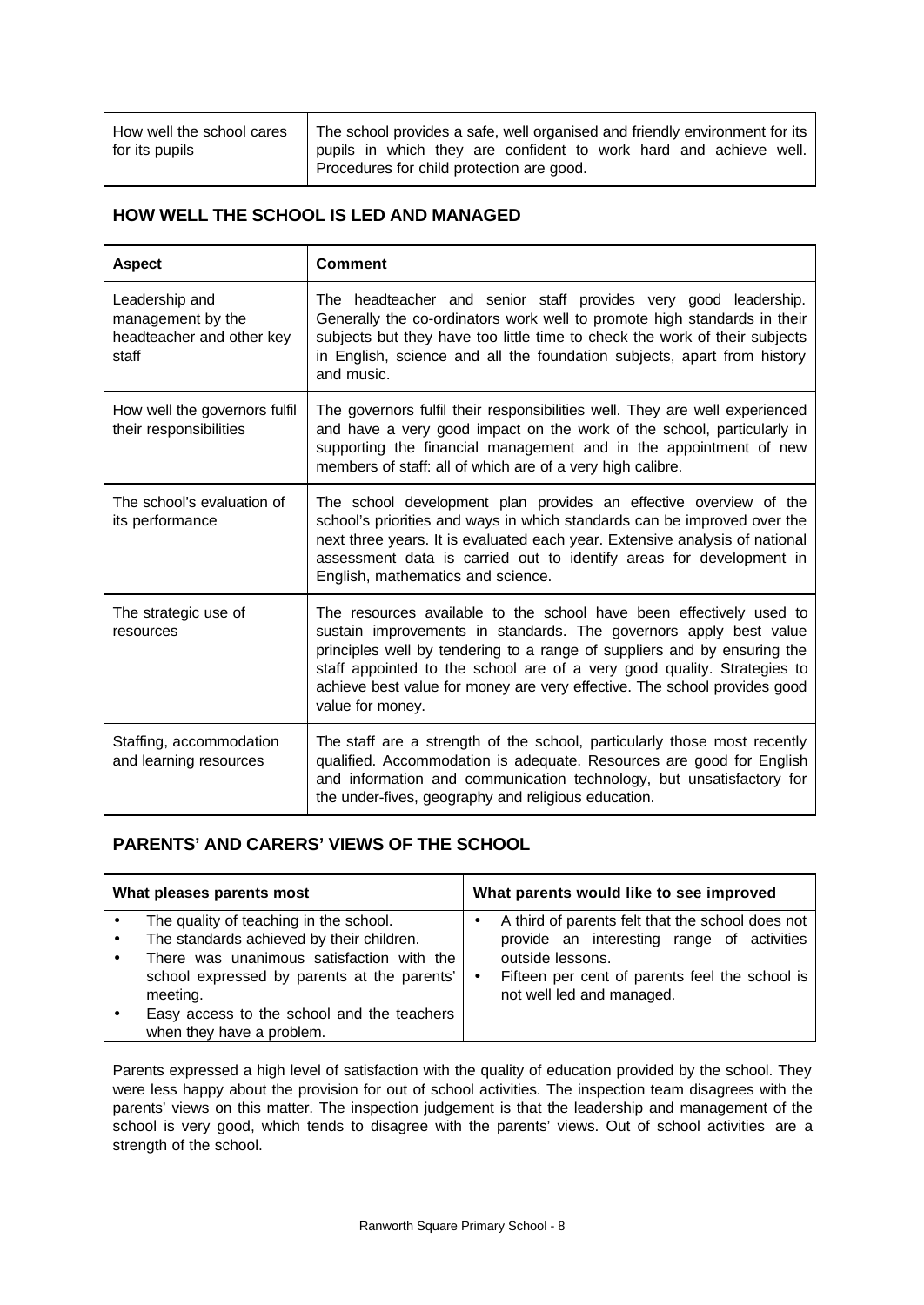# **PART B: COMMENTARY**

#### **HOW HIGH ARE STANDARDS?**

#### **The school's results and achievements**

- 1. Throughout the school standards have improved since the previous inspection in English, mathematics and science. They were below national averages in English and mathematics in the last inspection. Standards on entry to the Reception class are low and remain so while the children are in the Reception class due to unsatisfactory teaching. Children under five are unlikely to reach the expected levels of attainment in communication, language and literacy, mathematical development, knowledge and understanding of the world and physical development areas of learning by the time they leave the Reception class. Children are likely to reach the early learning goals in personal, social and emotional development and creative development. Results in the 2000 national tests for eleven-year-olds show that standards were well above those of pupils in similar schools in English and mathematics and average in science. In relation to pupils in all schools standards were slightly below average in English, average in mathematics and well below average in science. However, the proportion of eleven-year-old pupils attaining the higher level (Level 5) in mathematics was very high. It was high in English and average in science when compared to other schools with the same percentage of pupils entitled to a free school meal. The overall trend in standards achieved in the past five years in the juniors is above the national trend. This is a good reflection of the impact of sustained good teaching in the infants and the juniors.
- 2. Seven-year-old pupils also achieve well. The results of the 2000 national tests show that in comparison with schools in similar contexts, i.e. with the same proportion of pupils entitled to a free school meal, standards were very high in reading, writing and mathematics. Standards achieved in the teacher assessments in 2000 were well below average in science. The low results in teacher assessments are due to overly high expectations by the Year 2 teachers and possibly some inaccuracies in levelling pupils' work as standards in lessons are generally in line with national averages. In relation to pupils in all schools standards were average in reading and writing and well above average in mathematics. Standards in lessons are average in English, mathematics and science at both key stages. Numeracy skills are well promoted in other subjects. For example, in geography the pupils constructed bar charts to show the use of buildings in the local environment and transferred the information to Excel when in the computer room later in the week where they constructed pie charts.
- 3. Standards in other subjects are generally similar to those expected for the pupils' age in religious education, art and design and design and technology throughout the school. They are satisfactory in physical education in the infants, but above average in the juniors. Standards in information and communication technology are above average in the infants, average in the juniors along with music, which is a good improvement since the previous inspection when they were below average. Standards in history are high throughout the school. Standards in geography are below average due to the lack of clear leadership in the subject for the past few years, the lack of resources and weaknesses in subject knowledge. Insufficient time is allocated to geography throughout the school.
- 4. Throughout the school girls consistently achieve better than the boys. The difference is marked in mathematics at both key stages. The difference is less marked in lessons, although in one Year 6 class boys are less motivated than the girls. The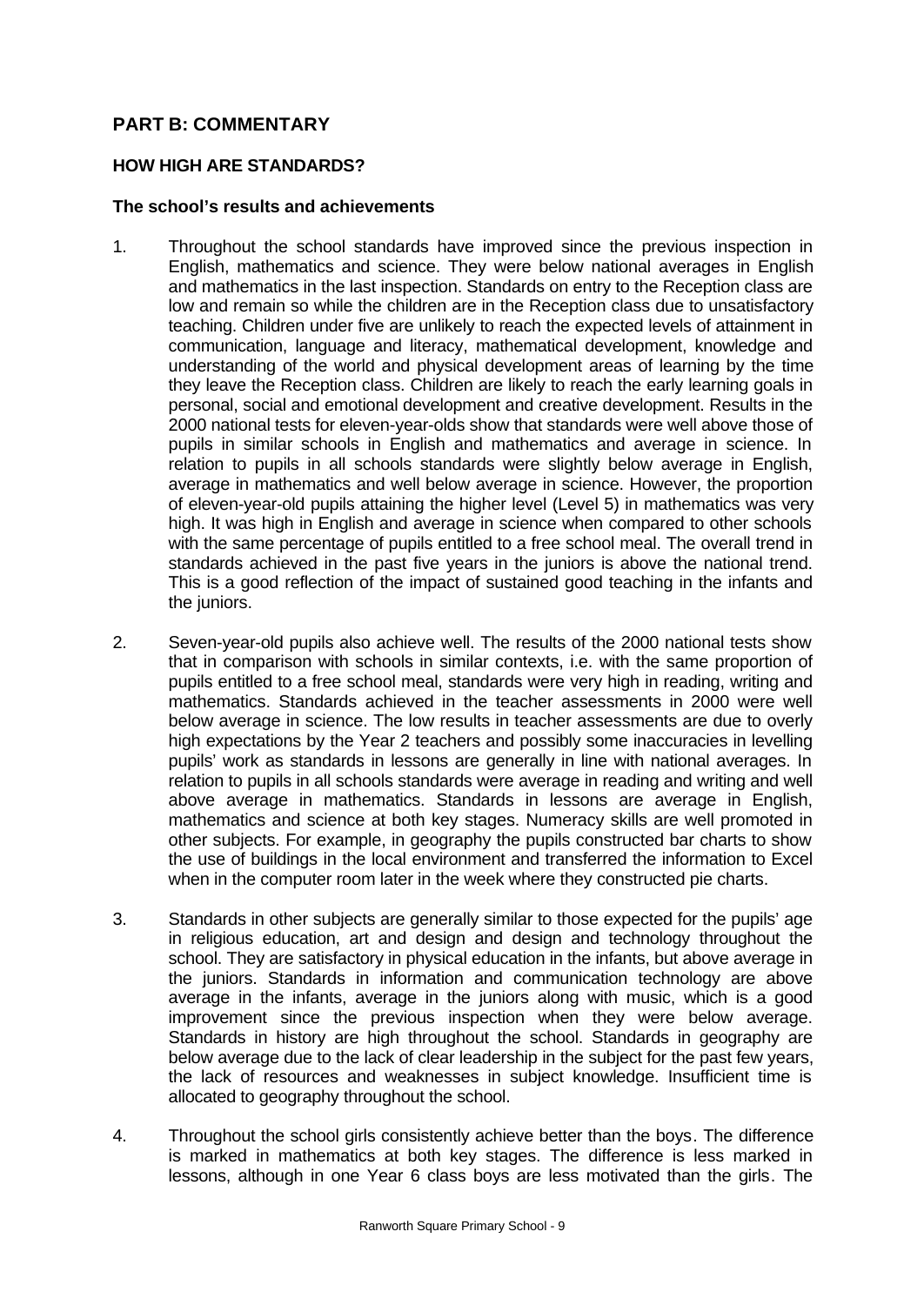school has a range of effective strategies in place to help to remedy the underachievement of boys. For example, they target boys to attend the homework club and the booster classes. Additional reading material has been purchased with more boy-friendly themes. In some lessons, for example in English in Year 5, the task to write a report of a football match was well received by the boys in the class.

- 5. Pupils with special educational needs learn at an appropriate rate though their achievement is below the levels expected for their age. They make good progress in achieving the specific targets set in their individual education plans. The good progress is as a result of the additional targeted support given by two support teachers and teaching assistants. One junior class is organised specifically for pupils with special educational needs. Pupils in this class make good progress in their learning due to the high ratio of adults to pupils in the class and the effectiveness of the support of the trained classroom assistants.
- 6. Over the past twelve months, the school has identified two gifted and one talented pupil. These pupils reach high standards and make good progress due to challenging teaching and as a result of extra-curricular support provided by the school. For example, extension work in lessons, extra homework and additional resources. Parents of these pupils work closely with the school in this work. These pupils are placed on a special register and will remain on it throughout their time in mainstream education. These pupils also took part in the 'Excellence in Liverpool' summer school.
- 7. The targets set by the school for 2000 have been exceeded slightly in English. They were well exceeded for mathematics and science. It is reported that the targets were realistic and challenging when set in 1998, however, the National Literacy and Numeracy Strategies have had a greater impact than expected. The pupils in Year 6 have benefited from very good teaching in the past two years.

### **Pupils' attitudes, values and personal development**

- 8. Pupils have a very positive attitude to school; the results of the parents' questionnaire were that all parents felt their children liked school. Behaviour of the pupils throughout the school is good. This finding is supported by parents' views. Personal relationships are good and pupils have a clear understanding of the impact of their actions on others. For example, the 'buddy' scheme and the school council have been introduced to discuss matters relating to personal development. Over the last four years attendance has improved by four percentage points. All these factors provide a very firm base for the continuing improvements in progress and attainment of pupils.
- 9. The school is an orderly community and the pupils move around in a calm manner showing consideration to each other and to the adults. In the playground pupils behave well and there is no evidence of over boisterous play. Supervision by the lunchtime assistants is well organised and they have a good relationship with the pupils. In the hall for the mid-day meal the pupils follow the simple rules carefully, show consideration to each other and to visitors; they talk easily to each other and to the adults. In four-fifths of the lessons, behaviour and attitudes are good or very good. Pupils enjoy their work, concentrate and sustain interest. They get on well with each other and can work collaboratively. There is no evidence of oppressive behaviour. There have been no exclusions in recent years.
- 10. Relationships throughout the school are very good. The headteacher and several staff know the pupils and their families well. The pupils respect the feelings and the values of each other. The pupils are enthusiastic about the school and are to keen to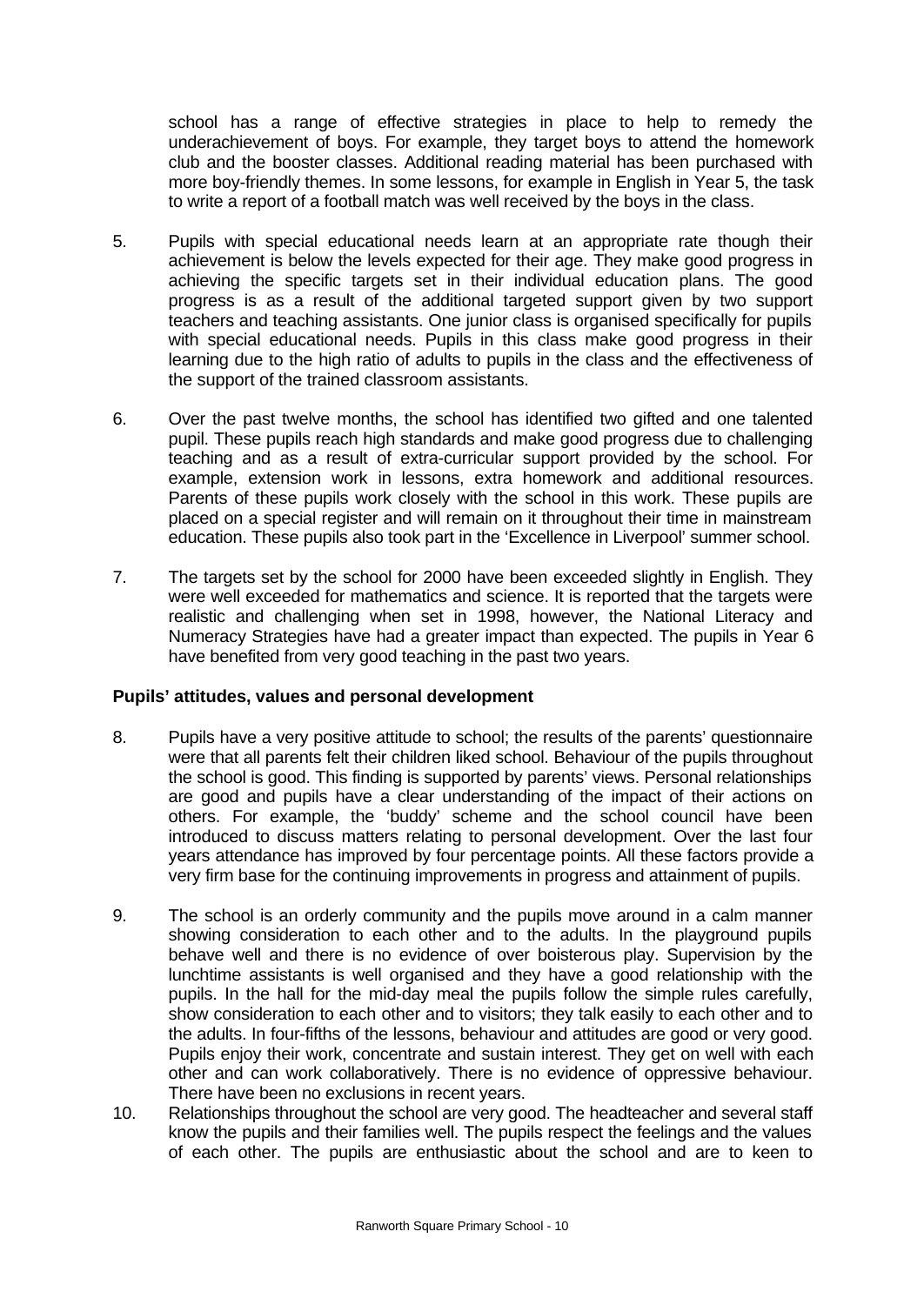represent the school, for example, both in cross-country running and football. Their interest is well reflected in the effort they put into training and coaching.

- 11. There is a wide acceptance of responsibility and a willingness to undertake tasks for the benefit of the school community. A meeting of the school council, attended, during the inspection, illustrated a wide range of interests from additional drinking water fountains to improvements in facilities for games outside. The 'buddy' system, where older children look after the infants, was in action everyday with the 'buddies' clearly identified.
- 12. Attendance is unsatisfactory but is improving. Attendance at 92.4 per cent is below the national average (94 per cent) but has improved by 4.5 percentage points since the last inspection. In the current school year the school has a target of 94 per cent attendance. The level of unauthorised absence has been significantly reduced. At times pupils arrive late for school and interrupt the beginnings of lessons. This has a negative impact on their learning as lessons start later. Pupils take part in silent reading at the start of the day as a way of productively delaying the start of lessons. This time does very little to contribute to pupils' learning.

#### **HOW WELL ARE PUPILS TAUGHT?**

- 13. The quality of teaching is a strength of the infants and juniors. Teaching is good or better in two-thirds of lessons. It is good in almost a half of lessons and very good in one fifth of lessons. This is a good improvement since the last inspection when teaching was good in one sixth of lessons and satisfactory in four-fifths of lessons and unsatisfactory in one fifth of lessons. Teaching in English, mathematics and science is consistently good. The use of the planning frameworks included in the National Literacy and Numeracy Strategies has a good impact on the quality of teachers' weekly planning. Objectives for learning are precise and well focused and generally shared with the pupils. Day-by-day teaching builds effectively on what pupils have done before. Analysis of test data has been used well to set specific curricular targets in English and mathematics. There was a little unsatisfactory teaching in mathematics in Year 4 due to lack of subject knowledge, unclear explanations, no account taken of the range of abilities in the class and the low level of the worksheets expected to be completed by the pupils. Consequently, the pupils made few gains in their learning.
- 14. Teaching in English is good overall. Lessons are well planned. The methods used, which are those recommended by the National Literacy Strategy, are followed well. The whole class shared reading and work on grammar and spelling are well paced and the interactive question and answer sessions ensure pupils are involved and interested. The very good teaching is characterised by very effective use of praise, very good relationships and very high expectations. However, some lessons although satisfactory overall had weaknesses. For example, in a lesson for Year 4 pupils questions were sometimes confusing and lacking in focus with the result that the pupils became confused and did not know what the teacher intended.
- 15. Teaching in information and communication technology, art and design, music, history and physical education is also good. No judgements could be made on teaching in geography and design and technology due to the very limited evidence base. Teaching for children under five is unsatisfactory. It was judged to be good in the last inspection. Teaching is consistently good in Years 1 and 2. It is sound in the rest of the juniors. It is always very good in Year 5 and in one Year 6 class. It is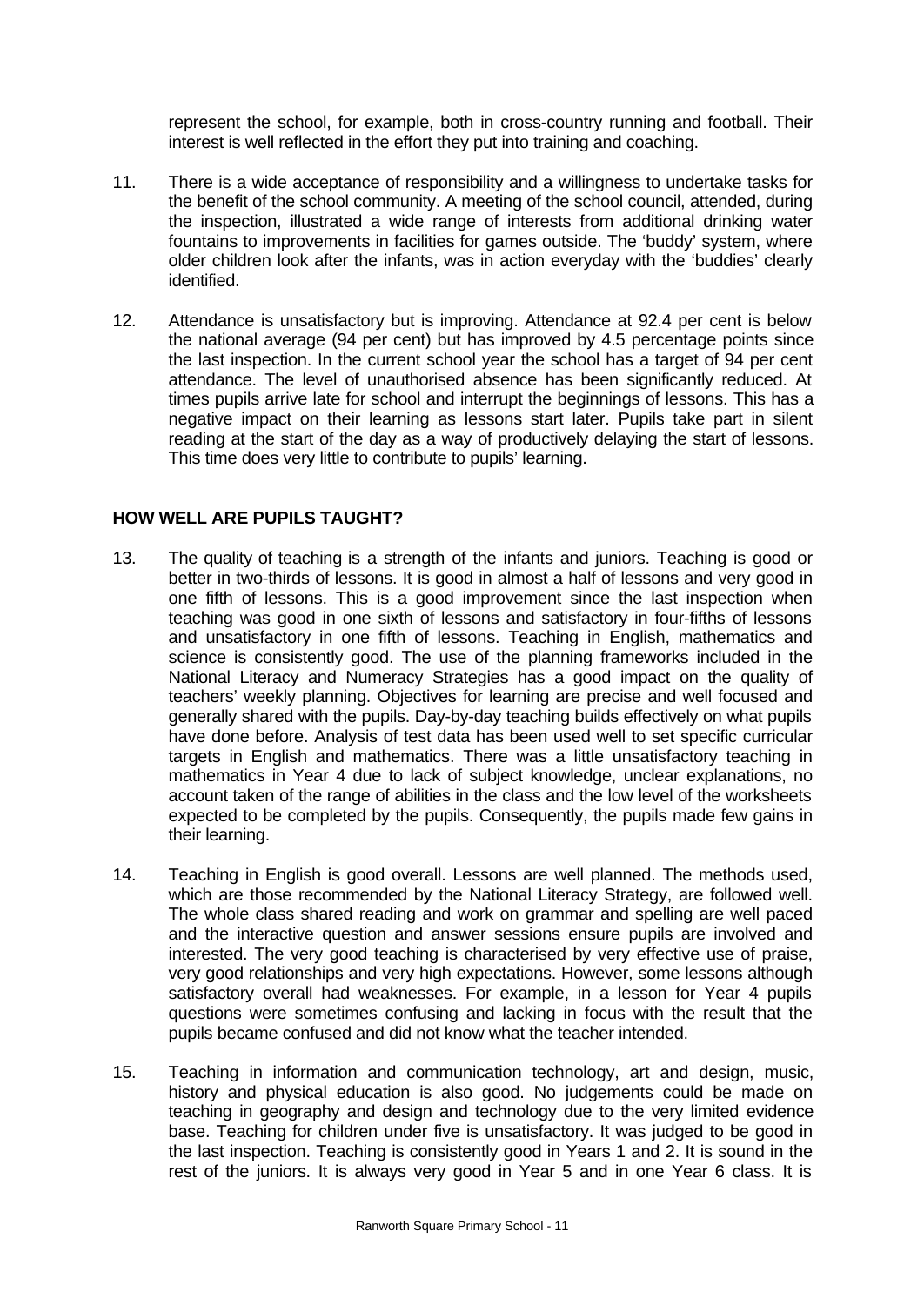frequently good in the other Year 6 class. Recently appointed staff have made a significant impact on the rate of learning of pupils in their classes. For example, in Year 6, high attainers are taught mathematics together. The questions they are asked are challenging, expectations are high and clear explanations and instructions by the teacher help the pupils to explain their understanding of partitioning numbers to the rest of the class. As a consequence of the very good attitudes to their work, enthusiasm to succeed and appropriately pitched questioning the pupils' rate of learning is accelerated and very good progress is made in the lesson. Work is frequently challenging, particularly in mathematics. Consequently more able pupils are effectively challenged and, as a result, achieve high standards in their work.

- 16. Teaching for the children under five in the Reception class is unsatisfactory. The main weakness is in the lack of understanding of the foundation stage curriculum. The stepping stones for learning are unclear in medium-term planning, so the requirements to plan to meet the needs of all children in the class are not adequately met. Whole-class sessions are generally better than group times where the children's activities are frequently lacking in purpose. The range of activities for children to choose for themselves in undirected time are limited and frequently repeat what the children have been doing in the morning session. There are very few opportunities planned for the teaching to focus on small groups and to extend the children's learning through appropriate questioning and challenging activities. While long-term plans are very detailed they do not identify with enough clarity what children are expected to learn from different activities. The organisation and management of lessons is weak. Children spend too much time roaming around to no purpose looking for something constructive to do. The adult focused activities are planned too infrequently. The nursery nurse effectively works with small groups of children. Otherwise the teaching lacks purpose and fails to take children's learning to the next stage.
- 17. Pupils with special educational needs are well-supported by classroom assistants. Although their attainment is low, they make good progress in their learning because they are interested and enjoy their work. Very good teaching ensures the pupils with special educational needs are involved in whole-class sessions and contribute their views along with other pupils. The lower ability group of pupils is provided with a very good level of one-to-one support.
- 18. A strength of the very good teaching is the inclusion of potentially disaffected boys in lessons. For example, in Year 5 boys were well motivated to write a report of a football match due to very precise instructions, high expectations and interest in the topic. Reading resources have been increased to provide more material to suit the interests of boys, which is beginning to have a positive impact on their learning.
- 19. Where teaching is unsatisfactory in a small number of lessons, there are weaknesses in subject knowledge in English in Year 3 and in mathematics in Year 4. Consequently, pupils' rate of learning is unsatisfactory because the expectations did not enable the pupils to demonstrate what they know about the language of poems read. In mathematics, the low level demands of a work-sheet and lack of confidence in subject knowledge meant that the amount of new learning in the lesson was limited. On several occasions, the last part of a lesson is too short to consolidate pupils' learning or to clarify misunderstandings.
- 20. Pupils are given homework regularly. In the very good lessons this is always part of the lesson plan. Older pupils can attend a homework club.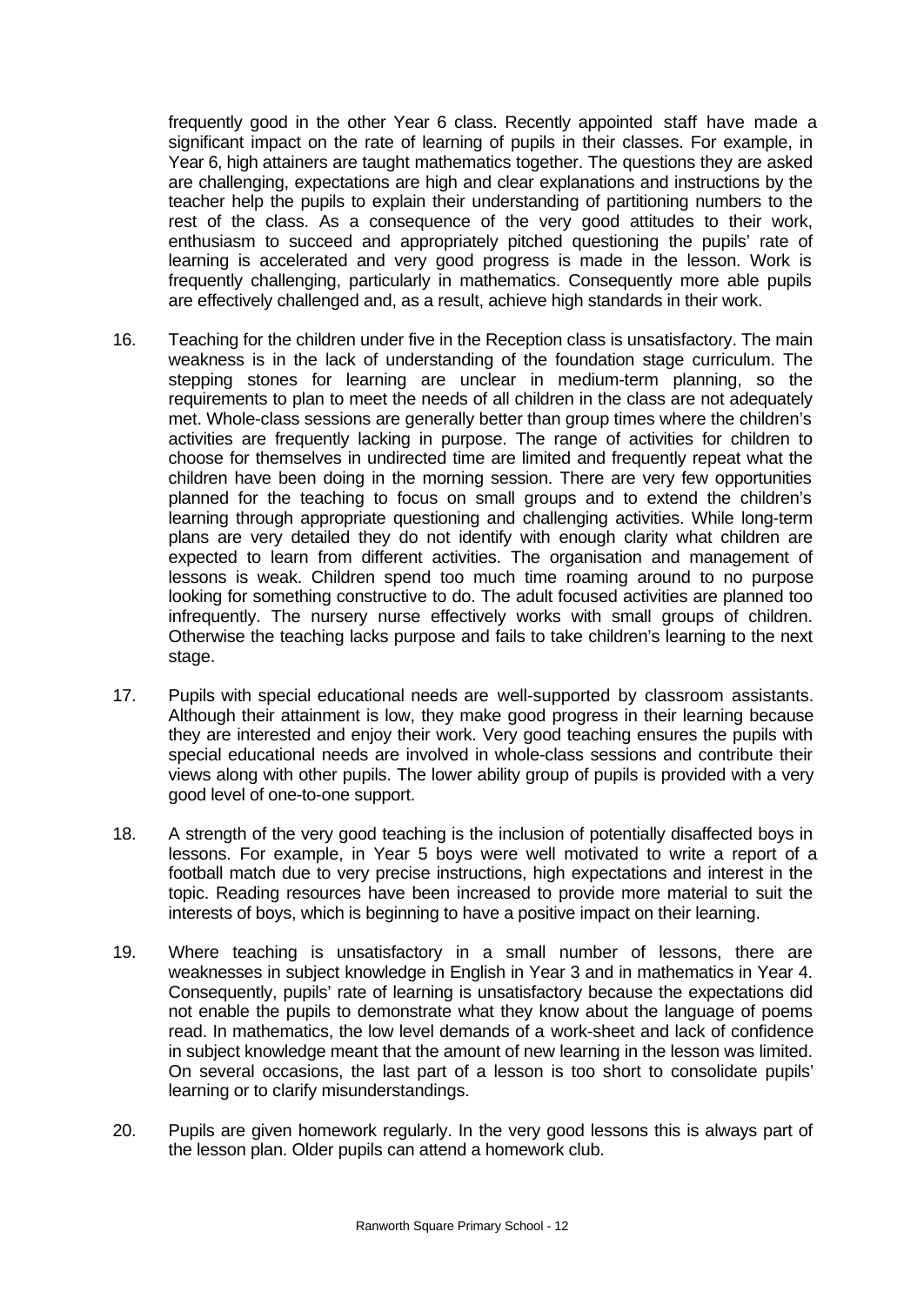## **HOW GOOD ARE THE CURRICULAR AND OTHER OPPORTUNITIES OFFERED TO PUPILS?**

- 21. Provision for children under five is unsatisfactory. The foundation stage curriculum is in place, but there are major weaknesses in the implementation of it. No account is taken of the way in which activities in the outdoor environment contribute to children's learning. Planning takes too little account of the range of abilities in the class and frequently sessions become chaotic and lacking in structure or purpose.
- 22. The curriculum for pupils in the infants and juniors is broad and includes all relevant subjects of the National Curriculum in addition to religious education. Provision in music and information and communication technology has significantly improved since the last inspection when it was unsatisfactory. All pupils have equal access to the curriculum. A large proportion of time has been allocated appropriately to the teaching of literacy and numeracy where teachers effectively use the new strategies to support pupils' learning. However, the below-recommended teaching time in the infants and juniors hinders the school's strong commitment to raising standards. The school does not meet the recommended teaching time to teach religious education as stated in the locally agreed syllabus and insufficient time is allocated to the teaching of geography and design and technology throughout the school. This has a negative impact on standards in these subjects. Time is not used effectively throughout the school to support pupils' learning. The lunchtime break is too long for younger pupils, lessons do not always start promptly, silent reading sessions are not purposefully used and the afternoon playtime is too late to make effective use of the last session of the day.
- 23. Appropriate provision is made for pupils' personal and health education. The school has identified that the sex education policy urgently needs to be updated but issues of drug misuse, health and hygiene are well covered in the science programme and through discrete discussion by staff. The community policeman visits to give appropriate support on issues such as bullying. The school curriculum is enriched by numerous visits to local places of interest related to topics studied such as Croxteth Park, Albert Dock and further afield to Colomendy in Wales for the residential trip. The school provides a very good range of extra-curricular activities, which support the curriculum well in physical education and music. All such activities make a significant contribution to the pupils' personal development as well as their learning in subjects.
- 24. The provision for pupils with special educational needs in the infants and juniors is good. Early identification of pupils' difficulties through administering appropriate tests and then by regular screening ensures prompt support can be given. Individual education plans set clear, specific targets for pupils. The full involvement of class teachers in writing these targets ensures knowledge of them and gives the best opportunity for tracking progress, which is continually taking place. All pupils with special educational needs are taught in classes and have full access to the curriculum. They are only withdrawn for screening tests. Good use is made of the two additional support teachers and teaching assistants in making sure that the provision for pupils across a range of special educational needs is effective.
- 25. Good links have been established with the local community to support curricular opportunities including visits by the local vicar, representatives from Everton and Liverpool football clubs and local elderly residents recollecting bygone days. The school has established constructive relationships with the local nurseries helping young children settle into school and for older pupils visiting their secondary school to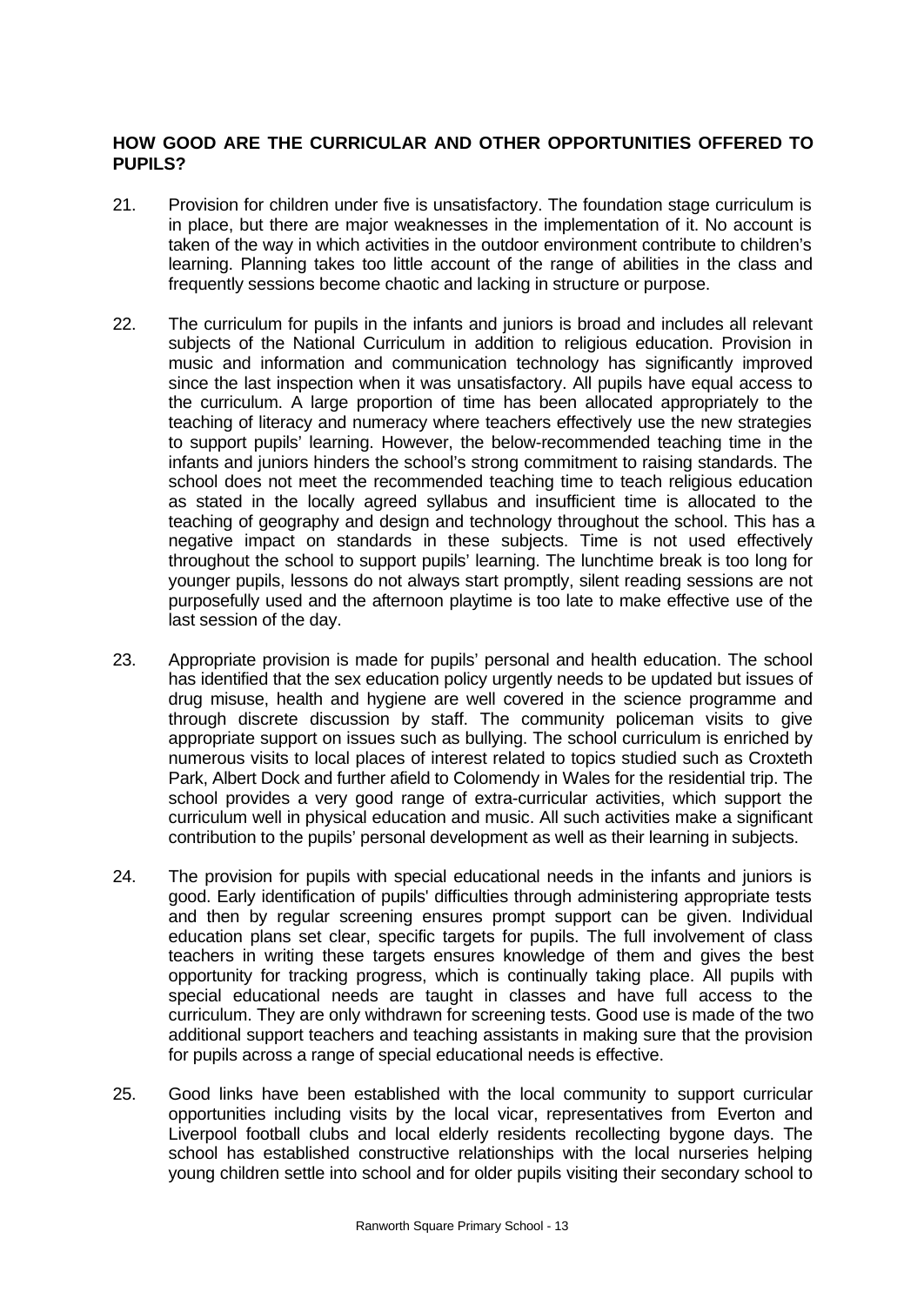prepare them for the next stage in schooling. Students from the local training institution regularly have placements in school. Curricular links with neighbouring primary schools are well established for the headteacher and co-ordinators through the cluster groups and regular sports competitions.

- 26. The provision made for pupils' spiritual development is good. Spiritual development is successfully promoted through collective worship and religious education. Broadly Christian beliefs are promoted throughout the school, and other religions such as Judaism and Islam, are explored through topics of religious education. During assemblies and in some lessons, the pupils have opportunities to reflect on their own achievements and to share and appreciate the success of others. After involving the pupils in listening to a prayer in whole-school assemblies, pupils are encouraged to take a couple of minutes to reflect and think about the meaning of the words. Opportunities are provided for pupils to develop a sense of wonder of the world in some areas across the curriculum. For example, during a religious education lesson when the pupils were involved in writing their own prayers, many of them expressed spiritual feeling and concern for others. In another lesson a pupil expressed feelings of sadness if his pet died and other pupils were able to empathise with this. During Circle Time pupils in Year 3 expressed their feelings with great sensitivity, creating a spiritual atmosphere within the classroom.
- 27. Provision made for pupils' moral development is very good. The school's positive approach to the management of behaviour is helping pupils to develop a keen sense of right and wrong. Teachers provide good role models in this respect, not least by being courteous, considerate and friendly. Many classes have agreed their own set of rules which are frequently referred to. Achievements are celebrated in a special weekly assembly and special stickers are awarded for good behaviour and doing the right thing. This weekly assembly helps pupils to value the efforts of their own endeavours and those of others. The 'buddy system' encourages older pupils to care for and be a friend to other younger pupils.
- 28. The provision for pupils' social development is very good. The school has a very good sense of community and older pupils are given additional responsibilities around the school such as monitoring duties, and delivering registers and messages. On the whole, pupils work well together and there is good evidence of collaborative learning in many lessons. Pupils raise money for specific charities and take part in a good range of visits, for example to museums and various field trips in the area. Older pupils take part in residential visits to Colomendy in North Wales. Many sporting events are organised with other schools, enabling pupils to meet and compete with other pupils. Good opportunities are provided for pupils to develop understanding of their own roles as part of the school community and many are proud to represent their school in outside activities.
- 29. Cultural development is satisfactorily promoted. Pupils enjoy visits from theatre groups and the culture and heritage of Liverpool is well used as a resource. Older members of the community are invited into school to share their knowledge of Liverpool in the sixties. Major world faiths are covered as part of the religious education curriculum and the school has acquired appropriate artefacts to enhance the teaching of this subject. Where possible, teachers use people resources to enlighten the pupils about other cultures, for example a pupil with Islamic beliefs was encouraged to discuss the celebration he is familiar with which is similar to Lent.

# **HOW WELL DOES THE SCHOOL CARE FOR ITS PUPILS?**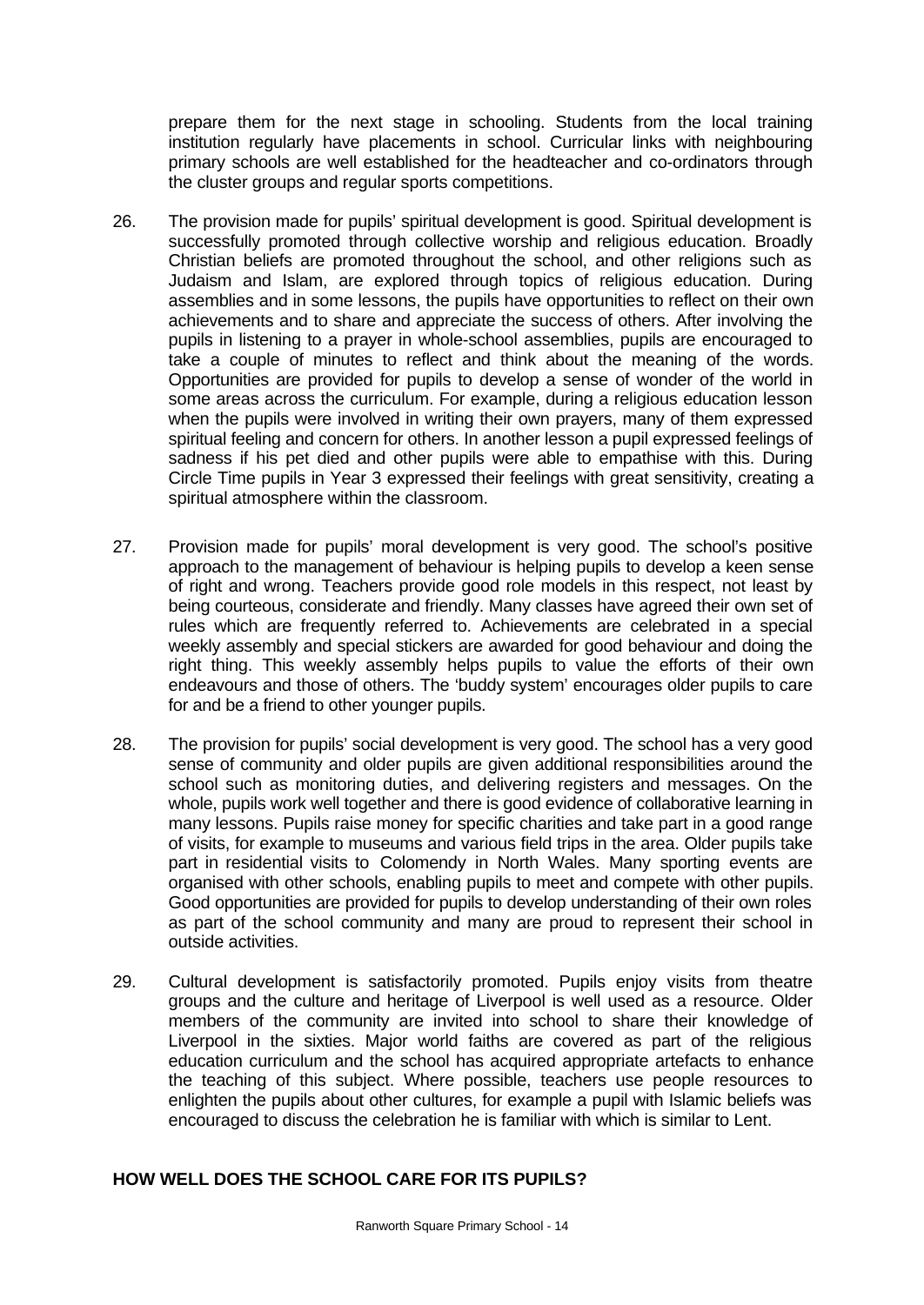- 30. The school looks after the pupils and provides a safe, organised and friendly atmosphere for their development. It provides a secure environment in which their attainment and progress is enhanced.
- 31. The procedures for child protection are good and thoroughly understood by all the staff. The headteacher, staff and the education welfare officer work closely together. This provision is enhanced by the staff's knowledge and understanding of the children and their families.
- 32. The procedures for monitoring and improving attendance are good as is shown by the improvements in attendance over the last four years. It was noted that registration did not take place promptly at 9 a.m. and that late arrival was recorded only some ten or fifteen minutes later. This means that the start to the first period of learning is disrupted in all classes.
- 33. The procedures for monitoring and promoting good behaviour and eliminating oppressive behaviour are very good. The policies are applied consistently across the whole of the school and by all the staff. The headteacher plays an active roll in promoting good behaviour and relationships.
- 34. The children are very well supported in their academic and personal development. The procedures are largely informal but are effective and supported by the staff's knowledge of the children. A full-time learning mentor and a part-time learning mentor have been appointed this term. They work with a group of pupils identified as potentially disaffected by spending time with them during lunch times and playtimes and by encouraging them in their work. These appointments will give further depth to the school's provision for the support and development of the children. An illustration of the manner in which the school helps the development of the children is the provision of violin lessons funded by the school. All the standard health and safety checks are in place and satisfactorily completed to schedule. There is proper provision of trained first aid personnel.
- 35. Arrangements for monitoring and supporting pupils' personal development are satisfactory. Teachers know their pupils well and respond positively in meeting their needs. There is no formal system in place for recording personal development; this is an area for the school to develop.
- 36. There is an effective system to assess pupils who have special educational needs. The school's assessment procedures and policy are in accordance with the Code of Practice. Two pupils have statements of special educational need and the school provides good care and provision for these pupils. All requirements of the statements are met and regular reviews carried out. The individual education plans of other pupils with special educational needs provide specific targets to improve learning and to address other difficulties. The pupils receive good support from their teachers, additional support teachers as well as teaching and classroom assistants. Reviews of progress towards meeting the targets in individual learning plans are carried out at least half-termly and parents are invited to discuss progress and to contribute to plans. Where good progress is made, the level of support is then reduced and in some cases pupils are removed from the register. However, the school continues to monitor them to ensure progress is maintained. There is good liaison with visiting professionals and this ensures that pupils receive the appropriate support.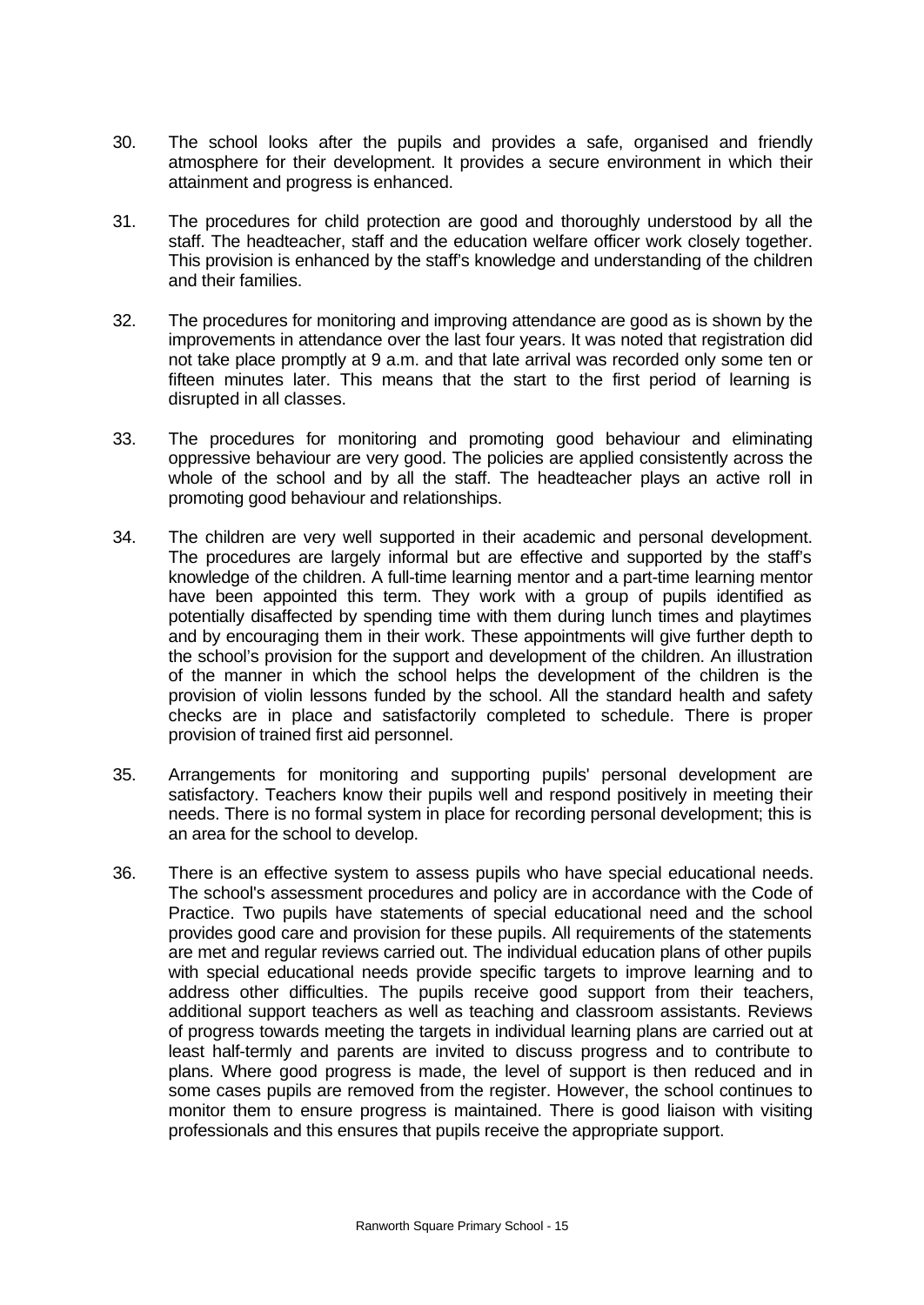- 37. Procedures for the assessment of all other pupils' academic progress and development in the core subject areas of English and mathematics are good. Newly acquired assessment procedures for monitoring and assessing progress in science are a valuable addition to the school's assessment portfolio. Procedures for the assessment of pupils' academic progress and development in other subjects are not yet in place. Assessments for history and physical education are presently on trial in the school. The school has set January 2001 as the date for fully implementing assessment procedures for all subject areas.
- 38. The school uses teacher assessments that are in place as well as standardised and national tests to record pupils' progress. An entry to school assessment is carried out in the first term of the Reception class to determine the level of attainment of the pupils. Very little use is made of this information in the Reception class. The baseline levels are used as starting points to then monitor progress and to set targets for pupils. From Year 1 onwards the school uses teacher assessments and standardised tests to track pupils' achievement and progress in reading. Assessment data is used effectively to inform planning for particular groups of pupils.
- 39. The school uses the data from all the tests to set targets for groups and individual pupils, for example for pupils with special educational needs and to raise standards of achievement throughout the school. Through the analysis of the Key Stage 2 national test results the staff have identified that the attainment of boys, by the time they leave school, is behind that achieved by the girls. This imbalance is being rectified by targeting support for boys through booster classes and homework clubs.

### **HOW WELL DOES THE SCHOOL WORK IN PARTNERSHIP WITH PARENTS?**

- 40. The overall impression from the parents' meeting and from parents spoken to during the inspection is that the parents have a good regard for the school and for the education that is provided for their children.
- 41. The school works hard to provide effective links with the parents. Parents are welcomed into the school whenever the need arises. The parents commented at the meeting that there is good access to the teachers and in the questionnaire 87 per cent of replies said that the school works closely with the parents.
- 42. The parents are provided with good quality information on their children's attainment and progress. Comments at the parents' meeting confirm this finding and in the replies to the parents' questionnaire 89 per cent said that they were kept well informed on progress. There are three meeting each year between the teachers and the parents to discuss progress and attainment. The meetings in the autumn and spring terms agree targets and in the summer term the annual reports are discussed. The attendance level at these meetings is over 90 per cent as is the attendance at the governors' annual report to parents. The annual reports on each child state the levels reached in numeracy, reading and spelling and in addition the Key Stage 1 and Key Stage 2 results. General information to parents is provided by the news letters, and the notice boards for parents. This is generally effective as a means of communication.
- 43. There is a constant effort by the school to involve parents in their children's work and they are encouraged to help with reading, particularly with the infant children. Guidance is sent on how to help effectively with reading. There are six parents who come in to school on a regular basis to help in the classrooms. The parents provide a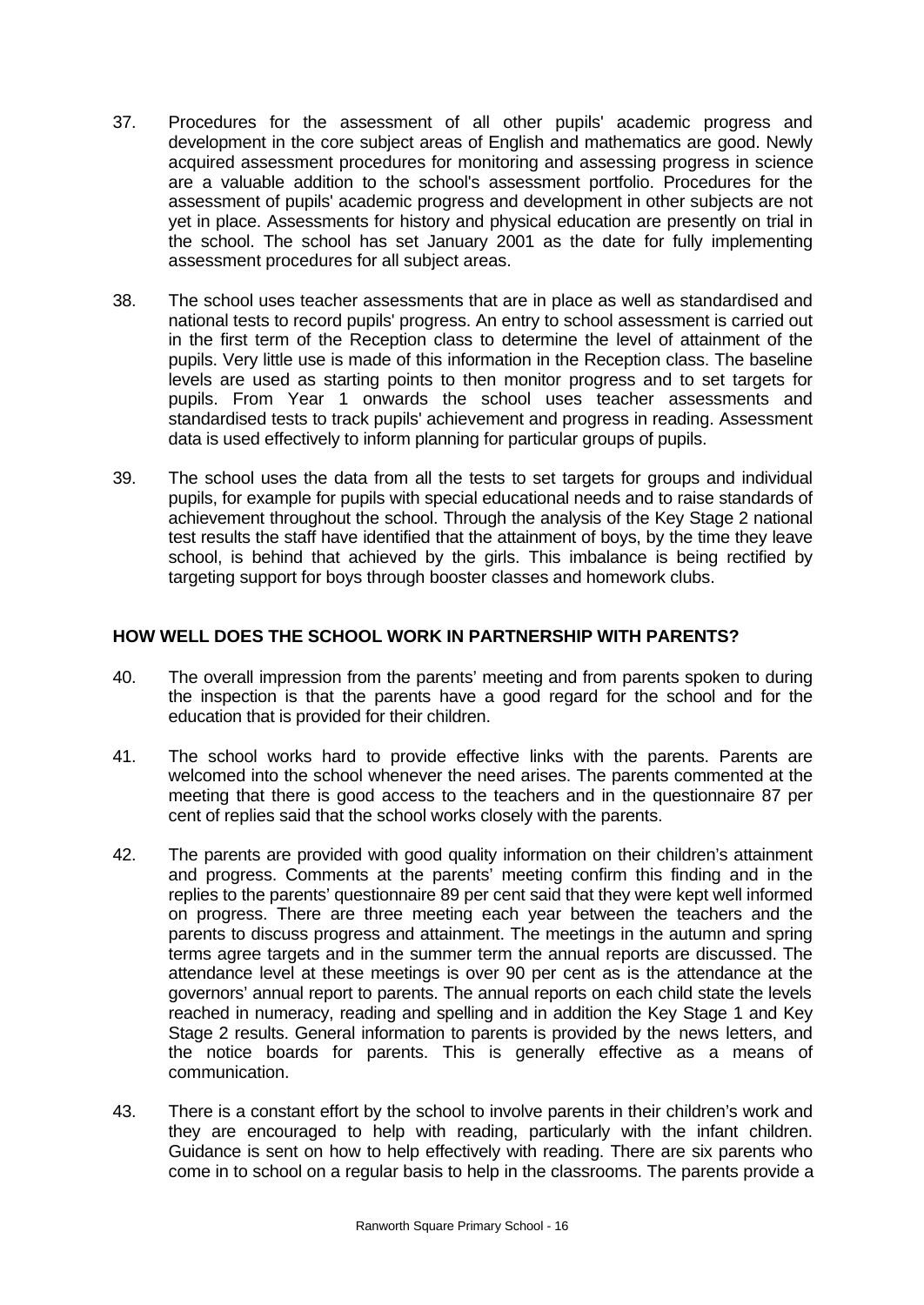satisfactory level of help and there is no difficulty in finding parents to stand for election to the governing body.

44. There is a small group of supervisory assistants and parents who work together to raise additional funds for the school. The main event being the Christmas fair which is very well supported by parents.

#### **HOW WELL IS THE SCHOOL LED AND MANAGED?**

- 45. A major reason for the substantial improvements in the school since the previous inspection is the very good leadership provided by its senior staff and the governors, and especially by the headteacher. Her clear vision and determination to raise standards has helped to create an ethos committed to raising standards throughout the school. Several members of staff appointed since the previous inspection are making a significant impact on the very good rate of learning in Years 1, 2 and 6. The consistently high quality of their work is a tribute to the rigorous appointments procedures adopted by the governing body to ensure the very best teachers are appointed to the school. This is a successful school which is raising standards in the infants and juniors from a very low baseline.
- 46. The aims of the school are well reflected in its day-to-day work. The governors are very supportive and well experienced in matters of critical importance to the future development of the school. For example, the potential scheme to involve private industry in managing the maintenance and improvements to the school building is being cautiously evaluated to ensure it will provide the best value for the school.
- 47. The school has written a draft performance management policy. Performance objectives were set for the headteacher by the governors last year. These have been rigorously checked and evaluated. The headteacher and some co-ordinators check the work of the school. Weaknesses in the provision for children under five in the foundation stage have been identified by the headteacher and there is ongoing monitoring and support taking place. As a result the headteacher is taking steps to improve the provision for under-fives. Governors with curricular responsibilities also have an overview of standards and teaching and learning. However, the range of tasks completed by different foundation subject co-ordinators is too variable with some having little impact on improving the quality of their subject. For example, in music, history and physical education improvements in the teaching and learning of those subjects can be directly attributed to the effectiveness of the co-ordinators. Standards in geography, design and technology and religious education are too low and insufficient time is allocated to teaching these subjects due, in part, to lack of coordinator influence. The co-ordinators for these subjects have been in place for a short time and now have in place action plans to develop their subjects.
- 48. All staff, parents and governors are involved in drawing up the school development plan. This document is a very good reflection of the school's priorities. Targets set in previous years have been effectively evaluated and priorities for the coming years are realistic, appropriately costed and include measurable success criteria and indication of the staff involved in carrying out the identified actions. The costings and source of funding are clearly stated. The school makes very good use of specific grants and additional funding provided for school improvement and special educational need pupils. The plan clearly acknowledges the problems the school faces with the large number of pupils with special educational needs, the need to raise attainment of the less able to ensure the school will achieve the nationally expected levels of achievement by 2002 and the weaknesses in the foundation stage.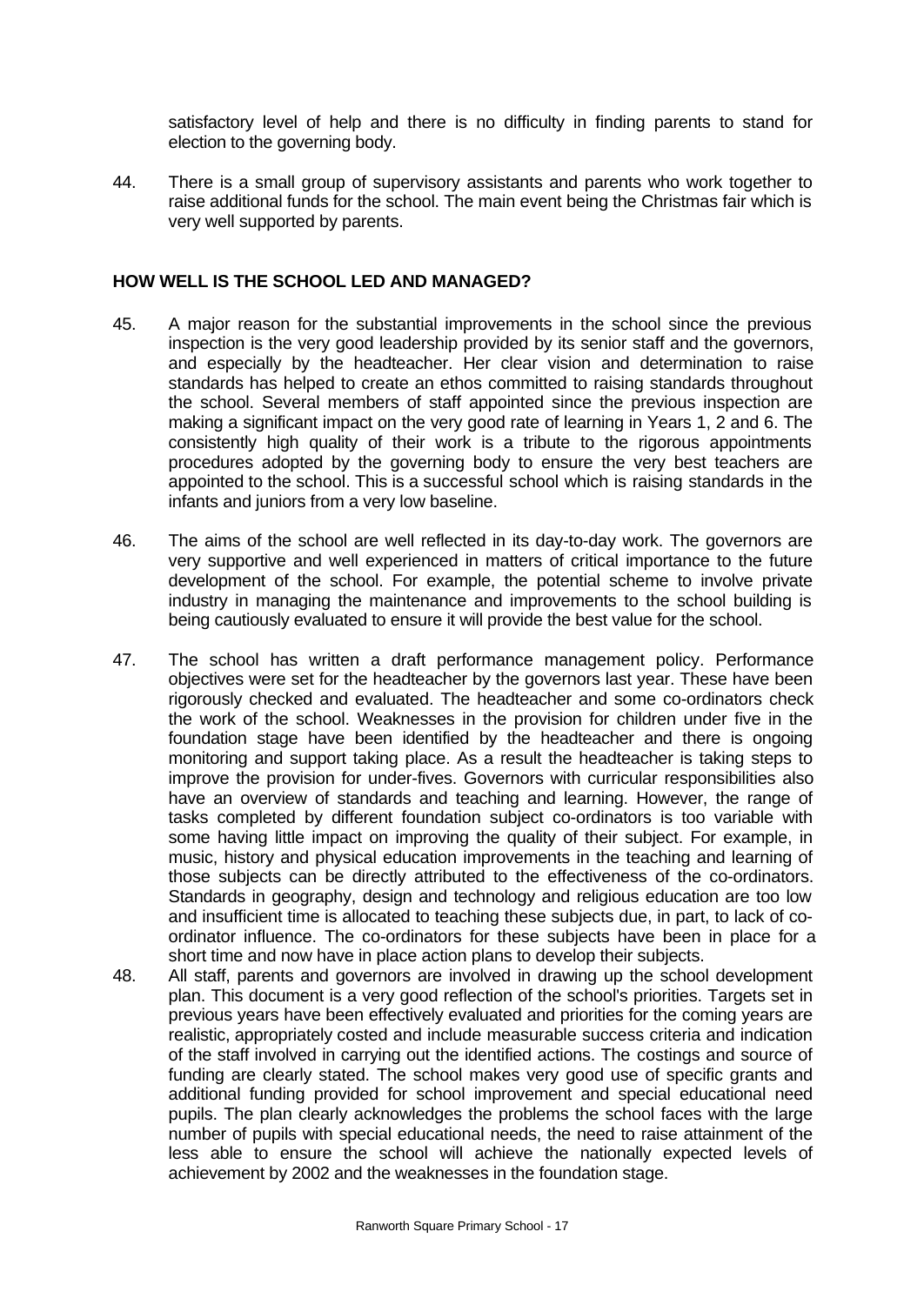- 49. The overall efficiency of the school is very good. The governors are well established, and offer very good experience and professional advice to effectively support the headteacher and staff. They regularly monitor and evaluate the effectiveness of their initiatives on the standards achieved. They have set up a number of sub-committees with clear terms of reference to help them effectively discharge their duties. The school administrator is pleasant and efficient and effectively uses new technology for financial control and school administrative work.
- 50. The school very effectively applies best value principles of comparison of costs, challenge, consultation as stated earlier and competition. Test results are carefully analysed and teachers regularly monitor the standards achieved by all pupils in all subjects, apart from geography, religious education and design and technology. Staff give their time freely to provide a very wide range of extra-curricular activities, which are well supported by pupils. The headteacher and governors successfully attempt to achieve best value on expenditure by taking appropriate advice regarding contractors and supplies and gaining tenders on larger items of expenditure. The school provides good value for money.
- 51. The special educational needs co-ordinator is well experienced and gives good leadership for the school in all areas of special educational needs. Attendance at a management course for special educational needs has helped her to update the school's policy. The school provides a good level of support teachers and teaching assistants to meet the needs of pupils with identified difficulties. Pupils benefit well from this support. The funding apportioned by the school from the budget, spent on both human and material resources, is effective in meeting the needs of pupils. The school has built up good links with all support agencies, in particular with the educational psychology service. Regular fortnightly visits by the educational psychologist to discuss progress and new plans for action give added support to the school. The recent appointment of a 'learning mentor' funded through the 'Excellence in Cities' initiative will give additional support in the management of and provision for special educational needs at the school.
- 52. There is a good match of staff, both teachers and support staff, in terms of numbers and experience to meet the demands of the curriculum. Two teachers and specifically designated teaching assistants support special needs provision very well. From the start of this term the staff has been strengthened by the appointment of a full-time learning mentor and a part-time learning mentor; these appointments are financed by the 'Excellence in Liverpool' project. The school has a very good induction programme for newly qualified teachers. This programme includes the appointment of a teacher mentor, weekly planned time out of the classroom, observing teaching and being monitored. In addition, there is a LEA course.
- 53. The accommodation is satisfactory for the delivery of the curriculum. There have been considerable improvements in the buildings since the last report and all the faults listed have been corrected; the school has funded much of this work. There is an improvement plan in place, which seeks to have all basic maintenance and repairs completed within the next two years. The accommodation for children under five is inadequate.
- 54. The school has an overall good quantity and range of learning resources in most areas of the curriculum. Resources are inadequate in geography and religious education, which has an adverse effect on pupils' learning.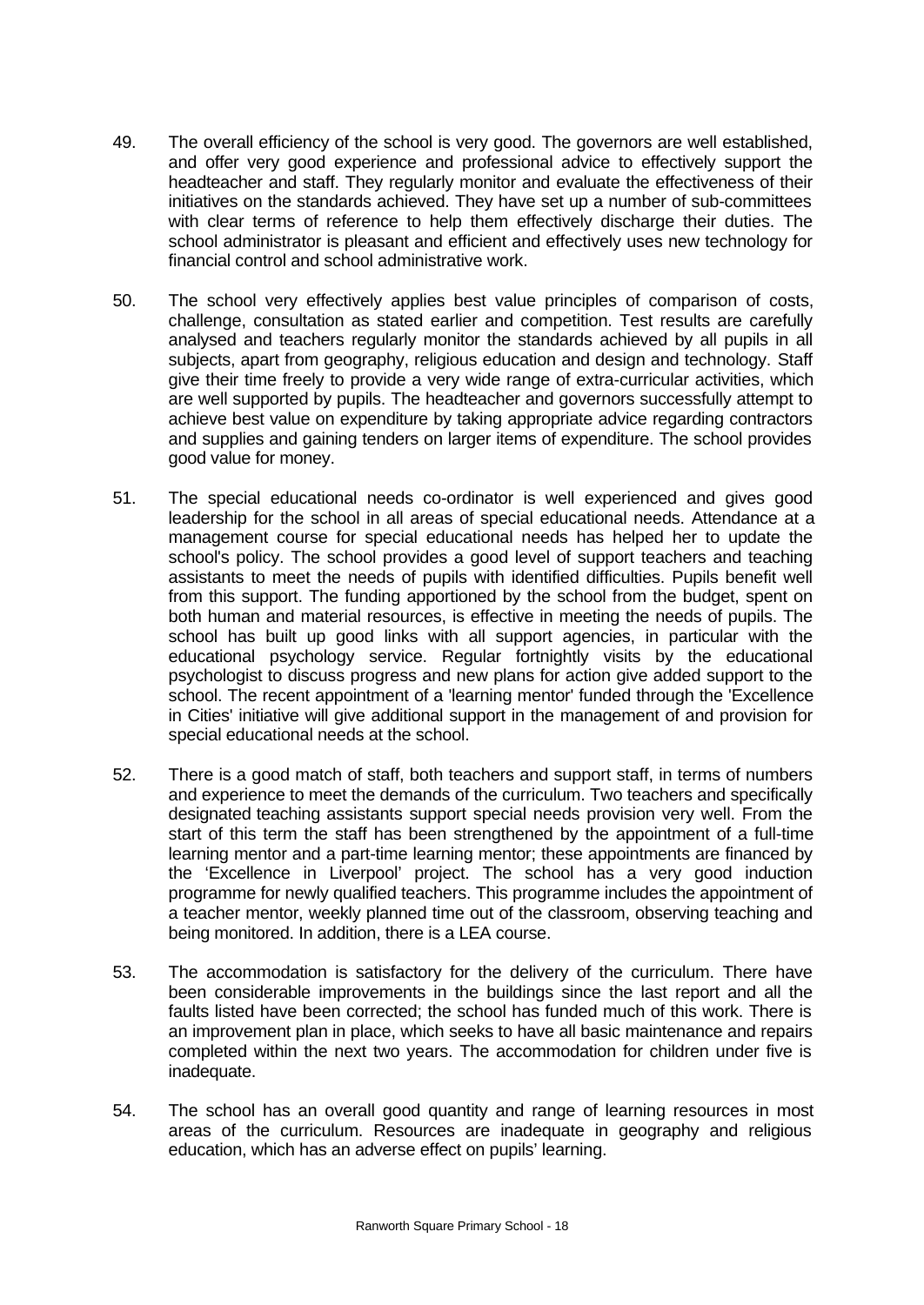## **WHAT SHOULD THE SCHOOL DO TO IMPROVE FURTHER?**

55. The governors, headteacher and staff should:

Increase the time allocated to the curriculum to teach all the core and foundation subjects and to meet the recommended time allocations to teach religious education by:

- improving the punctuality of pupils so all lessons start on time; (Paragraph 12)
- reviewing the length of the lunchtime for Key Stage 1 and the foundation stage pupils; (Paragraph 22)
- reorganising the afternoon sessions to provide a longer period of time for the last session of the day; (Paragraph 19)
- completing a whole-school plan to show when design and technology and geography are to be taught; (Paragraphs 3, 22, 47)
- reviewing the effectiveness of the daily silent reading sessions; (Paragraphs 22, 67)
- meet the recommended times to teach religious education. (Paragraphs 22, 119, 122)

Improve the provision for children under five in the Reception class by:

- improving the quality of teaching with regards to understanding the requirements of the foundation stage curriculum; (Paragraphs 15, 16, 48, 59, 60)
- improving the quality of resources, particularly in the outdoor area; (Paragraph 53)
- providing a curriculum which states how learning in all areas of learning can be enhanced through access to the outdoor environment; (Paragraphs 21, 61)
- acknowledging that children under five will be at various levels of development and need to be provided with experiences which reflect those differences as outlined in the stepping stones for learning in the published curriculum for the foundation stage; (Paragraphs 1, 57)
- making more effective use of the outcomes of assessment completed on entry to the Reception class. (Paragraph 59)

Improve the role of co-ordinators in monitoring and evaluating their subject by:

- expecting them to monitor and provide feedback to teachers on the quality of medium and short term planning; (Paragraphs 47, 87, 92, 96, 103, 109, 118)
- providing them with training to carry out this role effectively. (Paragraph 47)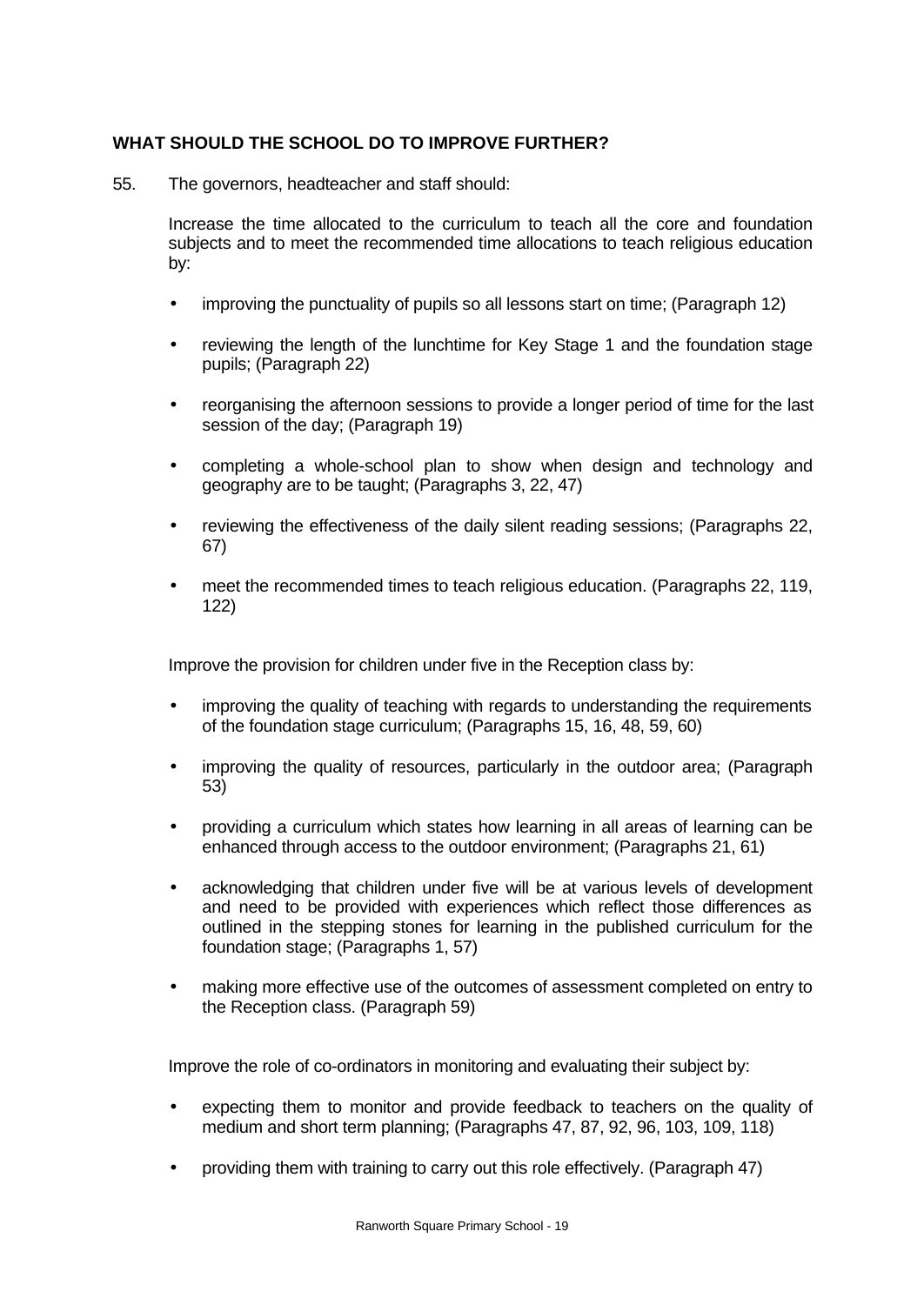The following minor issue may wish to be considered by the school:

Implement assessment procedures for all those subjects which do not have an assessment policy in place. (Paragraph 37)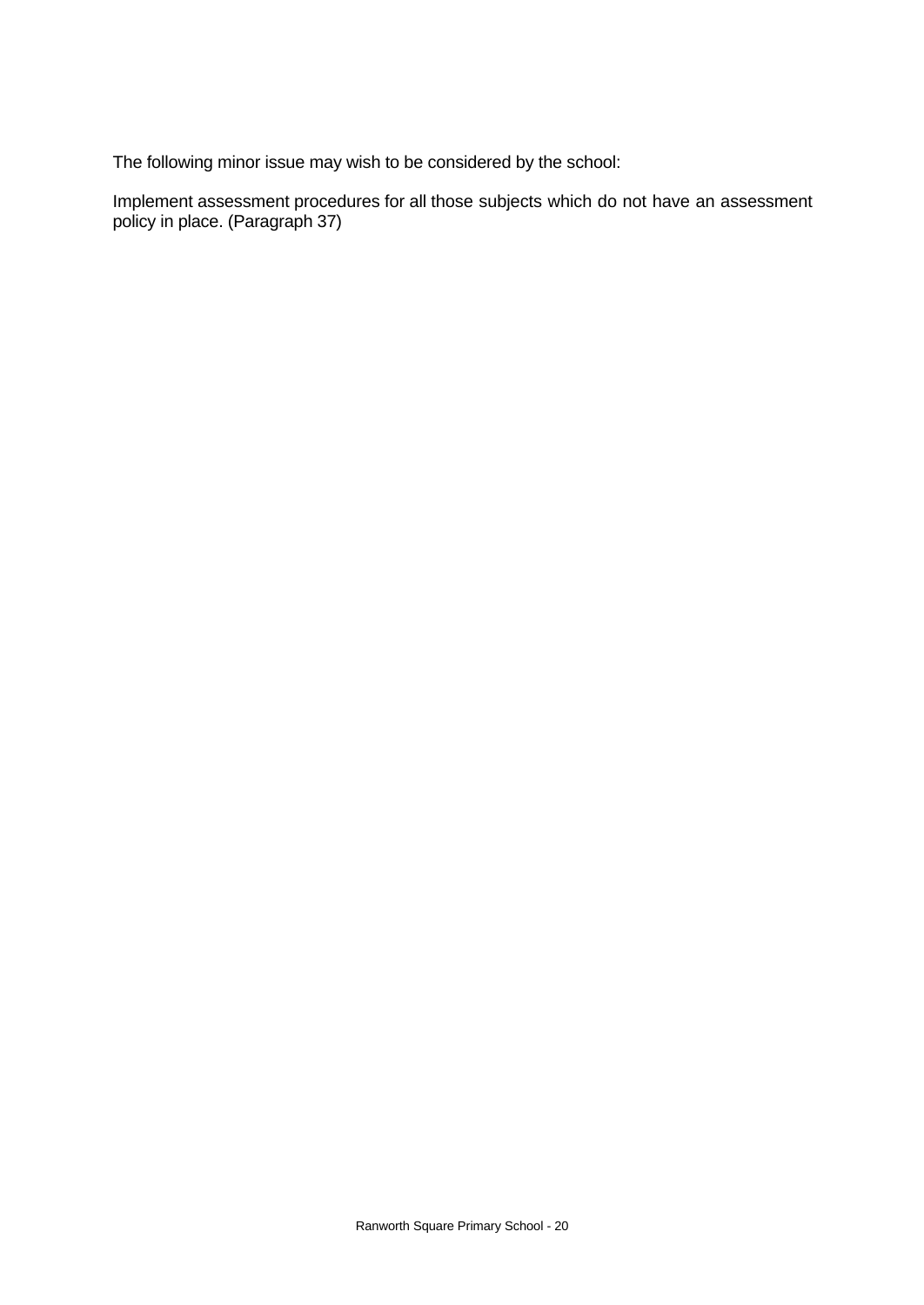# **PART C: SCHOOL DATA AND INDICATORS**

#### *Summary of the sources of evidence for the inspection*

Number of lessons observed

Number of discussions with staff, governors, other adults and pupils

| Summary of teaching observed during the inspection |  |
|----------------------------------------------------|--|
|----------------------------------------------------|--|

| Excellent | Very good | Good | Satisfactory | Unsatisfactory | Poor | Very Poor |
|-----------|-----------|------|--------------|----------------|------|-----------|
|           | 20        | 4    | ົ<br>ഄഄ      |                |      |           |

*The table gives the percentage of teaching observed in each of the seven categories used to make judgements about lessons.*

#### *Information about the school's pupils*

| Pupils on the school's roll                                      | $YR - Y6$ |
|------------------------------------------------------------------|-----------|
| Number of pupils on the school's roll (FTE for part-time pupils) | 81        |
| Number of full-time pupils eligible for free school meals        | 194       |

*FTE means full-time equivalent.*

| Special educational needs                                           | $YR - Y6$ |
|---------------------------------------------------------------------|-----------|
| Number of pupils with statements of special educational needs       |           |
| Number of pupils on the school's special educational needs register | 80        |

| English as an additional language                       | No of pupils |
|---------------------------------------------------------|--------------|
| Number of pupils with English as an additional language |              |

| Pupil mobility in the last school year                                       | No of pupils |
|------------------------------------------------------------------------------|--------------|
| Pupils who joined the school other than at the usual time of first admission | 17           |
| Pupils who left the school other than at the usual time of leaving           | 13           |

#### *Attendance*

#### **Authorised absence Unauthorised absence**

|                           | %t  |                           | %   |
|---------------------------|-----|---------------------------|-----|
| School data               | 5.4 | School data               | 2.3 |
| National comparative data | 5.2 | National comparative data | 0.5 |

*Both tables give the percentage of half days (sessions) missed through absence for the latest complete reporting year.*

| 66 |  |
|----|--|
| 72 |  |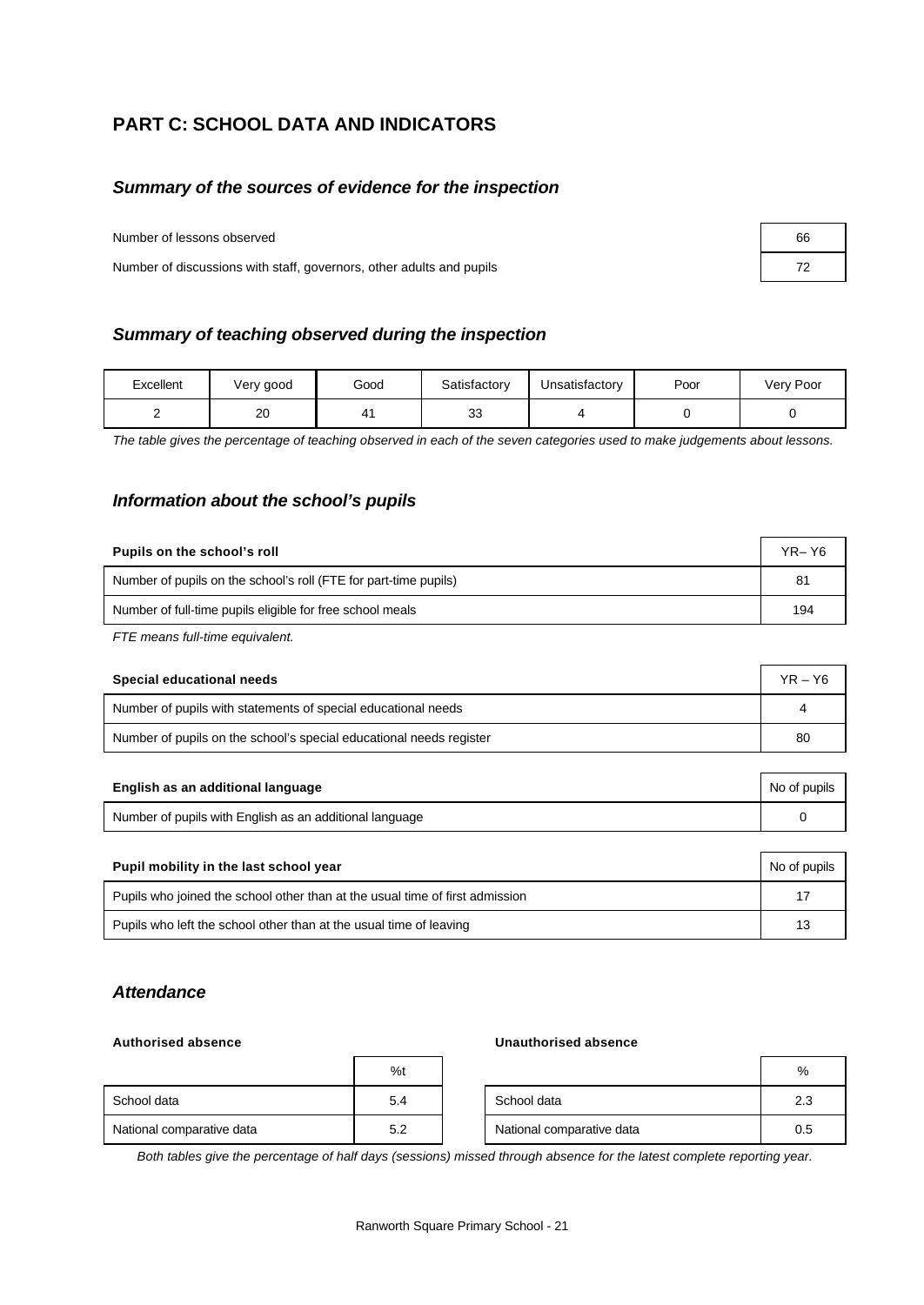# *Attainment at the end of Key Stage 1*

|                                                                                        | Year | Bovs | Girls   | Total |
|----------------------------------------------------------------------------------------|------|------|---------|-------|
| Number of registered pupils in final year of Key Stage 1 for the latest reporting year | 2000 | 24   | n.<br>- | 48    |

| <b>National Curriculum Test/Task Results</b> |             | Reading | Writing | <b>Mathematics</b> |
|----------------------------------------------|-------------|---------|---------|--------------------|
|                                              | <b>Boys</b> | 15      | 14      | 21                 |
| Numbers of pupils at NC level 2<br>and above | Girls       | 20      | 19      | 20                 |
|                                              | Total       | 35      | 33      | 41                 |
| Percentage of pupils                         | School      | 77 (79) | 70 (76) | 92 (90)            |
| at NC level 2 or above                       | National    | 82 (82) | 84 (83) | 90 (86)            |

| <b>Teachers' Assessments</b>                 |             | English | <b>Mathematics</b> | <b>Science</b> |
|----------------------------------------------|-------------|---------|--------------------|----------------|
|                                              | <b>Boys</b> | 14      | 19                 | 18             |
| Numbers of pupils at NC level 2<br>and above | Girls       | 19      | 20                 | 19             |
|                                              | Total       | 33      | 39                 | 37             |
| Percentage of pupils                         | School      | 69 (81) | 82 (90)            | 77 (81)        |
| at NC level 2 or above                       | National    | 84 (82) | 88 (86)            | 88 (87)        |

*Percentages in brackets refer to the year before the latest reporting year.*

# *Attainment at the end of Key Stage 2*

|                                                                                        |             |                | Year     | <b>Boys</b>        | Girls          | Total |
|----------------------------------------------------------------------------------------|-------------|----------------|----------|--------------------|----------------|-------|
| Number of registered pupils in final year of Key Stage 2 for the latest reporting year |             |                | 2000     | 17                 | 27             | 44    |
| <b>National Curriculum Test/Task Results</b>                                           |             |                |          |                    |                |       |
|                                                                                        |             | English        |          | <b>Mathematics</b> | <b>Science</b> |       |
|                                                                                        | <b>Boys</b> | 10             | 11<br>11 |                    |                |       |
| Numbers of pupils at NC level 4<br>and above                                           | Girls       | 21             | 21       |                    | 24             |       |
|                                                                                        | Total       | 31             | 32       |                    | 35             |       |
| Percentage of pupils                                                                   | School      | 70 (58)        |          | 73 (67)            | 78 (71)        |       |
| at NC level 4 or above                                                                 | National    | 75 (70)        |          | 72 (69)            | 85 (78)        |       |
| <b>Teachers' Assessments</b>                                                           |             | <b>Fnalish</b> |          | <b>Mathematics</b> | <b>Science</b> |       |

| <b>Teachers' Assessments</b>                 |             | English | <b>Mathematics</b> | <b>Science</b> |
|----------------------------------------------|-------------|---------|--------------------|----------------|
|                                              | <b>Boys</b> | 8       | 9                  |                |
| Numbers of pupils at NC level 4<br>and above | Girls       | 20      | 20                 | 22             |
|                                              | Total       | 28      | 29                 | 29             |
| Percentage of pupils                         | School      | 63 (58) | 65 (69)            | 65 (75)        |
| at NC level 4 or above                       | National    | (n/a)   | (n/a)              | (n/a)          |

*Percentages in brackets refer to the year before the latest reporting year.*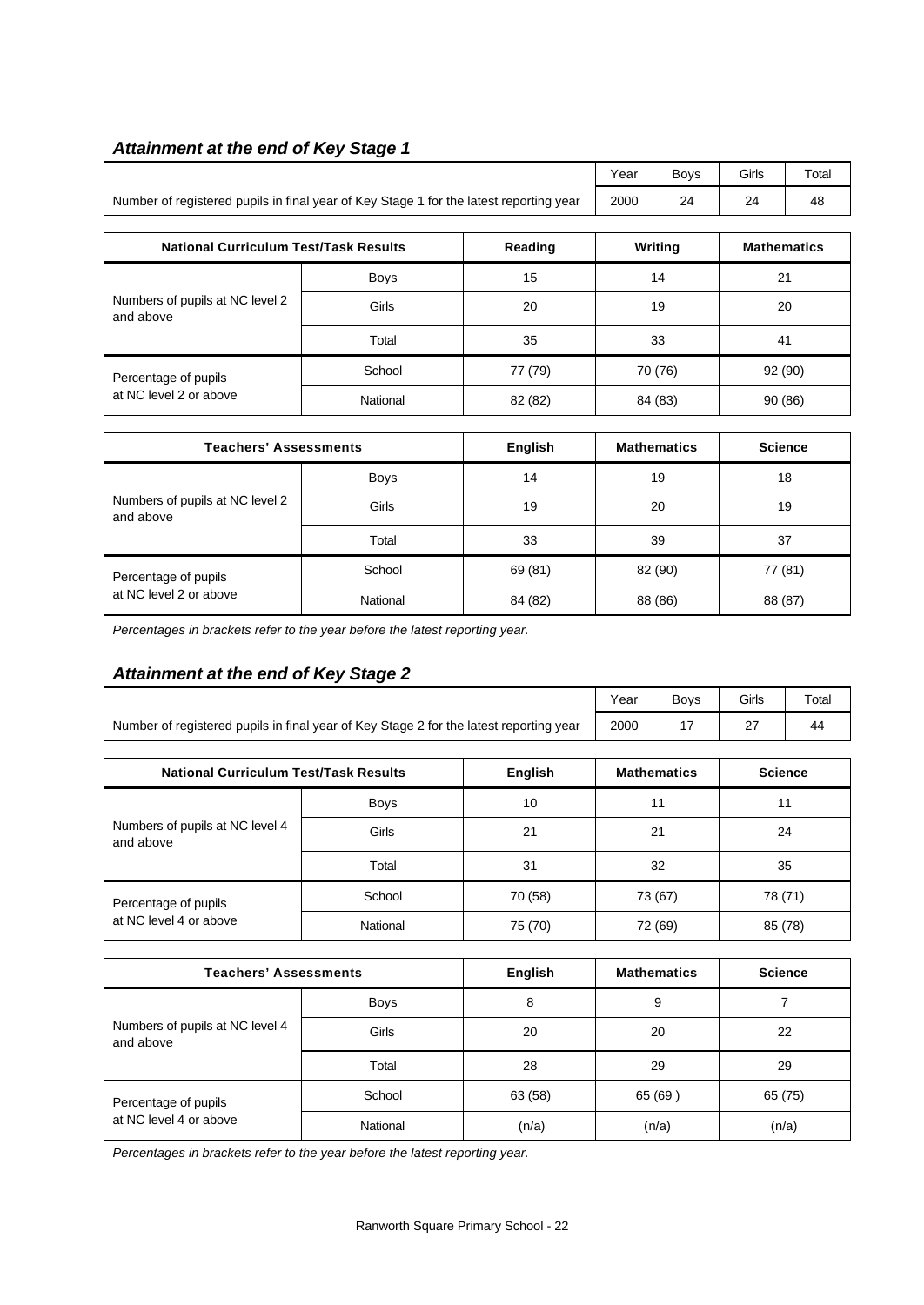|                                 | No of pupils |                              | Fixed period | Perma    |
|---------------------------------|--------------|------------------------------|--------------|----------|
| Black - Caribbean heritage      | 0            | Black - Caribbean heritage   | 0            | 0        |
| Black - African heritage        | 3            | Black - African heritage     | 0            | 0        |
| $Black - other$                 |              | $Black - other$              | 0            | 0        |
| Indian                          | 0            | Indian                       | 0            | 0        |
| Pakistani                       | 0            | Pakistani                    | 0            | $\Omega$ |
| Bangladeshi                     | 0            | Bangladeshi                  | 0            | 0        |
| Chinese                         | $\Omega$     | Chinese                      | 0            | 0        |
| White                           | 276          | White                        | 0            | 0        |
| Any other minority ethnic group |              | Other minority ethnic groups | 0            | 0        |

*This table refers to pupils of compulsory school age only.*

# *Ethnic background of pupils Exclusions in the last school year*

| No of pupils |                              | Fixed period | Permanent |
|--------------|------------------------------|--------------|-----------|
| ი            | Black - Caribbean heritage   | Ω            |           |
| 3            | Black - African heritage     | 0            | O         |
|              | $Black - other$              | 0            | O         |
| 0            | Indian                       | 0            |           |
| ი            | Pakistani                    | U            |           |
| በ            | Bangladeshi                  | O            | $\Omega$  |
|              | Chinese                      | Ω            | Ω         |
| 276          | White                        | 0            |           |
|              | Other minority ethnic groups |              |           |

*This table gives the number of exclusions of pupils of compulsory school age, which may be different from the number of pupils excluded.*

#### **Qualified teachers and classes: YR – Y6**

| Total number of qualified teachers (FTE) | 13 | Financial year | 2000 |
|------------------------------------------|----|----------------|------|
| Number of pupils per qualified teacher   | 23 |                |      |
| Average class size                       | 23 |                |      |

#### **Education support staff: YR - Y6**

| Total number of education support staff |       |
|-----------------------------------------|-------|
| Total aggregate hours worked per week   | 154.5 |

# *Teachers and classes Financial information*

| Financial year | 2000 |
|----------------|------|
|----------------|------|

| 23<br>Average class size                       |  |                                            | £       |
|------------------------------------------------|--|--------------------------------------------|---------|
|                                                |  | Total income                               | 649.809 |
| Education support staff: YR - Y6               |  | Total expenditure                          | 617,390 |
| Total number of education support staff<br>6   |  | Expenditure per pupil                      | 2.197   |
| Total aggregate hours worked per week<br>154.5 |  | Balance brought forward from previous year | 34,988  |
|                                                |  | Balance carried forward to next year       | 39,340  |

*FTE means full-time equivalent.*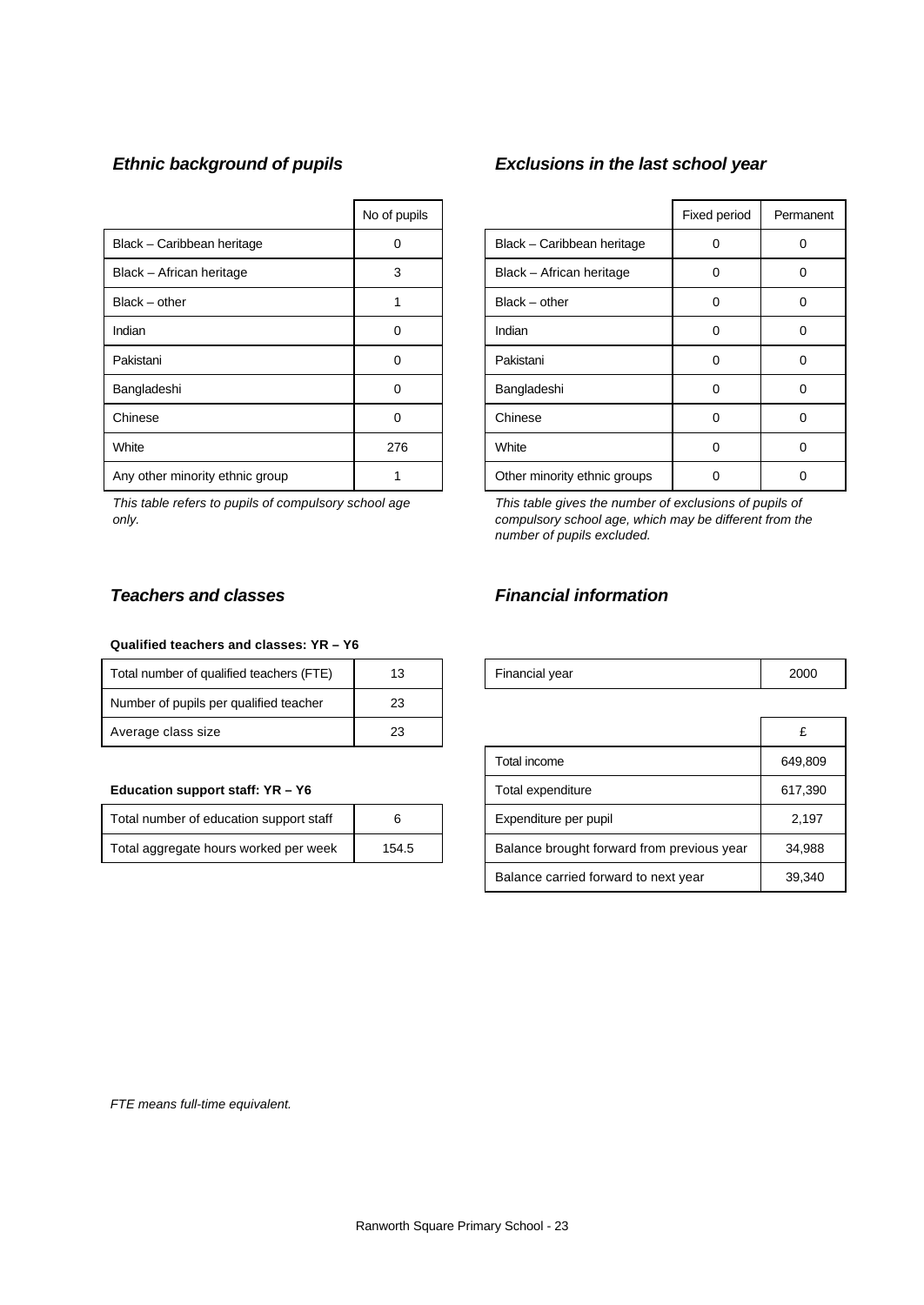### *Results of the survey of parents and carers*

**Questionnaire return rate**

Number of questionnaires sent out | 185

Number of questionnaires returned 46

#### **Percentage of responses in each category**

|                                                                                       | Strongly<br>agree | Tend to<br>agree | Tend to<br>disagree | Strongly<br>disagree | Don't<br>know  |
|---------------------------------------------------------------------------------------|-------------------|------------------|---------------------|----------------------|----------------|
| My child likes school.                                                                | 63                | 37               | $\mathbf 0$         | $\Omega$             | $\mathbf 0$    |
| My child is making good progress in school.                                           | 70                | 24               | 2                   | $\Omega$             | $\overline{2}$ |
| Behaviour in the school is good.                                                      | 59                | 37               | $\overline{2}$      | 0                    | $\overline{2}$ |
| My child gets the right amount of work to do at<br>home.                              | 57                | 39               | 4                   | $\Omega$             | $\mathbf{0}$   |
| The teaching is good.                                                                 | 65                | 33               | 2                   | $\Omega$             | $\mathbf{0}$   |
| I am kept well informed about how my child is<br>getting on.                          | 59                | 30               | 4                   | $\Omega$             | $\overline{7}$ |
| I would feel comfortable about approaching the<br>school with questions or a problem. | 72                | 15               | 11                  | $\mathbf 0$          | $\overline{2}$ |
| The school expects my child to work hard and<br>achieve his or her best.              | 83                | 9                | 2                   | $\Omega$             | $\overline{7}$ |
| The school works closely with parents.                                                | 39                | 48               | 11                  | $\mathbf 0$          | $\overline{2}$ |
| The school is well led and managed.                                                   | 52                | 28               | 13                  | $\overline{2}$       | 4              |
| The school is helping my child become mature and<br>responsible.                      | 63                | 33               | 0                   | $\Omega$             | 4              |
| The school provides an interesting range of<br>activities outside lessons.            | 20                | 41               | 22                  | 11                   | 7              |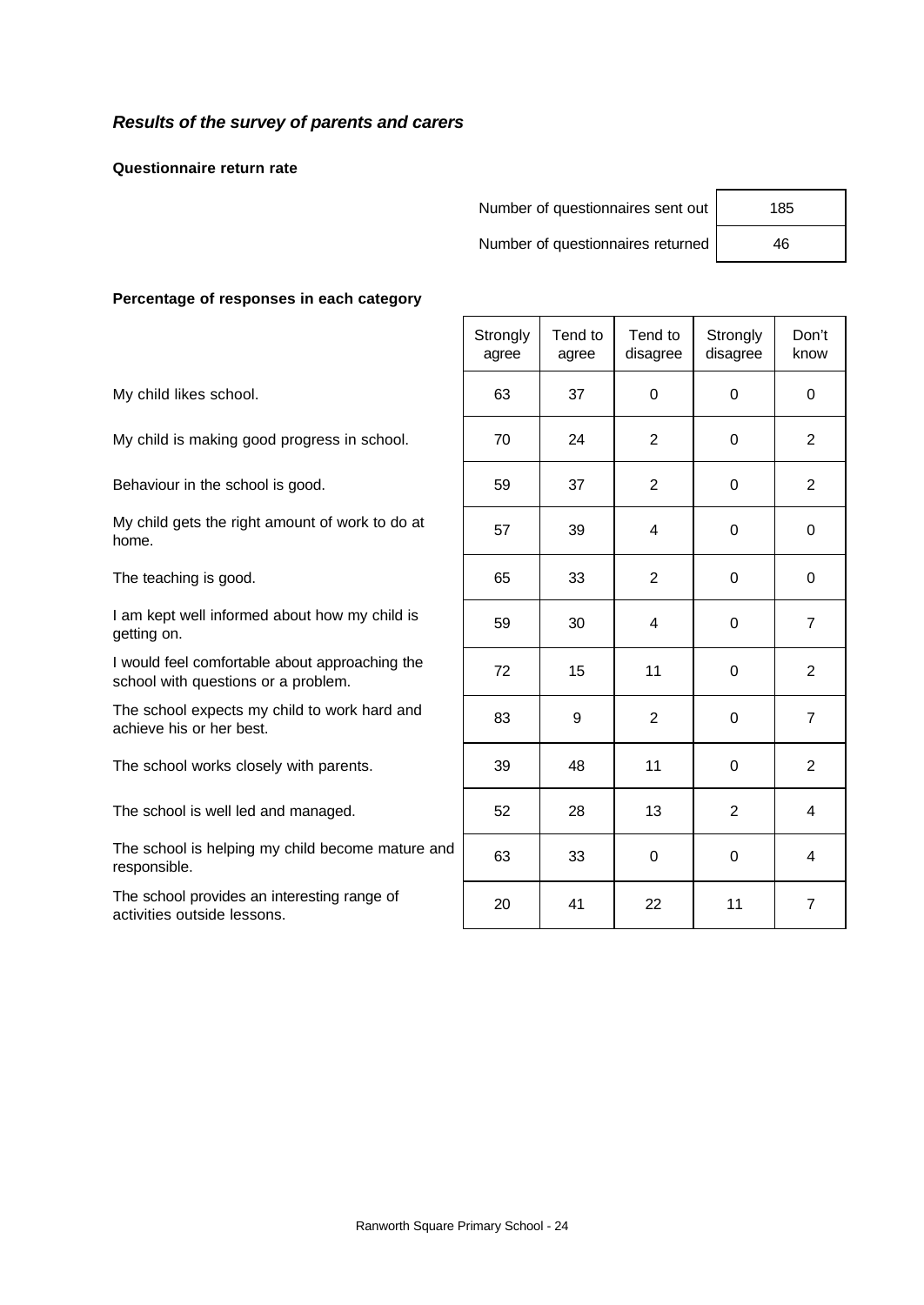# **PART D: THE STANDARDS AND QUALITY OF TEACHING IN AREAS OF THE CURRICULUM, SUBJECTS AND COURSES**

## **AREAS OF LEARNING FOR CHILDREN IN THE FOUNDATION STAGE**

- 56. The provision made for children under five is unsatisfactory overall. Children are admitted to the Reception class in the September of the academic year in which they are five. Most children have some experience of nursery education before they start school. The good co-operation between the Reception teacher and the nursery nurse ensures that the majority of children settled down quickly during their first term. When children enter the Reception class the majority are just below the expected levels of attainment for their age. By the age of five, children's attainment remains below the recommended levels for the end of the foundation stage in all areas of learning, apart from personal, social and emotional development and creative development.
- 57. By the age of five, the majority of children's **personal, social and emotional** development is generally average. Most children have progressed to the level where they will play and work with others and acknowledge their achievements. However, some still lack confidence to show independence in the classroom and to tackle problems on their own. Teachers carefully nurture and encourage children, which enables most to dress themselves or at least make a very good attempt. Most children understand the difference between right and wrong. They learn to play and share co-operatively. Teachers make good use of praise and encouragement to highlight good behaviour. Teaching of personal, social and emotional development is satisfactory.
- 58. In **communication, language and literacy** attainment on entry is below average. Children make little progress and by the end of the foundation stage children are likely to be below expected levels for their age. The quality of teaching is unsatisfactory. Planning and provision of appropriate learning opportunities lack sufficient rigour and structure. For example, the plans do not say enough about the purpose of activities in the group time. There is insufficient use made of assessment to identify the next stage of learning for Reception children. Too much of the time allocated to this area of learning is spent managing the children and getting ready for lunch. Consequently, the learning opportunities are very limited and children are stopped in the middle of their work. Teaching of the basic skills by the nursery nurse is satisfactory which enables most children to recognise their own names and to form letters with reasonable consistency. Several children write their own names and copy over or underneath the adult's writing. However, as this activity is provided daily it becomes very pedestrian and the children are lacking in enthusiasm and enjoyment of the task. There is no evidence of how what they do-day-by day builds on what has gone before. The children recognise very simple, common words. A lot of their time is spent in large groups, which is when planned learning takes place. Children have too few opportunities to talk to another adult or each other. They are restricted too in the time provided to apply new learning in small group sessions. Whole-class sessions for shared reading are inappropriate and children find the effort of having to concentrate on a book with the rest of the class too difficult and lose concentration which affects their rate of learning considerably.
- 59. In **mathematics,** attainment on entry is below average. Teaching is variable, from unsatisfactory in the small group tasks to satisfactory in whole-group sessions. Too much time is spent managing children during group time, with a lack of focused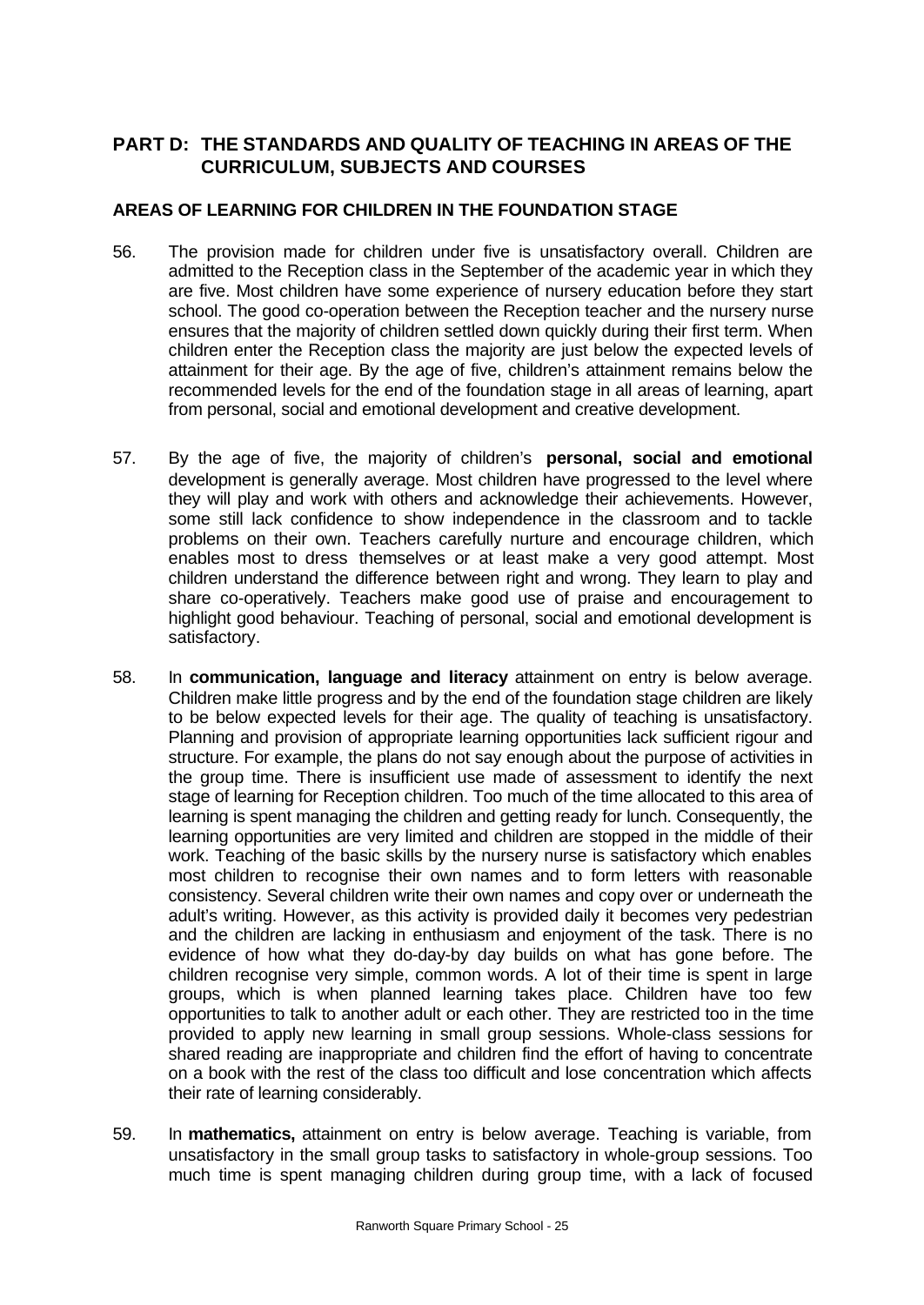attention on small groups of children. Many opportunities to learn about numbers are provided in whole-group sessions. Children enjoy singing number rhymes. The children are expected to count with the teacher to 20, which was too high an expectation for the majority of children in the class. There are too few opportunities provided for the children to learn and to use mathematical language. The nursery nurse used resources particularly well when working with a group of children who were successful in identifying and naming solid shapes and discussing their various characteristics. Other groups of children often lost concentration because the tasks set lacked sufficient rigour and pace and were not effectively matched to the ability of the children. The review sessions at the end of lessons are used satisfactorily to reinforce learning points but do not set further challenges for future learning**.**

- 60. Provision for **knowledge and understanding of the world** is unsatisfactory. The quality of teaching is weak. Children are generally provided with an appropriate range of activities to develop their sensory awareness. They are aware of the differences between materials by using their senses of touching and feeling. Most children appreciate the difference between hardness and softness, roughness and smoothness. They are able to join different materials together by using glue, tape, staples and string. However, there is too little interaction with adults to promote language development and children's learning is not extended. Children play games on the computer and use the mouse to select items on the screen. Although children are engaged in a variety of activities, their progress is slow, as many of the tasks set do not develop previously learned skills sufficiently. By the end of the foundation stage only a small number of children have reached the expected levels. There are few opportunities provided to promote learning in the outdoor environment.
- 61. By the end of the foundation stage most children have made some progress in **physical development** but the majority do not achieve expected levels for their age when using large apparatus and in large physical activities because they have too few opportunities to take part in activities with the newly acquired apparatus. Although new wheeled toys and other large apparatus have been recently purchased is appropriate and of excellent quality, there is insufficient for the use of all children and at this time is underused. Storage facilities for the large apparatus are inadequate. The surface of the outdoor play area is uneven and very worn but is of a satisfactory size. Children move purposefully by jumping and running and make interesting shapes with their bodies. The quality of teaching is unsatisfactory. The management of children in lessons could be improved by ensuring that the teacher is able to see all of the children all of the time and that children are given the opportunity to warm up at the beginning of lessons. Activities and tasks provided by the teacher ensure that children handle scissors, glue spreaders and pencils carefully. Teachers' planning includes many opportunities for children to develop these skills.
- 62. In the area of **creative development** most children make satisfactory progress and teaching is satisfactory. Children are able to make patterns when printing, using wooden and plastic shapes. They can make solid shapes using wet sand and make models using card, paper, glue and appropriate tools such as spreaders and scissors. Teachers introduce suitable songs to the children who join in with enthusiasm when in the classroom or in assembly. Children invent scenarios when using the role play area. One group of children enjoyed making sandwiches for the teachers and visitors, explaining the fillings which they had chosen. Children use paint, crayon and other media imaginatively to make meaningful marks and representations on paper. Planning for creative development lacks the necessary assessment procedures that would identify levels of attainment and ensure that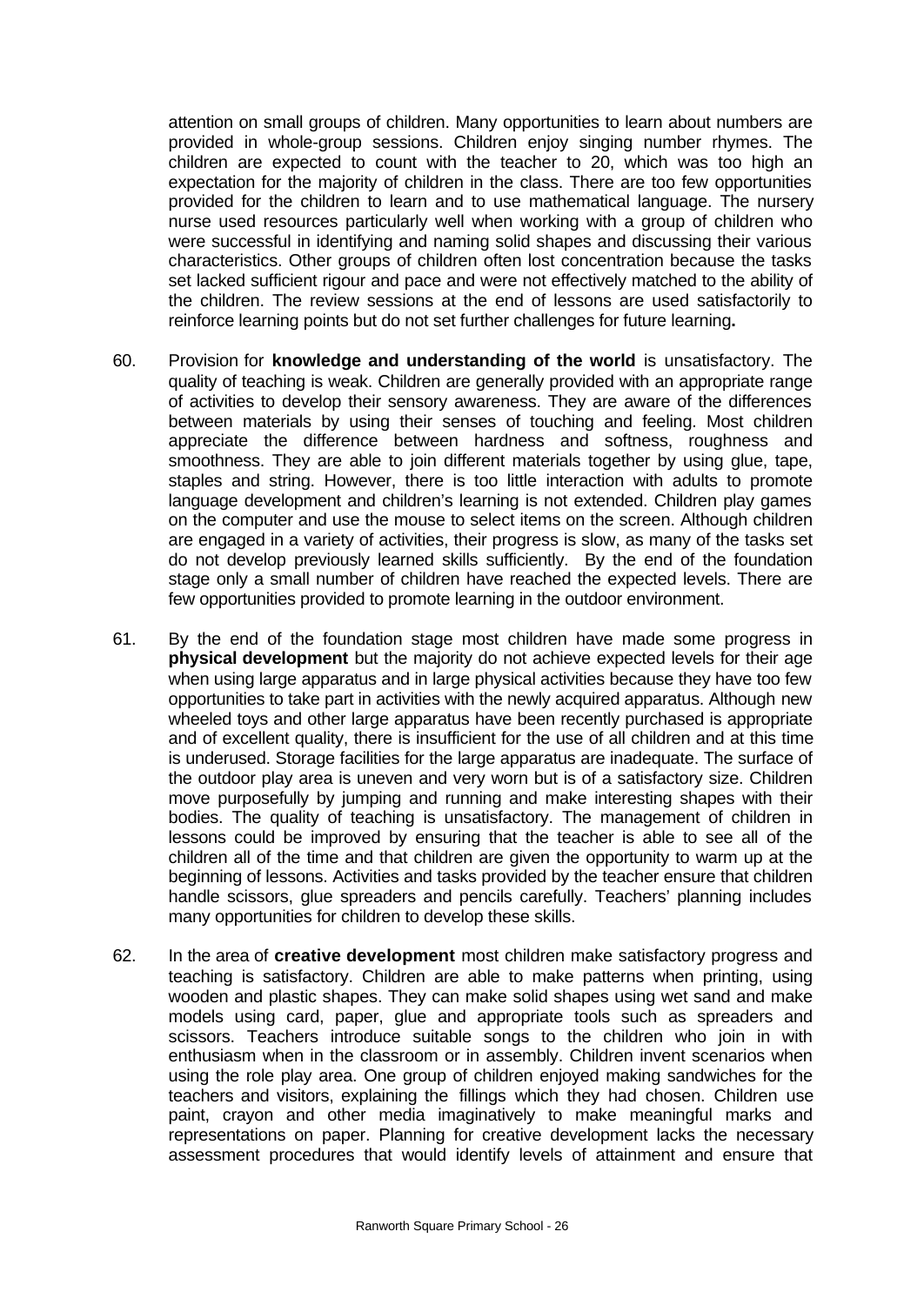activities to develop skills enabled children to make good progress. Overall, by the end of the foundation stage children are likely to be in line with expected levels.

#### **ENGLISH**

- 63. When pupils enter the school they have mixed levels of attainment, but it is generally low. The assessment on entry data confirms the low attainment in language and literacy. By the time they become seven the proportion of pupils achieving the higher levels is above the national average due to the effective teaching they receive in Years 1 and 2. Pupils continue to achieve well throughout school. By the time they are eleven years old their attainment is above average in relation to similar schools and just below average in relation to all schools.
- 64. Standards have improved since the last inspection for seven- and eleven-year-olds. Results in the 2000 national tests show that standards were well above those of similar schools for eleven-year-olds, although they were below the national average. However, the school is aware of the need to raise standards in reading and are taking effective steps to deal with the under-achievement of boys, particularly in reading. Standards have risen over the past four years, at a similar rate to the national trend and the school did well to exceed its targets for 2000. Improvement is most marked for the more able pupils at both key stages. Girls achieve higher standards than boys do and more girls achieve the higher levels at both key stages. The lowest attaining pupils are boys in reading, writing and spelling. The achievement of pupils with special educational needs is generally commensurate with their levels of ability. At the time of the last inspection standards were well below average at the end of the juniors in national tests and in line with the average in the infants.
- 65. Standards at the end of the infants in the 2000 national tests were very high in comparison to schools in similar contexts. They were below the national average for their age group in reading and above average in writing. The number of pupils reaching the higher levels of attainment was above the national average in reading and well above the national average in writing.
- 66. Standards in lessons are average. Pupils in Year 1 use many skills when reading. They refer to the pictures to help recognise unknown words and are taught to understand letter sounds and to use this knowledge to build up words they do not know. Average and above average Year 2 pupils readily discuss the characters and the plot of a favourite story. They all take library books home each week. A useful home/school reading record keeps parents informed of their child's progress in reading. Throughout the juniors, pupils are helped to read with greater fluency during the literacy hour and during a designated reading time. However, the silent reading session is not always used effectively to support pupils with reading difficulties. For example, pupils are left to struggle through reading books they find too difficult. Generally, pupils build up unknown words with care and accuracy. Year 3 pupils enjoyed reading alliterative poems and know what a rhyming couplet is and what alliteration means. For example, one pupil suggested 'slimy, slithery snake' as an example of an alliterative phrase. As pupils reach the end of the juniors they record their own progress in reading and make more use of a range of information finding texts and computer programs. Year 3 pupils understand alphabetical order, the purpose of a glossary and contents page. Above average readers make good use of technical vocabulary such as synopsis when discussing favourite books. The reading skills of pupils with special educational needs are weak but they are well supported in lessons and are beginning to have the confidence to build up unknown words using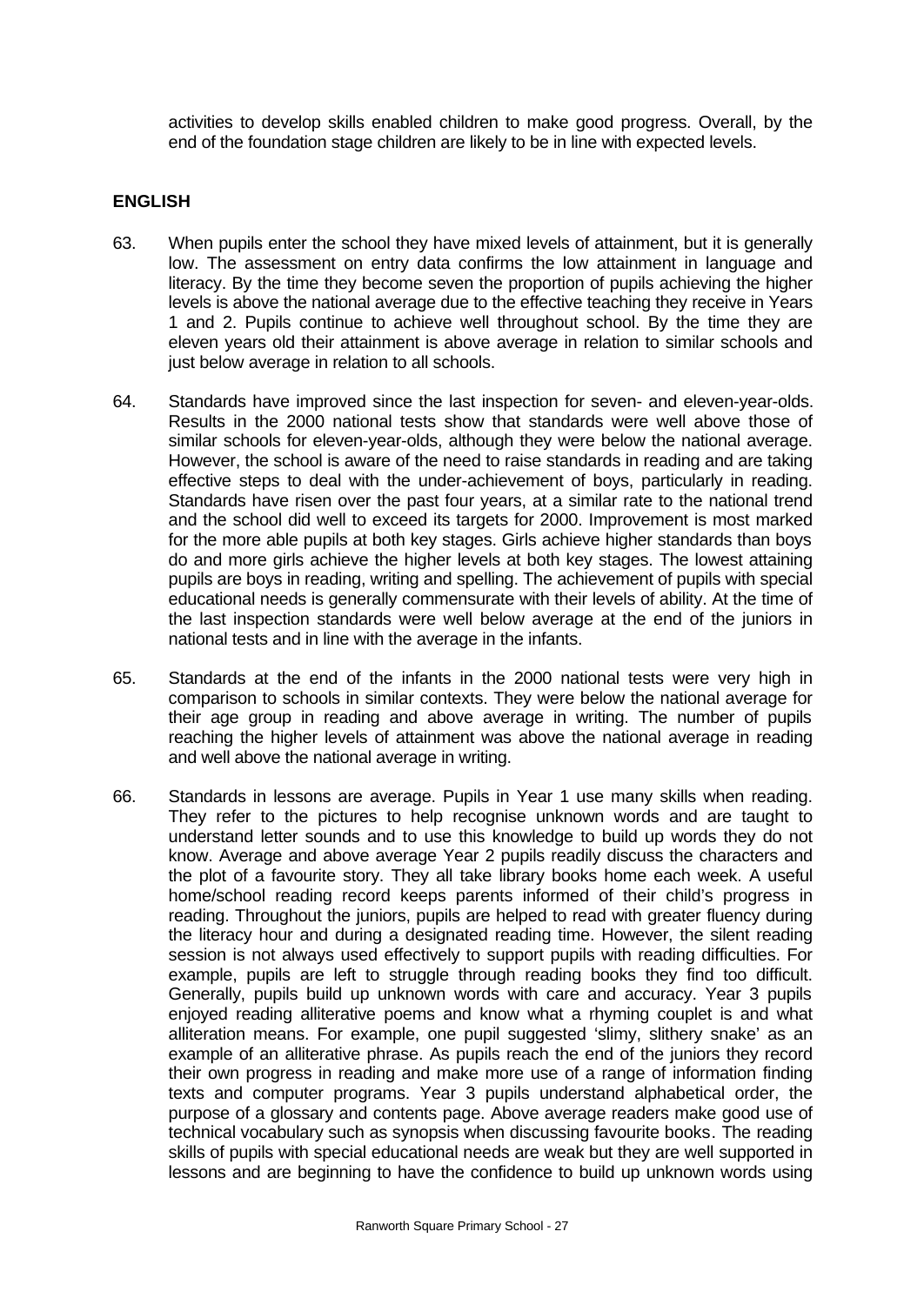their knowledge of letter sounds and blends. They are well supported in silent reading sessions which are used effectively to support small groups as an extension to guided reading in the literacy hour. Boys and girls are equally interested in fiction and non-fiction books.

67. Writing is mainly satisfactory by the time pupils are seven, signifying good achievement for the majority of pupils in relation to their prior attainment. The average and above average pupils master writing independently in Year 1 and continue to compose their own stories on paper and using the computer in Year 2. More than three-quarters of the pupils in one Year 2 class wrote their own version of the story of 'Old Bear'. One pupil word processed her poem.

'a Old Bear said do you want to come to the park to day yes said the toys. Old bear packed a picnic for them all. They all set off to the park. They Had only walked a little bit when duck said …'

Generally, capital letters are used accurately, but pupils are less secure using full stops.

- 68. Standards in lessons in the juniors are generally average. Year 5 pupils learn effectively how to write a report. This lesson was particularly motivating for boys as they were required to write a report of a football match. Their keenness and interest were very clear. All confidently applied their understanding of report writing and remembered to write to a particular audience using lively and imaginative language. By Year 6 pupils can identify similes in poetry and write their own poems. The lack of interest by boys in one class had an impact on the low quality and the amount of work completed.
- 69. Standards in handwriting are generally better in English lessons than in other subjects. It is significantly better in Years 5 and 6 than in Years 3 and 4. By the time pupils are in Year 6 handwriting is generally fluent and pupils have developed their own style. Spelling is improving throughout the school.
- 70. Teaching and learning is at least good in more than two-thirds of lessons. This is a good improvement since the previous inspection where teaching was judged to be only satisfactory with some weaknesses. There is very good and excellent teaching in Years 5 and 6 and there were no unsatisfactory lessons. The rest of the teaching is generally good, although it is only satisfactory at the lower end of the juniors. The National Literacy Strategy is used effectively and provides teachers with a good framework, which helps them to effectively build on prior learning year by year. Teachers make sure pupils know what they are expected to learn and continually revisit the learning objectives throughout a lesson. Excellent use is made of wholeclass interactive discussion to maintain interest. For example, pupils in Year 5 reflected on the structure of the football match reports they wrote to make sure they included a headline, sub title, names of the team and quotations. The very high expectations that all pupils could accurately compose a report were well met in this lesson. The boys selected to read out their reports glowed with a strong sense of success at their achievements. In another very good lesson in Year 6, there was very good recapitulation of prior learning. Pupils were encouraged to learn from their own mistakes as they punctuated a passage of writing. The teaching was lively and made interesting with artefacts which encouraged a good pace and sustained interest in the tasks set. Generally, additional classroom support assistants are well deployed and contribute well to maintaining a strong work ethic in literacy lessons. They support and maintain the interest of special educational needs pupils in whole-class sessions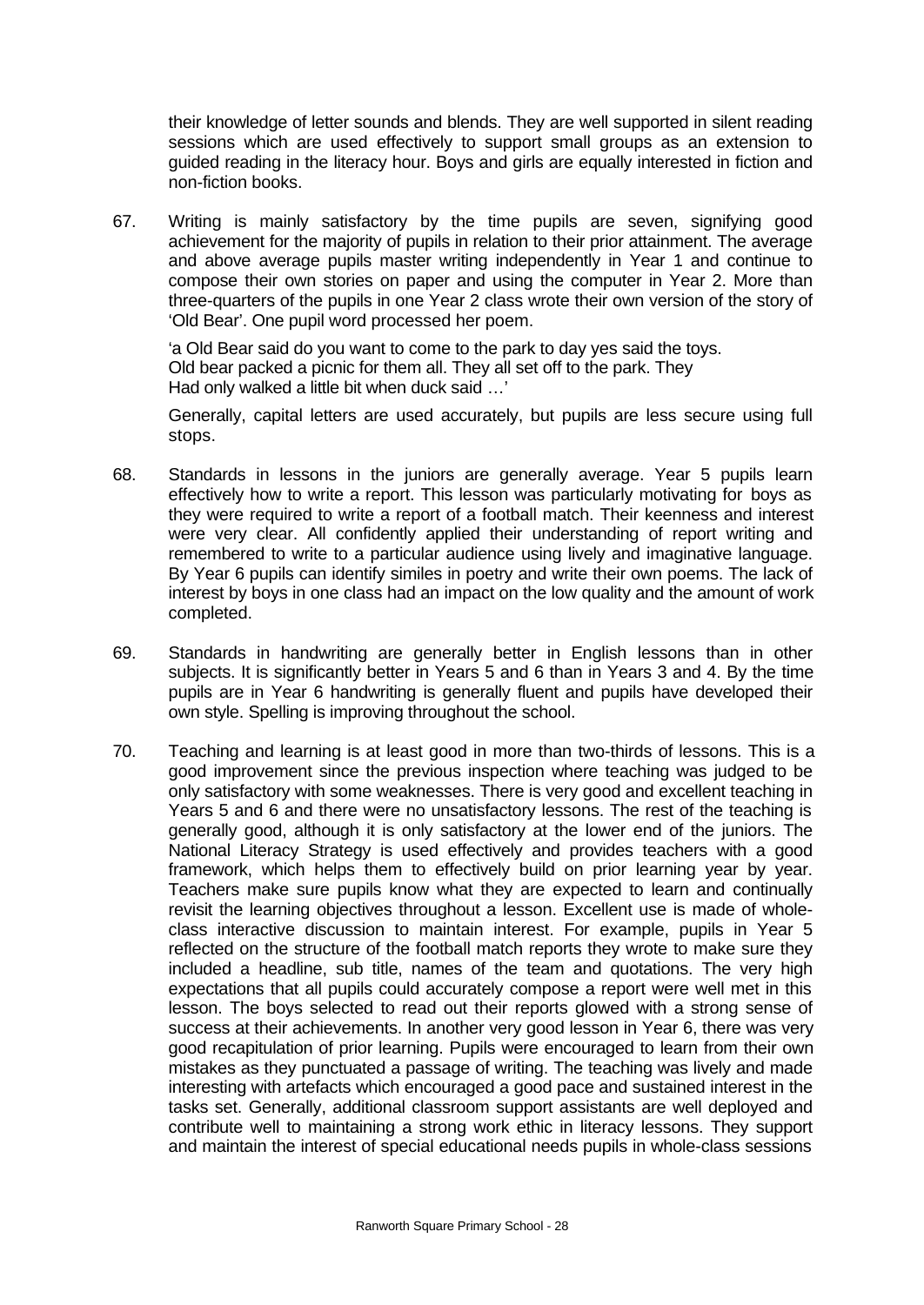by helping to keep them focused on the purpose of a lesson. However, this is not always the case.

- 71. The pupils with special educational needs have detailed individual education plans, which are followed carefully. Teachers are good at keeping all pupils motivated and interested in their work. The inattentive pupils tend to be boys, especially in one Year 6 class. There is a tendency to ignore these boys which allows them to get away with completing too little work. Attention to the content of lessons to encourage their interests is effective in some classes and leads to much better progress in their learning.
- 72. Pupils listen well in lessons throughout the school. Behaviour is always good. Wholeclass interactive question and answer sessions are used well in Years 5 and 6 to encourage pupils to talk about their work. All pupils spoke with clarity and understanding about the books they read and their reading habits. Teachers take every opportunity to encourage pupils to speak correctly. However, this is a major task as many pupils speak with a very strong dialect which they find difficult to eradicate. Generally standards in speaking and listening are average throughout the school.
- 73. The literacy co-ordinator is very effectively supported by an infant teacher who takes responsibility for literacy in the infants and is to become a leading literacy teacher in the LEA. The LEA has provided considerable support to the literacy co-ordinator. A policy for writing and reading is in place, but not as yet for speaking and listening. The action plan for 2000-2001 was compiled with LEA support, as were the school literacy targets. Several important events have been arranged in school to raise parents' awareness of the importance of reading: a Readathon, for example, raised money for charity and the Puffin Book Club is held regularly. The co-ordinator has been released from teaching to check the work of the teachers. She has provided considerable support to the Reception class teacher and to all staff on guided reading.

### **MATHEMATICS**

74. In the 2000 national tests for pupils aged eleven standards were close to the national average but well above average in comparison with similar schools. Girls' performances were slightly above the national average while boys' results were slightly below the average. During the last four years, 1997-2000, and since the last inspection there has been a significant improvement in test results throughout the school. Inspection findings are that attainment in the current Year 6 is average. In the 2000 tests for seven-year-olds performance was close to the national average for the expected Level 2 but well above the national average for the higher Level 3. When compared with similar schools results were well above average. Attainment of pupils currently in Year 2 is at least average. A crucial factor for the rise in standards has been the successful introduction of the National Numeracy Strategy. This has improved teachers' confidence and subject knowledge and given more effective focus to the development of basic number skills. Pupils at the upper end of the school are set into ability groups for mathematics which has a positive impact on raising standards where work is well matched to challenge and support the needs of individual pupils including those with special educational needs. The pupils have exceeded the targets set for mathematics by the school by a high margin, although they were felt to be realistic at the time they were set. The National Numeracy Strategy has had a considerable impact on improving the quality of teaching and learning throughout the school.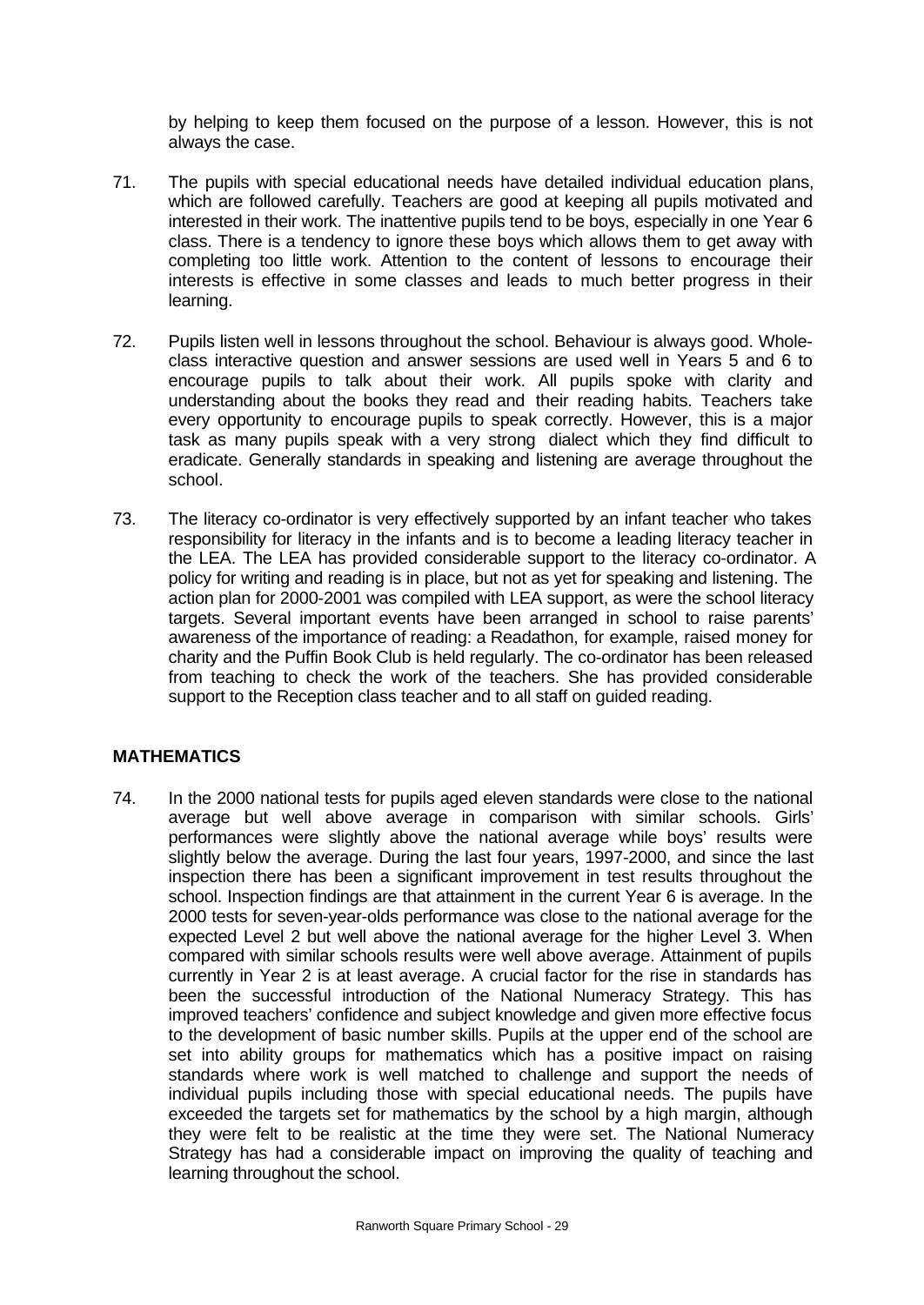- 75. By the end of the infants, the majority of pupils can add and subtract confidently to 20. They competently order numbers to 100 and use money accurately to give change. Higher attainers have a good understanding of number. They recognise how many tens and units in number to 100 and add and subtract two-digit numbers confidently. Many pupils measure length with a satisfactory degree of accuracy in centimetres and estimate objects weighing more than and less than 1 kilogram. Most pupils recognise and identify the properties of two-dimensional shapes and draw lines of symmetry accurately. Pupils produce a simple block graph on a traffic census and many recognise the hour and half hour on a clock. Their response to mental calculations is improving in quantity and speed as a result of mental mathematics sessions at the beginning of lessons.
- 76. By the end of the juniors, pupils have extended their knowledge of number, measurement and shape and begin to develop data handling skills well. Many pupils use a range of methods to add, subtract, multiply and divide accurately and have a good understanding of the relationships between these operations. Less able pupils use smaller numbers and are given good adult support by staff. Higher attainers have good mental arithmetic skills and use a variety of methods to multiply one- and twodigit numbers and check their answers by inverse operations. They use correct mathematical vocabulary accurately when describing their work. Most pupils have a good knowledge of fractions, decimals and percentages. They use and interpret first quadrant co-ordinates accurately. Many use a compass and protractor to construct triangles with obtuse and acute angles and find the perimeter and area of various shapes. They collect data to produce bar charts and Venn diagrams and understand the meaning of mode, mean and median.
- 77. The quality of teaching has improved since the last inspection and is now good overall throughout the school. It was judged to be satisfactory in the juniors and ranging from satisfactory to unsatisfactory in the infants in the last inspection. This ensures that all pupils including those with special educational needs make good progress in their learning in mathematics lessons. Most teachers have good subject knowledge and manage pupils very well. Planning has significantly improved since the last inspection. Lessons are now generally well planned and basic skills are very well taught, based on the numeracy strategy. This ensures that work is matched well to the needs of individual pupils including setting older pupils, which has a positive impact on their learning. Higher attaining pupils are well challenged where they have good opportunities to use and apply their mathematical skills to problem-solving activities to effectively support their learning. In the best lessons learning is very effective because pupils are well motivated and challenged by the tasks teachers prepare and the pace of lessons is brisk. Teaching and learning were unsatisfactory in a Year 4 lesson. Where teaching and learning is unsatisfactory pupils are insufficiently challenged, time is not used effectively, the pace of lessons is too slow and there is an over dependence on using worksheets and low level activities. Homework is regularly set and is beginning to have a positive effect on pupils' learning of multiplication tables.
- 78. Assessment procedures are good in mathematics and are well used to set targets and plan future work. The co-ordinator has given very good support to staff to implement good practice in the teaching of the numeracy strategy. She has begun to check the teaching and learning of pupils in lessons and purchased a good range of quality resources to support pupils' learning. Numeracy skills are promoted appropriately in curriculum subjects such as science, geography, design and technology and information and communication technology to support pupils' learning.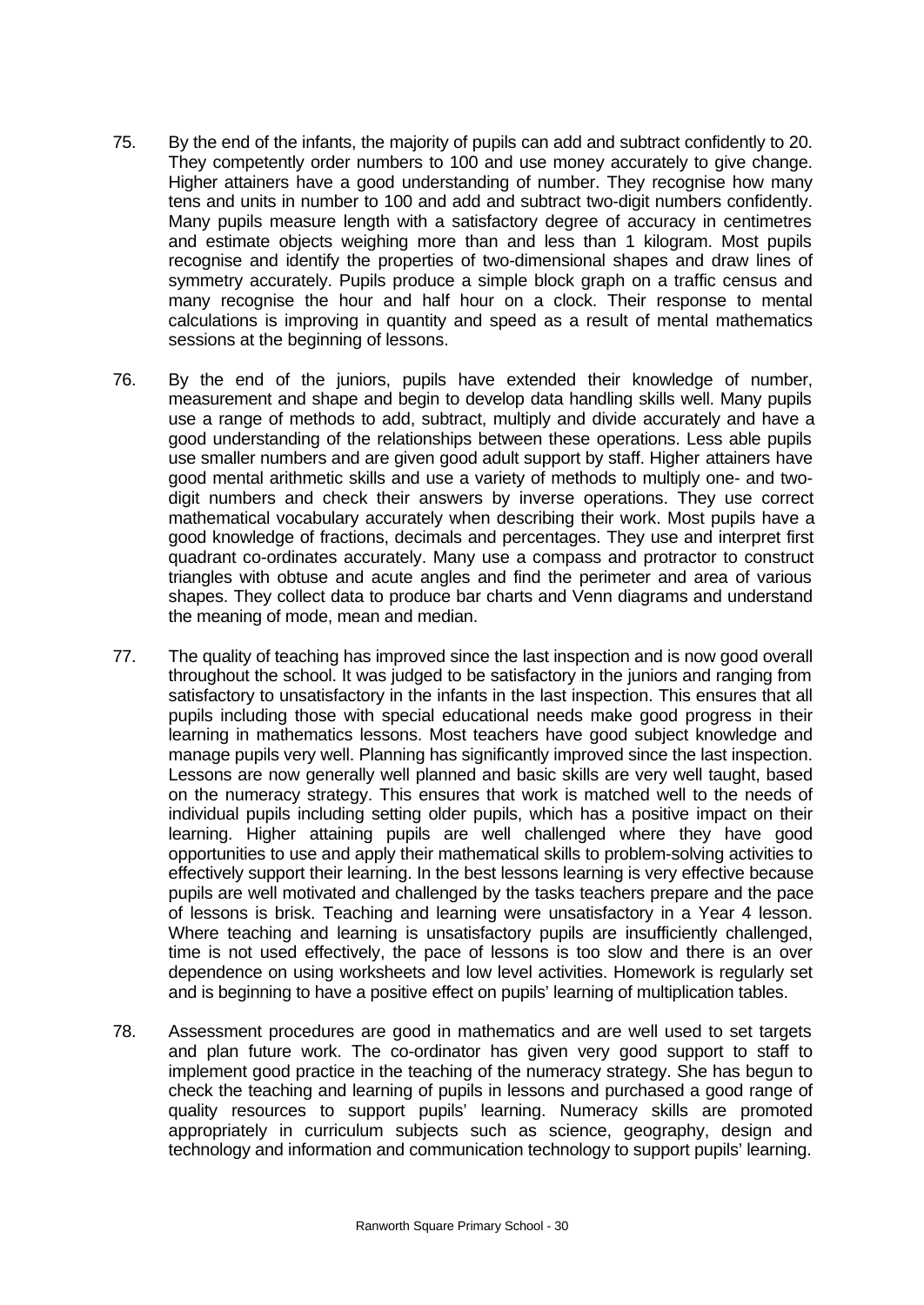#### **SCIENCE**

- 79. The results of the statutory assessments by teachers of seven-year-olds in 2000 show that the standards pupils achieve were well below national averages. The findings of the previous inspection were that attainment was below average. However, when compared with similar schools, standards achieved by pupils in the 2000 teacher assessments are broadly in line with expected levels. The proportion of pupils reaching the higher than the expected level is above the national average. When compared with similar schools this proportion of pupils is well above the average. Inspection evidence from the analysis of pupils' work and lesson observations, shows that present standards are average.
- 80. Results of the 2000 national tests for eleven-year-olds show that the proportion of pupils achieving the expected level is well below average, with girls performing notably better than the boys. The previous inspection indicated that attainment was below average. However, since 1997 there has been a steady increase in the percentage of pupils at the school who achieve the expected levels. The school also surpassed the agreed 2000 target level for science by a fifth. When compared with similar schools standards achieved by these eleven-year-olds in 2000 are broadly in line with expectations. Inspection evidence from the analysis of pupils' work and lesson observations, shows that present standards are broadly in line with national averages.
- 81. The quality of teaching throughout the school is good. This is having a positive impact on pupils' learning and progress and is responsible for the improvement in standards seen during the inspection. For example, in Year 1, the teacher's specific learning objectives, coupled with the opportunity for pupils to observe at first hand the movement of the chain and wheels of a bicycle, resulted in all pupils learning about pushes and pulls and that these are examples of forces. In this lesson, pupils were challenged by the teacher's good use of open questions. The pupils were able to predict and to put forward hypotheses for testing. As a result of this good lesson, pupils develop good skills in scientific enquiry and make good progress in new learning. The pupils show a positive attitude to their work and their behaviour is good. The teacher sets homework for pupils. They are to find examples of pushes and pulls they make in their homes. In Year 2, where pupils separate materials into groups, good questioning by the teacher stimulates pupils to find how some materials are made. One pupil, after researching in the class library, reports to the class that glass is made from sand. In the class discussion, pupils give the reason why a baby's bottle is safer being made from plastic than glass, in particular if it should be dropped. Evidence from the lessons observed in the infants indicates that, as a result of the good teaching, pupils are now attaining the expected levels for their age.
- 82. Pupils in Year 3 learn the importance of making sure that the tests they carry out are fair in their study of materials, appropriate for purpose. The teacher reviews pupils' prior learning on the properties of materials before challenging them to find the most suitable material for the construction of a parachute. By reviewing the fair testing, pupils had adopted previously when growing plants from seeds, the teacher stimulates pupils to think and to plan their work so again achieving conditions for testing. The pupils begin their task by predicting what would be the most suitable material. They show enthusiasm for their work and apply themselves well. The good session at the end of the lesson gave the opportunity for the pupils to see if their hypotheses are correct as well as consolidating their knowledge and understanding of materials and their properties. There were good elements of scientific enquiry in this lesson.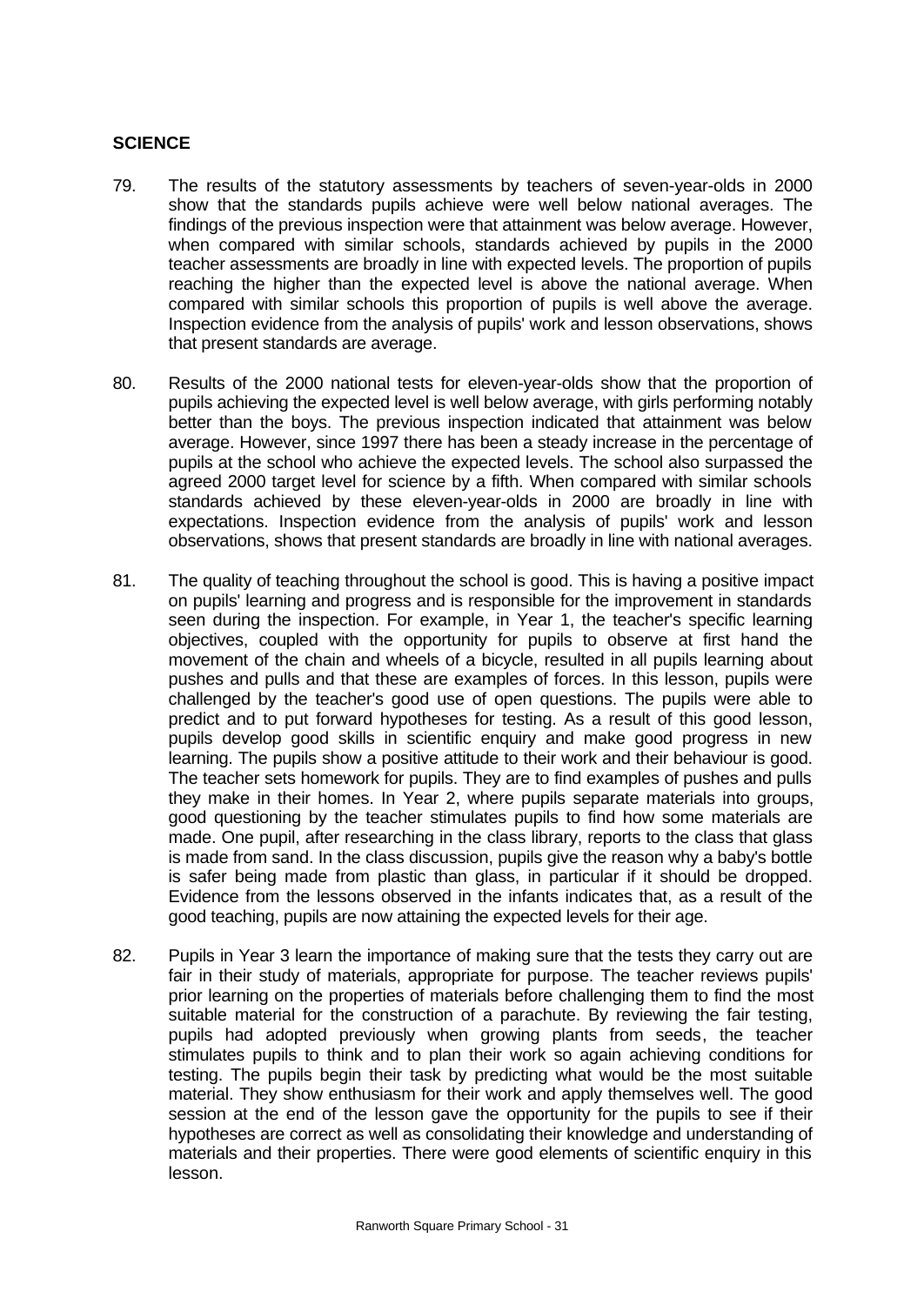- 83. Well organised lessons and secure subject knowledge in Year 6 helps pupils to learn about materials that dissolve in water and those that don't. The teacher reminds pupils about the safety requirements as they carry out their investigations. The teacher uses probing questions to ensure pupils are making careful observations and recording their findings accurately. A good review of the specific learning objectives by the teacher helps pupils to build on their prior knowledge on the properties of materials. The teacher sets homework for the pupils, to find out how many teaspoons of sugar will dissolve in a standard cup of warm water. This is another good teaching strategy, as pupils will learn about the concept of a saturated solution and this will take their learning forward. Evidence from the lesson observations in the juniors indicates that pupils across all levels of ability make good progress and the majority are achieving in line with national expectations.
- 84. Teachers in the infants and the juniors have a sound knowledge and understanding of the subject. However, to take pupils' learning forward all teachers should use more specific scientific language in teaching, for example, force, gravity, soluble, insoluble, solubility and solution. Pupils need to understand these specific scientific terms to fully understand the science concepts they are introduced to and to be able to tackle tests at the end of the juniors. The wide difference between the teacher assessments at the end of the infants in the 2000 tests and other subjects, suggests that there may be a lack of understanding of the appropriate levels of attainment.
- 85. The organisation of visits to the Colomendy outdoor pursuits' centre, gives the opportunity for both Year 5 and 6 pupils to learn how information and communication technology equipment is used in monitoring scientific properties, for example sound and light.
- 86. The co-ordinator has been in post for a year and gives a good lead to the school. This follows a difficult period for the school when there was no co-ordinator for science due to a long-term illness. In her time since being appointed the co-ordinator has; adopted a recognised, structured scheme of work; produced a new policy; reviewed the inventory; and adopted a commercial assessment scheme to aid with teacher assessments. There is no checking of the subject to assess how well these initiatives are being implemented.

# **ART AND DESIGN**

- 87. As only two lessons were observed during the inspection, judgements are made on those lessons and on pupils' work seen in displays, photographic records, portfolios of pupils' work and on teachers' planning and discussions with teachers and pupils. This evidence indicates that pupils have a good range of opportunities across the Programmes of Study, and broadly achieve the expected standards for their age throughout the school, which is similar to the judgement made in the last inspection.
- 88. In the infants, the pupils draw, paint and print using a wide range of media and materials, and produce three-dimensional studies using paper sculpture. They are introduced to a wide range of techniques and reach a satisfactory standard in printing, tie-dye and pencil drawing. The younger pupils had used painting techniques to produce self-portraits and had used different types of materials, for example, braid, wool and paper to weave a textile collage. They also used drawing and observational skills to illustrate the inside of a Victorian home.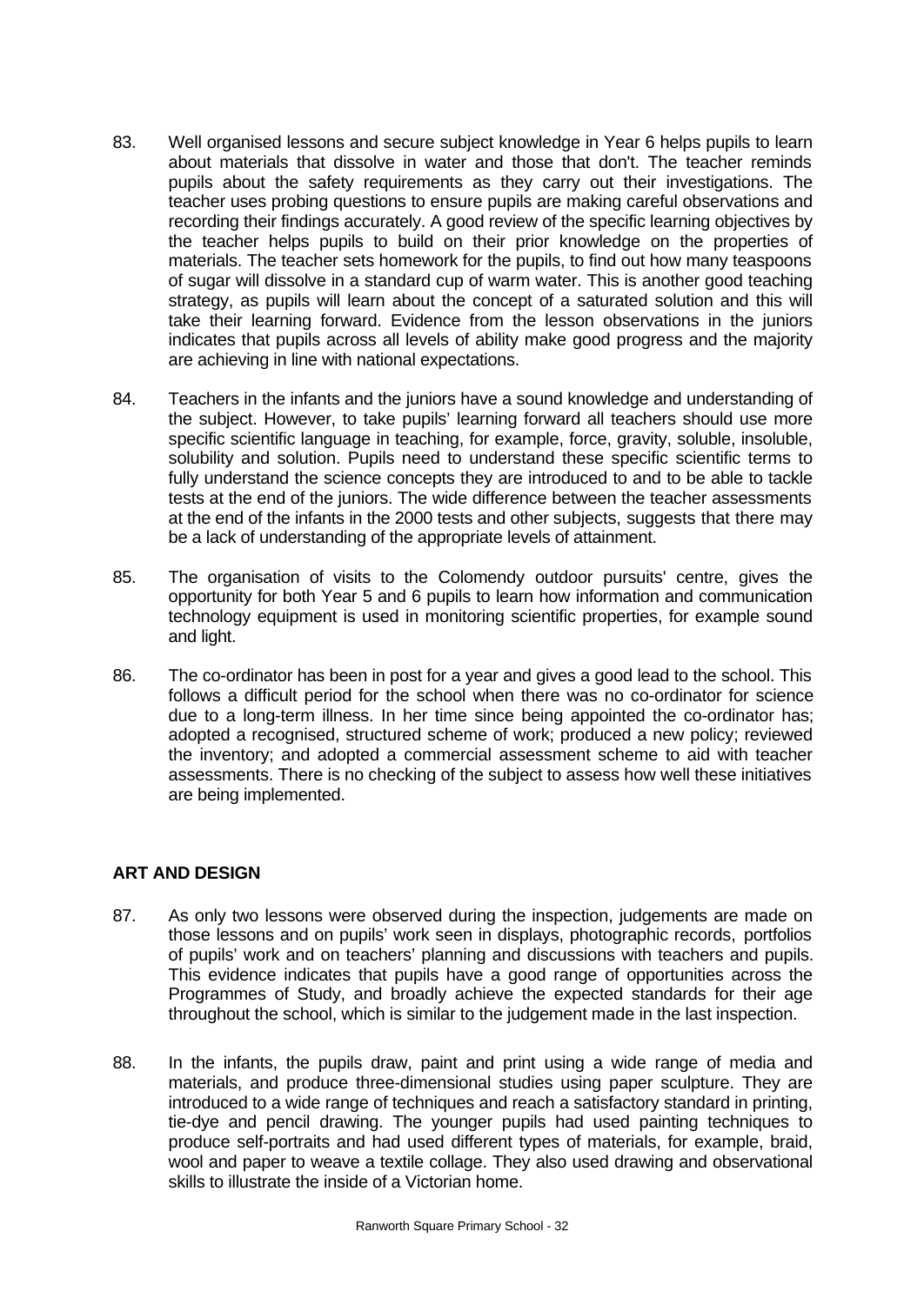- 89. In the juniors, pupils work in a broad range of media and techniques. They have produced good work in the form of tiles and other mosaic patterns in the style of Gaudi. Additionally they have studied the character and work of this artist by using excellent resources provided by a teacher who visited Barcelona and collected postcards and photographs for the pupils to experience. The work of famous artists is regularly used and some of the older pupils effectively painted plates, cups and mugs in the style of Clarice Cliff. After studying The Iron Man in English, pupils used their drawing skills to produce lifelike pencil sketches of the character. Pupils in Year 5 were responsible for arranging their own display of objects for a still-life painting. They used both drawing techniques and painting skills to produce the final picture. Most pupils displayed that they have a sound understanding of perspective, colour and tone and proportion. Pupils in Year 6 have experimented with oil pastels to produce landscape pictures.
- 90. Overall teaching is good throughout the school. In the most successful lesson the teacher gave individual pupils continual support and encouragement as well as keeping all pupils on task when she taught a particular skill or technique such as proportion or colour shading and tones.
- 91. The co-ordinator has a good knowledge of the subject and has collected a good portfolio of pupils' work. Although she checks informally,the work of pupils throughout the school, this role needs to be developed in order that she can check teaching in all classes. This will enable her to evaluate standards more fully and provide support where needed.

## **DESIGN AND TECHNOLOGY**

- 92. As no lessons were timetabled during the inspection, judgements are made on pupils' work seen in displays and in books, photographic records, teachers' planning and discussions with pupils and teachers. The evidence indicates that pupils have a satisfactory range of activities across the curriculum and broadly achieve the expected standards at the end of both key stages. This level of attainment is similar to the level noted in the last inspection.
- 93. Pupils in Years 1 and 2 were involved in the movement of vehicles. Presented with the problem of designing a vehicle, which would carry a soft toy or some blocks, they experimented with construction apparatus, modifying their designs as necessary. Pupils were encouraged to involve themselves in the evaluation of the products they make.
- 94. Pupils in Year 3 were involved in planning and making pop-up cards. Their discussion reflected some satisfactory learning. They were able to describe the various stages of planning and making and understood the importance of producing a prototype before embarking on the finished product. The end results gave the pupils great satisfaction. Pupils in Years 4 and 5 produced plans and designs for a fruit salad. Well-planned work enabled pupils to produce a satisfactory list of instructions and advice relating to this topic. They also conducted some research into the taste of different types of bread as part of their topic in food technology. Pupils in Year 5 produced a wide variety of attractive masks in connection with their work on festivals and celebrations.
- 95. No judgement is possible on the quality of teaching. Pupils are encouraged to reflect and evaluate their work with a view to modifying and improving it. The quality of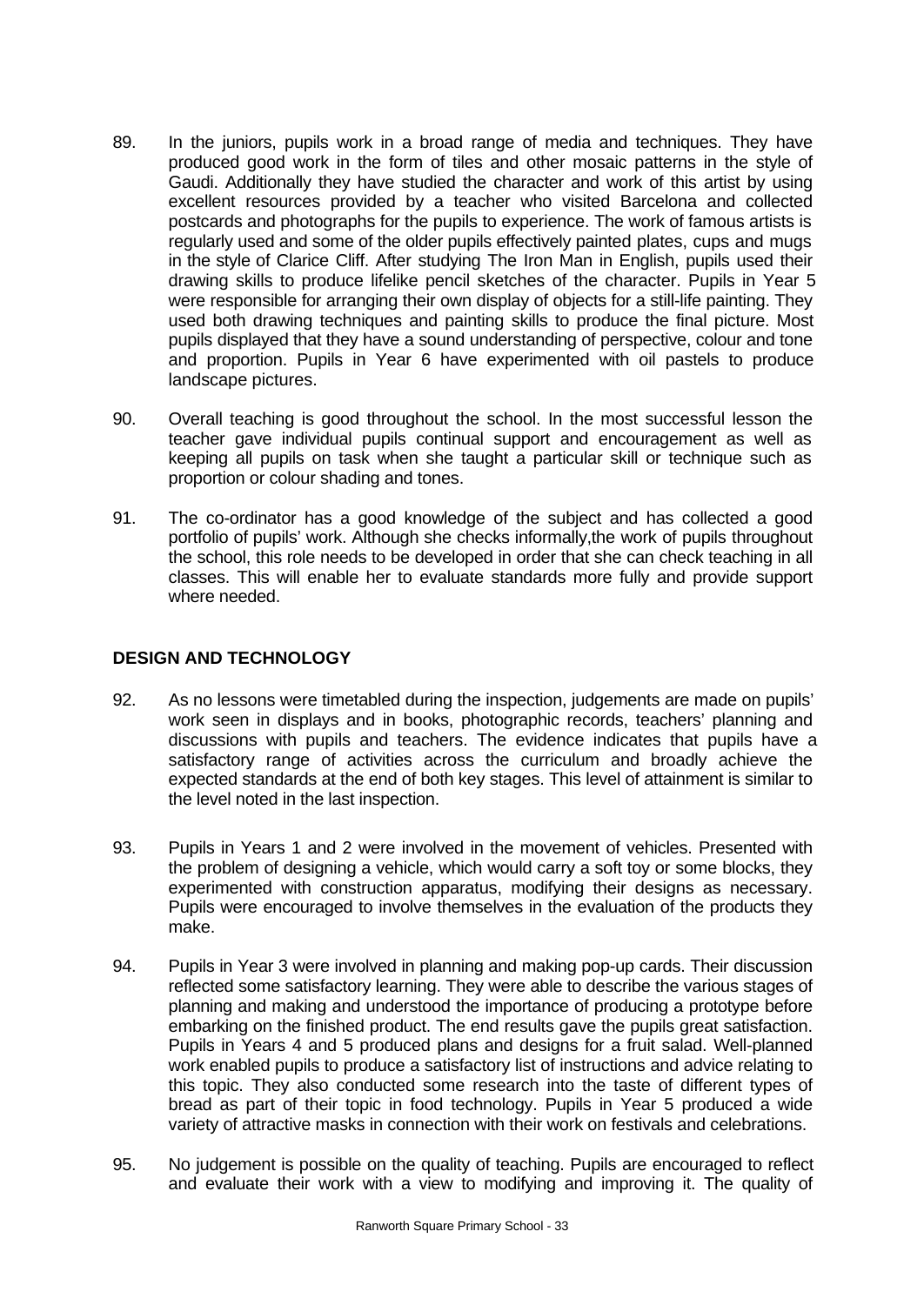provision for technology is about the same as reported in the last inspection. In order to improve the overall standard of attainment and the rate of progress made by the pupils the scheme of work is in need of revision to clarify the key changes and to ensure that resources, which are adequate, are well used by all classes. It is unclear how much time is spent teaching the subject but it is likely that the subject has insufficient time allocated to it. The co-ordinator does not currently check the coverage of the Programme of Study.

#### **GEOGRAPHY**

- 96. The last time the school was inspected standards were below the level expected for the pupils' ages at seven and eleven years of age. Standards remain low, based on one lesson, a discussion with Year 6 pupils and examination of work completed last year. Pupils in Year 6 could remember very little of their previous work and showed little knowledge of location of the area in which they live or of key vocabulary associated with the local area. Year 3 pupils also studied their local area and had some understanding of how Norris Green differs from other parts of Liverpool. Work completed in the infants last year included many examples of completed worksheets relating to a transport topic and some sketches of the way in which pupils travelled to school with written comments.
- 97. Due to the limited evidence base no judgement can be made on the quality of teaching. The work in pupils' books indicate too little attention to teaching skills and using maps and atlases to find out about places. The medium term plans recently developed in partnership with the history co-ordinator provide a good basis on which to cover the requirements of the Programme of Study alternating with history topics. The co-ordinator is recently appointed to the post and has a strong long-term vision for increasing the time allocated to this subject, but as yet his impact on the subject is unsatisfactory. Resources are inadequate: atlases are dated; there are no aerial photographs of the area around the school; and too little use is made of fieldwork and maps to help develop pupils' understanding of the subject.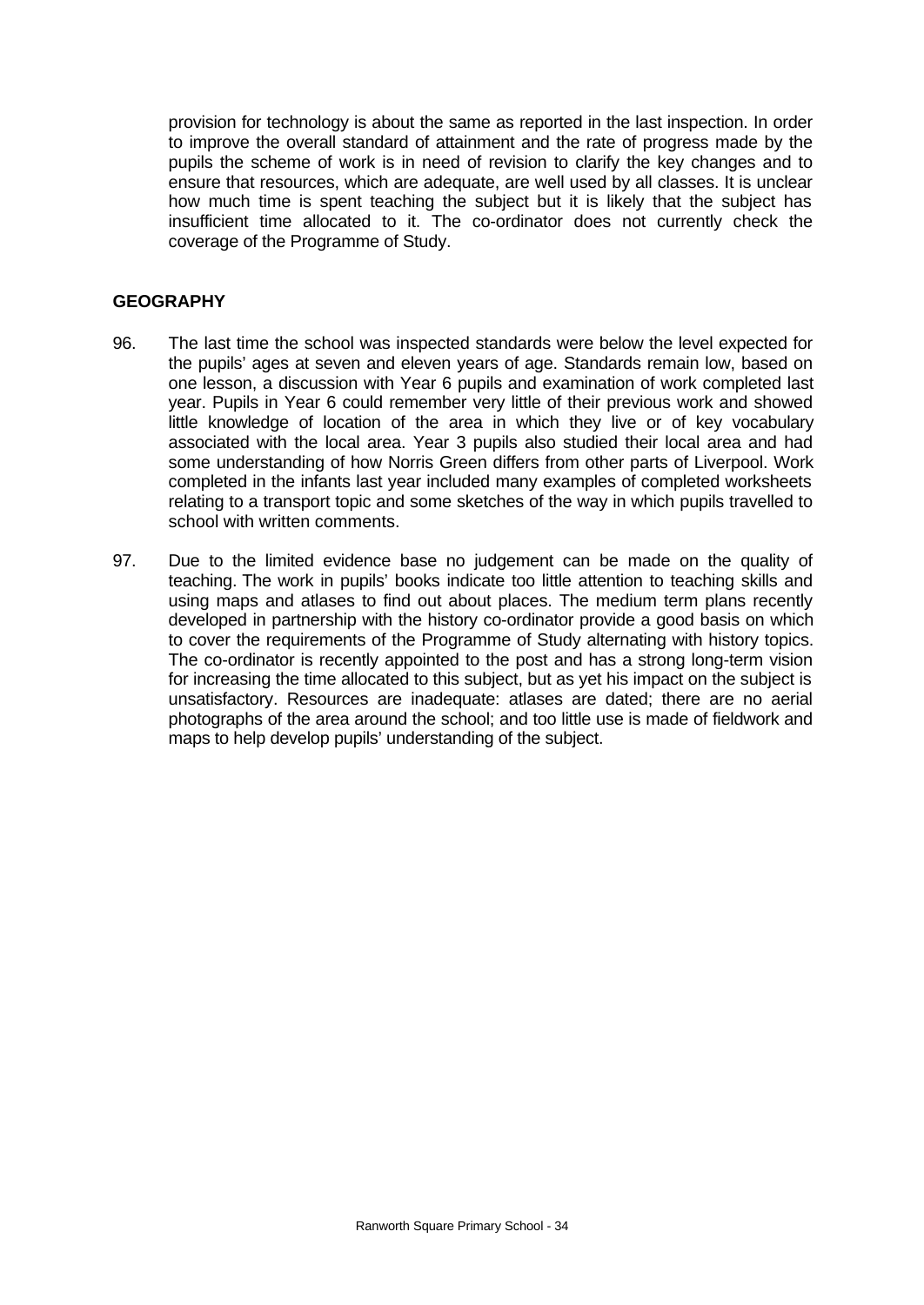# **HISTORY**

- 98. Standards are better now than they were at the last inspection, when they were satisfactory. By the end of the infants and the juniors pupils reach levels higher than normally seen. This improvement is due to the good impact of the co-ordinator and improvements in subject knowledge as a result of staff training in school and improvements in the quality and quantity of artefacts.
- 99. By the age of seven, pupils begin to understand the passage of time by looking at artefacts. They understand the changes which have taken place in the home by talking about artefacts such as a chamber pot and a stone hot water bottle. Most pupils can successfully describe what has changed and the difference between the past and the present when looking at pictures illustrating equipment in the home. They understand that some things change whilst others remain the same. This good practical experience provided by the teacher, developed the pupils' understanding of the passage of time.
- 100. Teaching in the infants is good. Effective discussion and interactive question and answering helped pupils to understand the homes topic. When helping the pupils to understand how washing and ironing were done in the past, the teacher dressed up in Victorian costume to introduce a variety of artefacts which were used at that time. Skilful questioning and good management of pupils in Year 2 enables the pupils to identify such objects as a dolly tub, dolly, posser, mangle and flat iron. The study of homes now and then is gradually developed throughout the infants and teachers successfully reinforce former knowledge before introducing new facts and encouraging pupils to embrace ideas and perceptions at a deeper level. This is an improvement since the last inspection when teaching was satisfactory.
- 101. Teaching in the juniors is good. In the last inspection, teaching was satisfactory and clearly pupils are making better progress now because of the improvement overall in teaching. Clear introduction of objectives and the introduction of whole-class interactive discussion, succeeds in motivating pupils to listen attentively and to understand the way the past is represented. Most pupils are able to use books and photographs to research the life and characteristics of the ancient Egyptians. Older pupils developed their research skills by extracting information from texts provided by the teacher to find out about the changes, major events, buildings and peoples of ancient Greece. Challenging questioning by the teacher enabled most pupils to build on their knowledge and have a deeper understanding of this subject. The oldest pupils in the school used first-hand recollections of the sixties and information provided in books, photographs and videos to extend their knowledge of the locality. Very good use of a video and challenging questions by the teacher, enabled the pupils to develop their understanding of Liverpool and the importance and influence the Beatles had on the locality at that time. Persistently applied and supportive class management techniques ensure that pupils behave sensibly and listen attentively. Review sessions, which require pupils to compare findings, result in pupils developing relationships and their ability to work together collaboratively, as for example when they share the knowledge they have learned about the Greeks.
- 102. The curriculum is balanced and exciting and ensures that pupils' learning develops well throughout the school. Support for pupils with special educational needs is good and they develop a sound understanding of historical knowledge. The co-ordinator provides good leadership. Since the previous inspection she has provided additional artefacts and supported other teachers by leading staff meetings to introduce the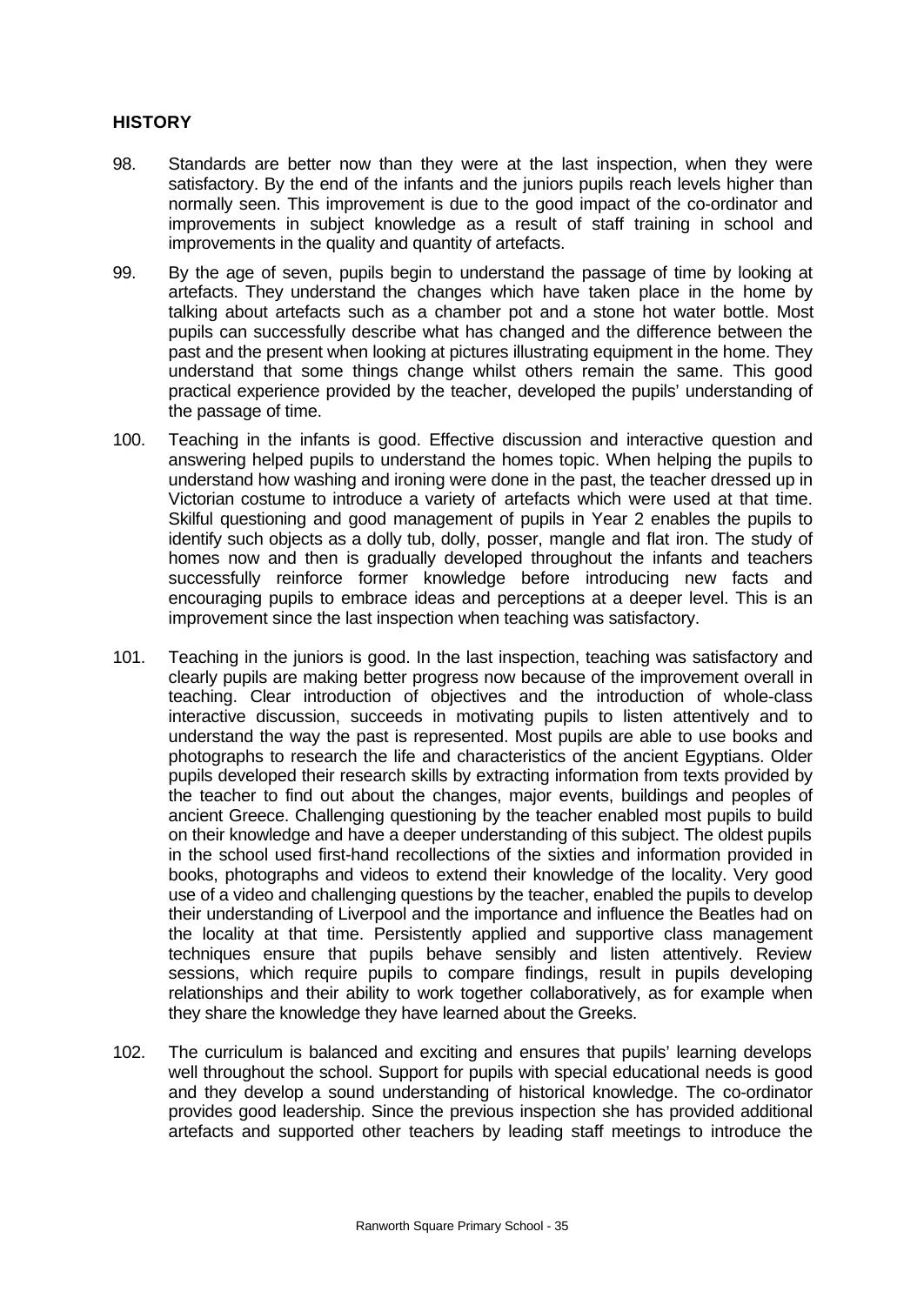new curriculum. Additionally she has built up a good portfolio of pupils' work. The coordinator checks the teaching of history throughout the school informally but does not observe teachers in the classroom in order to have a clear picture of standards of attainment in all classes and to identify where support is needed. Displays of work done by the pupils are both attractive and stimulating and represent the good work seen throughout the school.

#### **INFORMATION AND COMMUNICATION TECHNOLOGY**

- 103. The last time the school was inspected standards throughout the school were below national expectations. Evidence from teachers' planning, lesson observations, analysis of pupils' work and discussions with pupils, indicates that standards have risen sharply. By the age of seven, pupils are now attaining above the national expectation and by the age of eleven standards are in line with expectations.
- 104. By the age of seven, most pupils show they have a good knowledge and understanding of the computer keyboard and its function. They display good mouse control and can readily start up the computer and select the appropriate icons they need. Pupils in Year 2 can order the text they write, changing font size, aligning their work and are able to use bullet points or numbering systems. Using these skills pupils in one class write stories about 'Old Bear'; this supports the work they do in literacy lessons. Younger pupils in this key stage display a good knowledge of how to change from lower case to capital letters. Less able pupils correctly match sounds and words and by using the mouse effectively move images and match the text accordingly.
- 105. By the age of eleven, most pupils have extended their knowledge and understanding. They have developed further keyboard skills and can use software and the Internet well to meet their needs. Pupils in Year 6 readily start up computers and access the Internet. They open up appropriate files and can import data and images and paste into their word documents. Pupils in Years 5 and 6 learn the use of checking in the subject when they take part in residential visits at an outdoor pursuits centre in Colomendy in North Wales.
- 106. Younger pupils in Year 3 recall how to give instructions to a floor roamer in order for it to follow a required path. However, their knowledge on how to change direction is not secure. Pupils in this year group are able to access spell check and amend the text they write. They save their text and close down their computers at the end of the session. Other pupils in this year group use databases and spreadsheets effectively in recording information they have collected on transport in their geography lessons. Pupils produce pie-charts on computers supporting the work they do in mathematics on cars passing the school. Analysis of work produced by Year 3 and 4 pupils in the school's portfolio of work indicates that they have learned modelling techniques to design a bedroom using appropriate software.
- 107. Teaching throughout the school is good. In half of the lessons seen it is very good; in one lesson it is excellent. Teachers generally have a good knowledge of the work they teach the pupils; some teachers have an excellent knowledge. This has a positive impact on pupils' learning and also on their attitudes and behaviour, which in half of the lessons seen is excellent. Good direct teaching means pupils are confident in accessing programs and icons and using them effectively. Teachers make good use of adult helpers in supporting pupils in their work. The good to excellent teaching across both key stages results in pupils making good progress.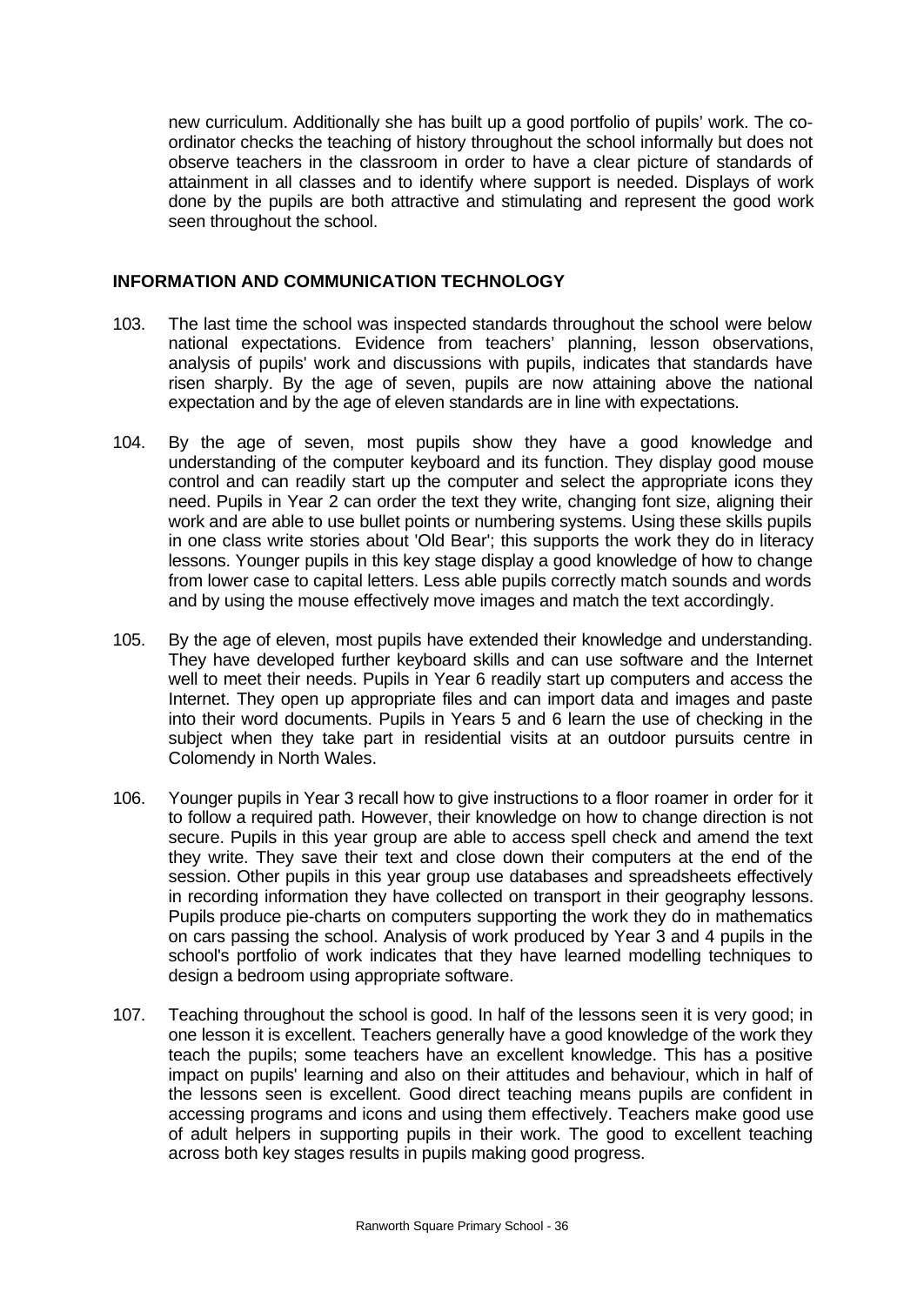- 108. The co-ordinator gives a good lead to the management of the subject. She has produced a good policy for the subject. A good long-term plan is in place and a nationally recognised scheme for planning and teaching is in place. Following an audit of staff needs, training for staff in the use of software programs and the Internet has been organised to further develop teachers' expertise. At present there is no checking of teaching. Assessment of pupils' achievements is being developed, but is not yet in place. Nor is there a system in place to ensure pupils cover all the requirements of the Programme of Study, particularly in Key Stage 2 where control and monitoring of events are not taught.
- 109. Resources are good. There is a purpose-built computer suite housing eleven computers, a projector and an instruction board, which the teachers use effectively in directly teaching pupils. There are computers in most classes and they are used to support the work of pupils in other areas of the curriculum.

## **MUSIC**

- 110. Pupils throughout the school attain standards expected for their age. This is an improvement since the previous inspection. The recently appointed co-ordinator has a good impact on improving standards due to support provided to teachers in lessons and by the detailed scheme of work and supporting activities devised by the coordinator. A visiting specialist teacher effectively supports older pupils.
- 111. By the age of seven standards are in line with those expected for their age. Pupils listen to music. They name percussion instruments. In a Year 2 class pupils used instruments effectively to match sounds to the characters in Goldilocks and the Three Bears'. Pupils begin to understand the use of dynamics. They listen and count the number of beats and learn that they can control the pulse of sounds when they perform. The good level of specialist subject knowledge by the Year 2 teacher, also the co-ordinator, ensures a good rate of learning. By the age of eleven, pupils begin to read simple notation and compose their own musical pieces, which they perform to the class. The co-ordinator teaches some of the classes in the juniors well. For example, Year 5 pupils effectively followed their informal notations as they appraised music by Delius and Benjamin Britten. During assemblies pupils sing well with clear diction and listen to the work of famous composers.
- 112. The quality of teaching and learning throughout the school is good. The subject is frequently taught by the co-ordinator, who is a music specialist. Planning and the organisation and management of lessons are generally good. Pupils are keen and enthusiastic.
- 113. The specialist skills of the co-ordinator have been used effectively throughout the school to demonstrate how to teach music and to provide teachers with appropriate material for their lessons. Too little time is allocated to the subject in the juniors in the short lesson at the end of the day. Resources, which were judged insufficient at the time of the last inspection, are now good.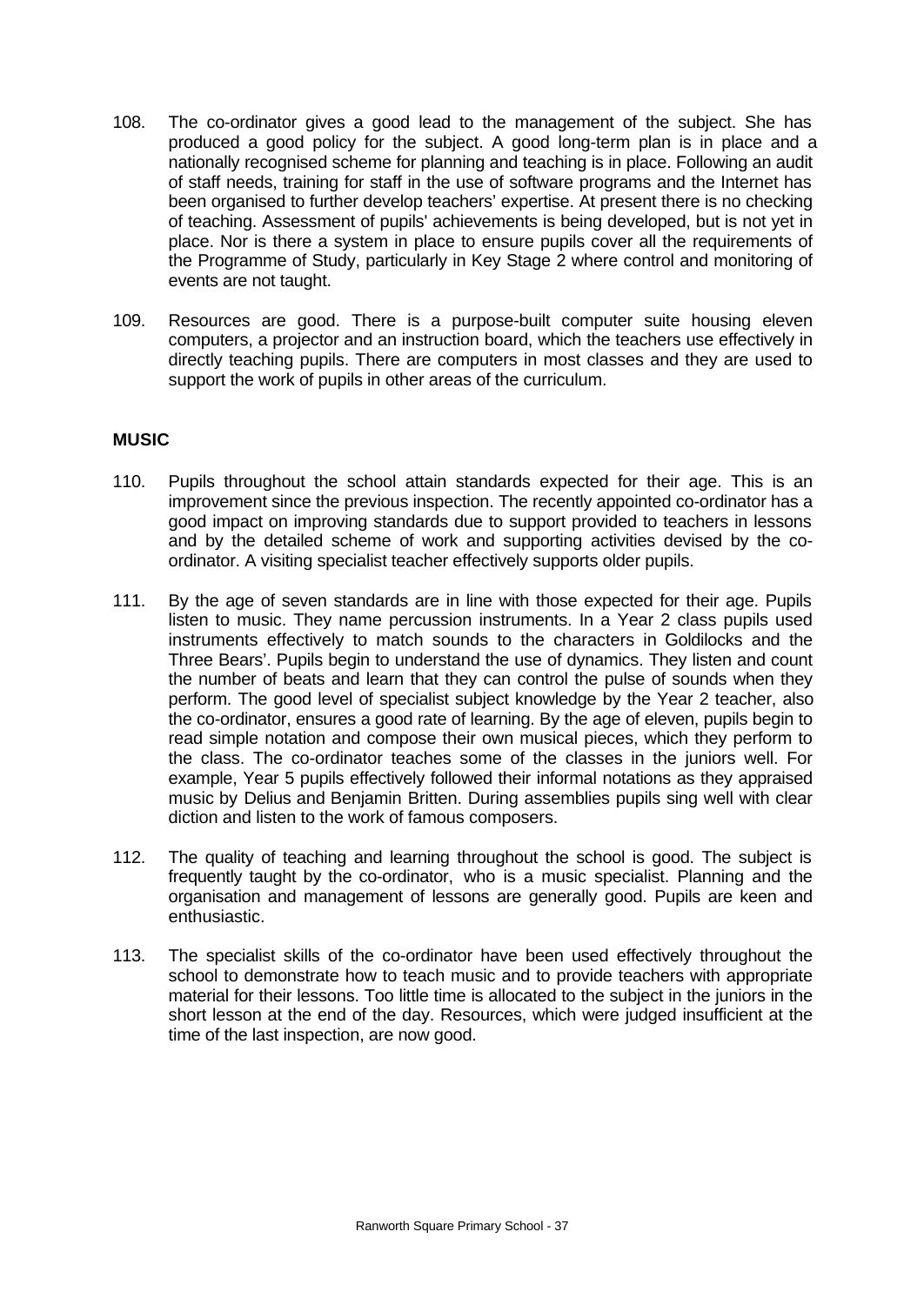#### **PHYSICAL EDUCATION**

- 114. Pupils reach the standards expected for their age at seven and standards above that by the time they reach eleven years old. Standards have risen since the last inspection where they were reported to be satisfactory throughout the school. Standards of attainment are above average in swimming and games. Junior pupils have good opportunities to regularly attend swimming lessons at a local swimming baths. By Year 6 almost all pupils can swim 25 metres and the majority are confident swimmers. Two pupils are representatives of the Liverpool swimming team. The school provides an extensive range of games for older pupils including football, tag rugby, judo, netball, cross-country, dance and various athletics events. Sports coaches are regularly invited into school. Pupils' skills are well developed in school time and through extra-curricular activities. As a result many pupils achieve very high standards and are talented performers.
- 115. During inspection due to timetabling arrangements it was only possible to see a few gymnastic lessons and after school clubs. Infant pupils learn the importance of warm up at the beginning of lessons and the necessity to respond to commands for personal safety. They travel in different ways on the floor and on large apparatus transferring weight to different parts of the body well. Junior pupils practise and refine different movements to develop a sequence of travelling actions and balances both on the floor and using appropriate apparatus. Year 6 pupils perform asymmetrical and symmetrical balances to make a sequence of up to eight actions. They demonstrate consistent control and fluency in their movements.
- 116. Most pupils participate enthusiastically, work hard and enjoy their physical education lessons. Pupils with special educational needs are integrated well into lessons and are given appropriate help and encouragement by teaching assistants. Pupils quickly respond to their teachers' instructions and many persevere to refine and develop movements and skills. Pupils work effectively together, behave very well and encourage each other.
- 117. The quality of teaching is good overall and has improved since the last inspection with some very good teaching at the end of the juniors. Teachers manage pupils very well, have high expectations and plan lessons with effective strategies, which has a positive impact on pupils' learning. In swimming and games pupils make very good progress in their learning as a result of good coaching from instructors. Pupils' learning is enhanced by teachers' confidence good subject knowledge and appropriate teaching of basic skills. In many lessons teachers intervene appropriately and use demonstration to draw attention to particularly good work as a form of ongoing evaluation and assessment. Good use is made of the large hall and resources to support pupils' learning. However, some large apparatus is either too heavy for younger pupils or in poor condition. This was a criticism in the last report. The co-ordinator is very well qualified, extremely enthusiastic and offers very good support to staff and has identified the priority to improve planning and assessment to support pupils' learning. Leadership of the subject is very good. Many staff including the co-ordinator willingly gives their time to support the extensive range of extracurricular activities and sporting fixtures for older pupils. As a result pupils' skill, moral and social development is effectively developed.